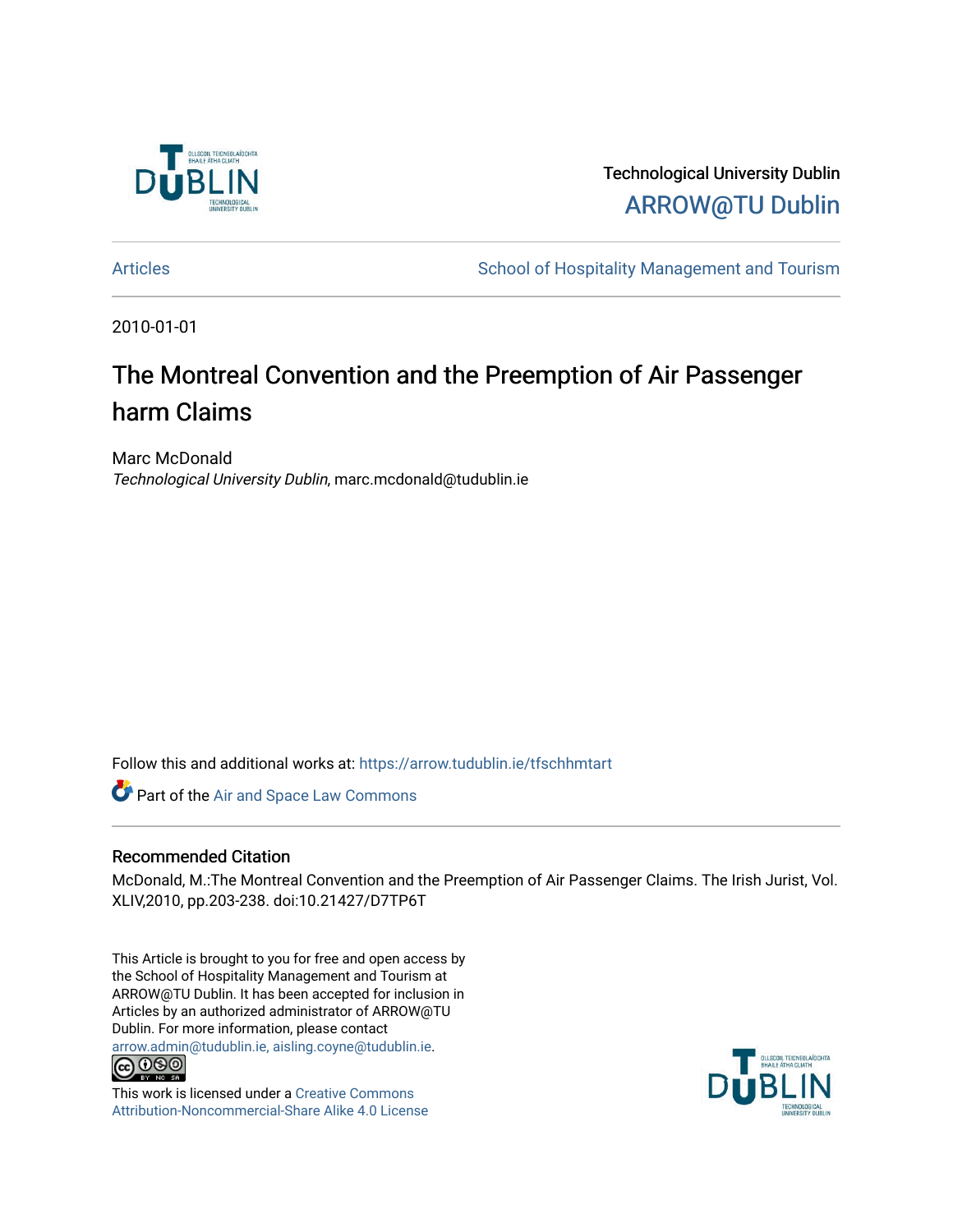## The MoNTReAl CoNveNTIoN ANd The PREEMPTION OF AIR PASSENGER HARM ClAIMS

## MARC MCDONALD

## INTRodUCTIoN

The aim of this article is to examine the evolution and present state of the law governing the preemption of passenger claims for compensation for harm arising from international air travel under the Montreal and Warsaw Conventions. The direction of preemption law towards extreme or "total" preemption of non-Convention actions for non-Convention harm in Englishspeaking states was established in a series of last resort US and UK decisions in the late 1990s and followed in other jurisdictions. Case law since has largely focused on the working out of the consequences of these decisions. Some of the consequences involve the denial of any cause of action for harmed air passengers and appear questionable. A decade or so on seems an appropriate time to take stock of preemption law to see, in particular, whether the present direction of preemption law is legally sustainable or whether a different approach or interpretation is required.

Part II of this article presents a descriptive overview of preemption law. It is somewhat lengthy, both because of the complexity of the subject and because of the scant literature on the subject. It assumes some familiarity with the basics of Convention law. Part III traces the rise of preemption law, particularly the triumph of total pre-emption, and lists the consequences of this. Part Iv critically analyses the case law favouring total preemption. Part v undertakes a *de novo* analysis of Montreal to see if total preemption under Montreal is different from that under Warsaw and notes the likely influence of decisions by the European Court of Justice (ECJ). Part VI summarises and concludes. The overall conclusion is that total preemption of non-Convention actions for non-Convention harm is not legally sustainable.

## deSCRIPTIve oveRvIeW oF PReeMPTIoN lAW

The general understanding in English-speaking states of art. 29 of the Montreal Convention<sup>1</sup> on air carrier liability (Montreal) is that it excludes, displaces, forbids or bans (preempts, a judicial, not a Convention, term) any national or

<sup>1.</sup> Formally titled "Convention for the Unification of Certain Rules for International Carriage by Air" done at Montreal, May 25, 1999. Implemented in Ireland by the Air Navigation and Transport (International Conventions) Act 2004, s.4(1), (2) and Sch.3.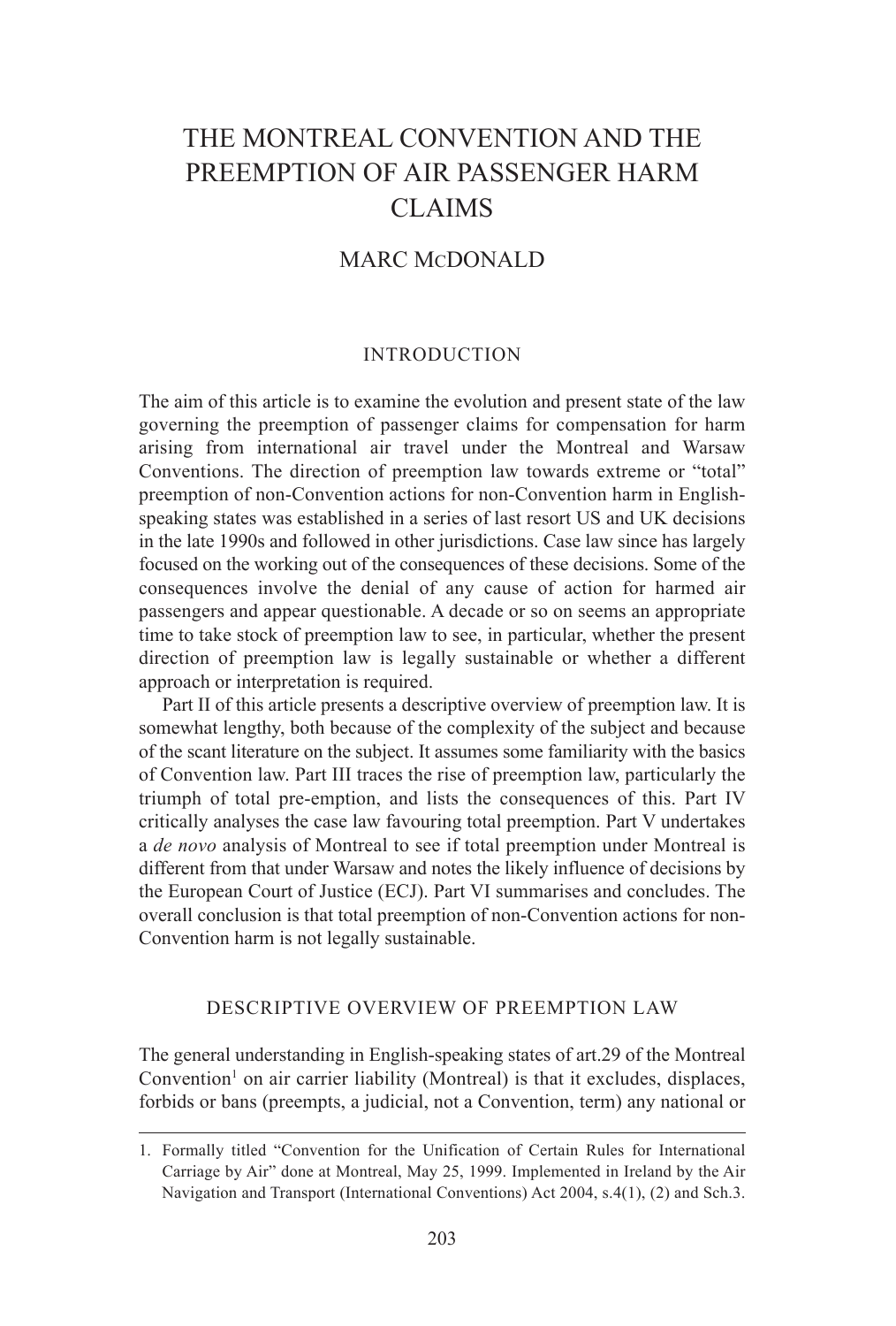local (non-Convention) causes of action<sup>2</sup> by passengers against an airline for compensatory damages for injury or loss (harm) arising out of the international carriage of passengers by aircraft. <sup>3</sup> Article 29 is also understood to have the same scope and effect (preemptive reach) as art.24 of the Warsaw Convention<sup>4</sup> (Warsaw), its predecessor. 5

The present text of art.29 (with significant changes from the original art.24, italicised) now reads:

*In the carriage of passengers, baggage* and cargo, any action for damages, however founded, *whether under this Convention or in contract or in tort or otherwise*, can only be brought subject to the conditions and such limits of liability as are set out in this Convention without prejudice to the question as to who are the persons who have the right to bring suit and what are their respective rights. In any such action punitive, exemplary or any other non-compensatory damages shall not be recoverable.

The immediate aim of art.29/24 is to channel all relevant causes of action against an airline through the Conventions and to ban non-Convention causes

Implemented in the European Union by Regulation 2027/97, OJ L 285/1, October 17, 1997, as amended by Regulation 889/2002, oJ l 140/2, April 13, 2002. The text of the Convention is available at OJ L194/39, July 18, 2001.

- 2. Such as breach of contract and various forms of negligence based on failures to warn/ assist/provide care, including necessary equipment in working order, negligent or even international infliction of emotional distress, fraud—*Mbaba v Air France* 457 F 3d 496, 2006 US App lexis 18663; wilful misconduct, intentional denial of medical assistance and other claims for breach of statutory duty—*Brandt v American Airlines* 2000 US Dist Lexis 3164; *Turturro v Continental Airlines* 128 F Supp 2d 170, 2001 US Dist Lexis 360; *Waters v Port Authority and Alitalia* 158 F Supp 2d 415, 2001 US Dist Lexis 11790; assault, battery, invasion of privacy-Brandt v American Airlines 2000 US Dist Lexis 3164 at 7; false imprisonment, conspiracy to commit false imprisonment, defamation— *Turturro v Continental Airlines* 128 F Supp 2d 170, 2001 US Dist Lexis 360; slander— *Schroeder* v *Lufthansa* 875 F 2d 613, 1989 US App lexis 7515; loss of consortium—*Krys* v *Lufthansa* 119 F 3d 1515, 1997 US App lexis 22644; and bailment—*Emery Air Freight* v *Nerine Nurseries* [1997] 3 NZlR 723.
- 3. Some US courts—e.g. *Singh v American Airlines* 426 F Supp 2d 38, 2006 US Dist Lexis 19745 at 9—have also considered as preemption the converting of a non-Convention claim into a Convention one, but this, it is suggested, is a unique US jurisdictional question related to whether to sue in a state or federal court. Further, most courts, when dealing with preemption questions, have no difficulty in "converting", if necessary, a non-Convention claim into a Convention one.
- 4. Formally titled "Convention for the Unification of Certain Rules for International Carriage by Air", done at Warsaw, october 12, 1929. Implemented in Ireland in its original form by the Air Navigation and Transport (International Conventions) Act 2004, s.4 (1), (2) and Sch.1 and in its amended form by Sch.2 of the 2004 Act. Amendments derive from The hague Protocol of 1955 and Protocol No. 4 of Montreal, 1975.
- 5. For an account of preemption law in a general text on airline liability under the Conventions, see Shawcross and Beaumont, *Air Law*, edited by J. McClean, et al., looseleaf, vII, pp.369–377.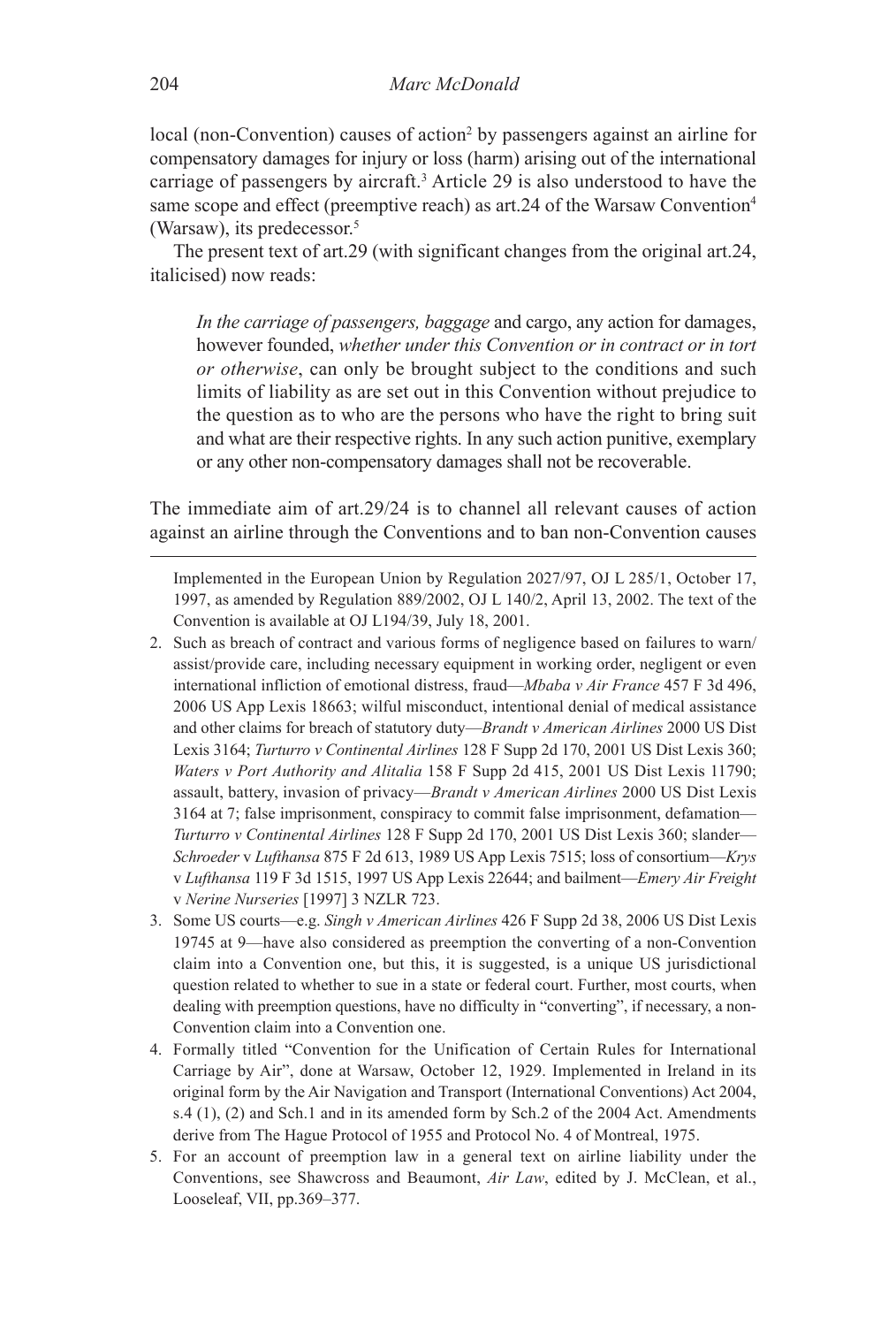of action, <sup>6</sup> thereby supporting the greater aim of ensuring global uniformity of rules governing air carrier liability. Thus, in its various articles, which create Convention causes of action—art.17(1) dealing with death or bodily injury, art.17(2) dealing with damage, loss or destruction of baggage and art.19 dealing with passenger delay—Montreal provides the only legal basis for actions for damages by passengers.

## *The need for preemption*

If Montreal/Warsaw (the Conventions) did not contain an explicit preemption clause, such as art.29/24, some such clause would have to have been implied. The Conventions' aim of creating unified rules would have been thwarted if states were free to allow non-Convention causes of action to be used alongside Convention ones in situations covered by the Conventions. <sup>7</sup> however, the drafters of the Warsaw Convention were well aware when creating a new liability regime for international air travel that they would have to address its relationship with existing developing national or local law. <sup>8</sup> Two approaches could have been taken—defining the *scope* of Convention causes of action and/or defining any *residual scope* of national causes of action. Often, lawmakers in comparable situations define the former and leave the latter to be determined by implication. With the Conventions, both approaches were taken. Articles 17 and 19 establish, albeit vaguely, the Convention's causes of action. Article 29/24 defines the scope of residual non-Convention causes of action, though the wording of both has always caused dispute, as will be seen, over whether the language used was actually ambiguous and, if it was, how it should be interpreted. It would not have been impossible to have devised a set of words for total preemption (if that was the aim) along the following lines—"No cause of action of any kind for compensatory damages, other than ones provided under this Convention, may be taken in respect of any loss or injury of any type, howsoever caused, arising out of international carriage by aircraft."

## *Reasons why passengers try to avoid the Conventions*

Preemption is only important because passengers try to sue outside the Conventions. Under Warsaw there appear to have been five main reasons why litigants sought to bring claims outside the Convention:

8. Warsaw Minutes at 176.

<sup>6.</sup> "It's a very important stipulation which touches the very substance of the Convention, because this excludes recourse to common law; originally, it was a separate article.", UK Delegate Dennis at 213, Second International Conference on Private Aeronautical Law, October 4–12, 1929, Warsaw, Minutes, trans. R. Horner  $\&$  D. Legraz, Fred B. Rothman, New Jersey, 1975 ("Warsaw Minutes").

<sup>7.</sup> "Uniformity requires, however, that passengers be denied access to the profusion of remedies that may exist under the laws of a particular country, so that they must bring their claims under the terms of the Convention or not at all.", *King v American Airlines* 284 F 3d 352, 2002 US App lexis 4611 at 6.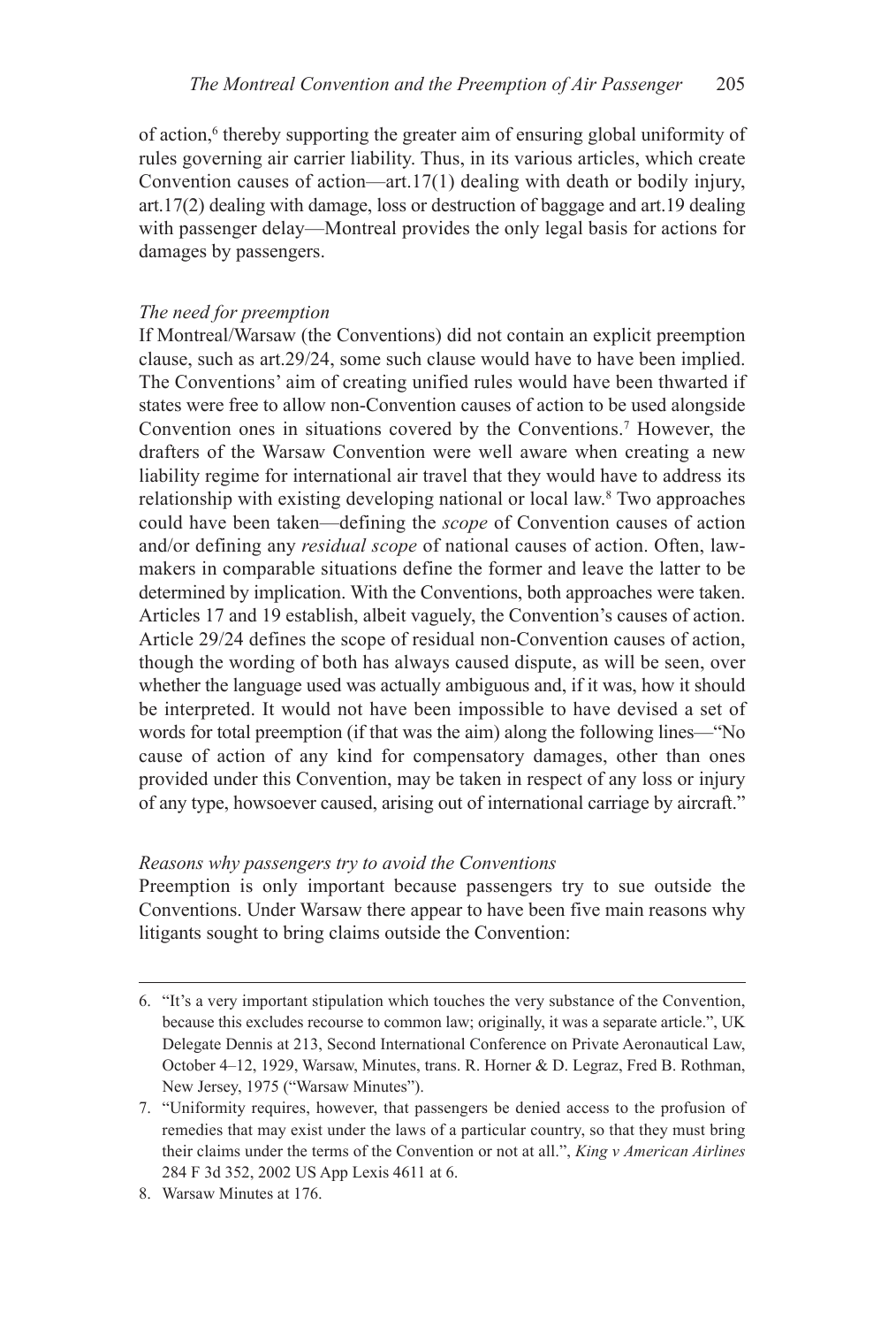- to avoid the low limits on the amounts of compensation awardable for injury, baggage loss or delay where a claim falls within the Convention;
- to avoid the low limits which apply when courts give a broad meaning to "embarking"<sup>9</sup> and "disembarking" in art.17, with the result that a greater range of injuries are subject to the low limits;
- to avoid the exclusion of claims involving internally originated or other physical injury to passengers during normal air operations due to the narrow definition of "accident" in art.17<sup>10</sup>;
- to avoid the exclusion under art.17 of claims for mental injury where there is no physical injury<sup>11</sup>; or
- to avoid the short limitation period of two years which applies to Convention causes of action. 12

As Montreal replaces Warsaw, a number of these reasons may no longer have the same force. The first-mentioned reason will no longer apply to personal injury claims because Montreal contains no limits on the amount of compensation awardable. Indeed, since art.17(1) of Montreal now contains a combination of conditional absolute liability up to a certain amount and presumed fault liability for amounts above that, there are now no compensation limits at all—features which make a Convention claim more attractive than many non-Convention claims—and could even lead to airlines and not passengers trying to avoid Montreal, most likely by claiming there was no accident.

Further, there is now an increased awareness of other forms of passenger harm, aside from death and bodily injury, mental injury and stress type harm mainly focused on in-cabin treatment of passengers by airlines, which are also affected by preemption. A list of these harms is provided in Pt III and it is the focus of current concern. As and when mental injury per se becomes more actionable under Montreal in English-speaking states (and especially in Ireland and the UK by virtue of being subject to the jurisdiction of the European Court of Justice as regards Montreal), another significant passenger reason for trying to bring non-Convention causes of action will be removed. Already there are signs that this may not be far off. <sup>13</sup> Compensation limits still apply, however, to

<sup>9.</sup> *Day v TWA* 528 F 2d 31, 1975 US App lexis 11339.

<sup>10.</sup> Finally decided in the US by the Supreme Court in *Saks v Air France* 470 US 392, 1985 US Lexis 62. See also *Metz v KLM* 1979 US Dist Lexis 8375—heart attack during a flight was not an accident; *Abramson v JAL*739 F 2d 130, 1984 US App lexis 20346 alleged aggravation of hernia injury not an accident.

<sup>11.</sup> Finally decided in the US by the Supreme Court in *El Al v Tseng* 525 US 155, 1999 US Lexis 505.

<sup>12.</sup> As in *Burke v Aer Lingus* [1997] 1 I.l.R.M. 148; *Wolgel v Mexicana Airlines* 821 F 2d 422, 1987 US App lexis 8033; *Fishman v Delta Air Lines* 132 F 3d 138, 1998 US App Lexis 23; *Sassouni v Olympic Airways* 769 F Supp 537, 1991 US Dist Lexis 10239; and *Seguritan v Northwest Airlines* 440 N.e.2d 1339, 1982 N.Y. lexis 3686.

<sup>13.</sup> See *Walz v Clickair* C-63/09, May 6, 2010, and the discussion in Pt v of this article.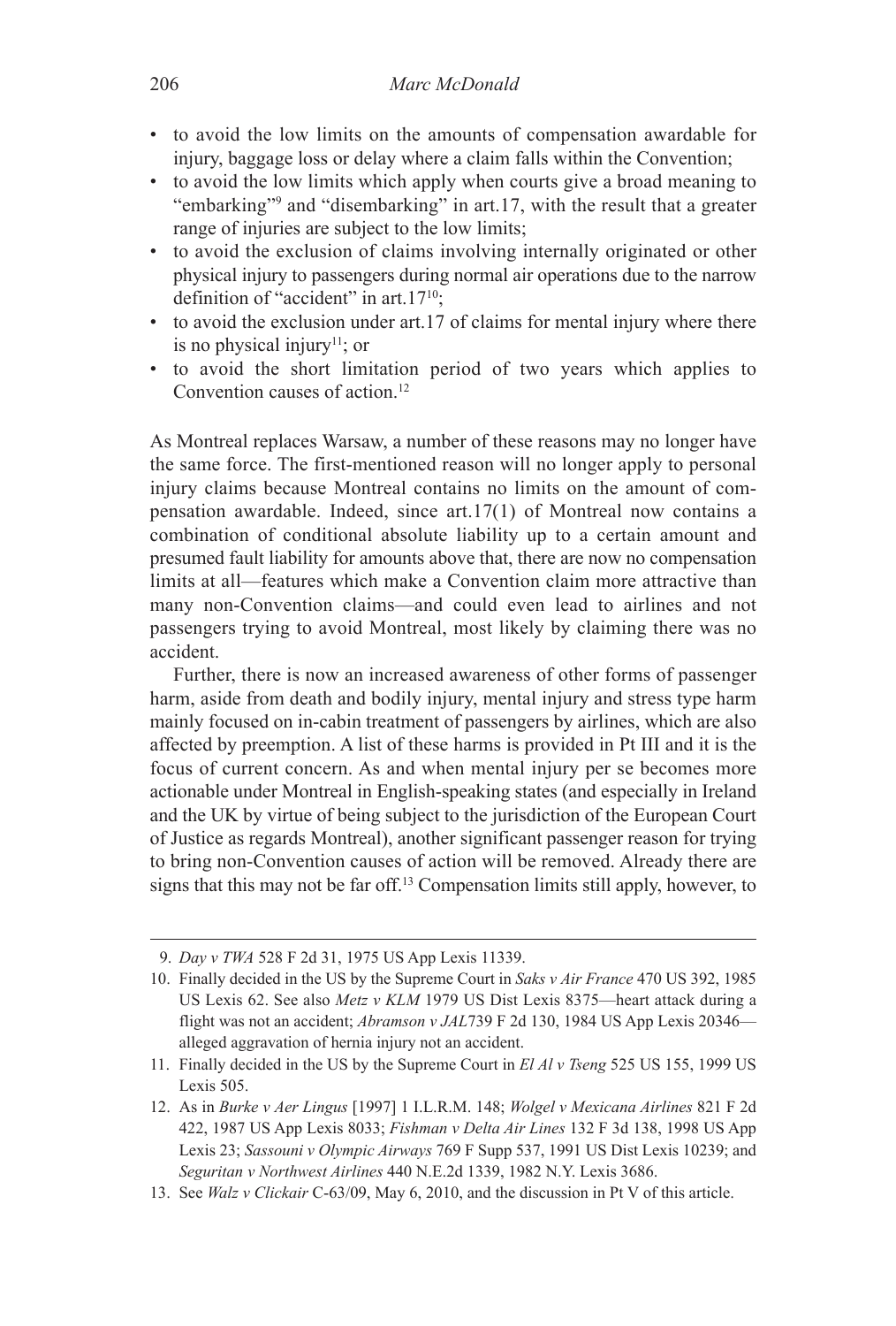claims for baggage loss and delay, so preemption remains important in these areas, as it also does regarding the Convention's short limitation period of two years.

While art.29 is a significant source of Montreal's preemptive reach, its literal words have been held, as will be seen in Pt III, not to be the sole source of that reach. English-speaking courts have adopted a purposive approach to art.29 with the result that other provisions and purposes of Montreal have been used to help define its preemptive reach. For this reason, it is possible to talk of Montreal's preemptive reach without necessarily referring to art.29, although art.29 remains at least a convenient figurehead.

## *Types of preemption*

There appears to be two types of preemption—partial and total. Total can be sub-divided into real and false total preemption, with the former used in the case of aircraft incidents and the latter used for airport terminal incidents. It is not clear if this further sub-division helps much. Partial preemption arises when the facts of a claim fall fully inside the elements of liability of one of the Convention causes of action. For example, with art.17(1) where there is a plane-related14 accident and it causes bodily injury, there is no legal or policy difficulty in saying the non-Convention claim is preempted; "partial" in this sense means that the facts in a claim fully (and not partially) dovetail with the facts required by a Convention cause of action. It is true the word "partial" is not ideal as it might (wrongly) suggest that preemptive effect is less than full. however, the use of "partial" is well established, especially in US jurisprudence.

Total preemption refers to the banning of a non-Convention claim where the facts of the claim do not fall fully within the elements of a Convention claim, either because the incident took place on board a plane but does not fit inside all the elements of, say, art.17(1), or the incident arose outside the plane and still does not fit inside art.17(1).

In addition to the preemption of non-Convention causes of action, there is a range of other preemption issues associated with Warsaw/Montreal. These are:

- claims can only be brought in jurisdictions allowed by the Convention<sup>15</sup>;
- types of damages which are outside the purview of the Convention, such as punitive damages, cannot be awarded<sup>16</sup>;
- recovery against a carrier is preempted to the extent that there has already been recovery from the carrier's agents or employees<sup>17</sup>;

<sup>14.</sup> This phrase is used as shorthand for on board an aircraft or while embarking or disembarking. It is also used to include helicopters and other forms of aircraft.

<sup>15.</sup> *Roberts v Guyana Airways* (1998) 41 oR (3d) 653.

<sup>16.</sup> *Re Lockerbie* 928 F 2d 1267, 1991 US App lexis 4779. Since Montreal, the ban is now explicit in the last sentence of art.29—"In any such action, punitive, exemplary or any other non-compensatory damages shall not be recoverable."

<sup>17.</sup> Article 30 (2). See *Sompo v NAC* 2008 US App. lexis 7834 at 9.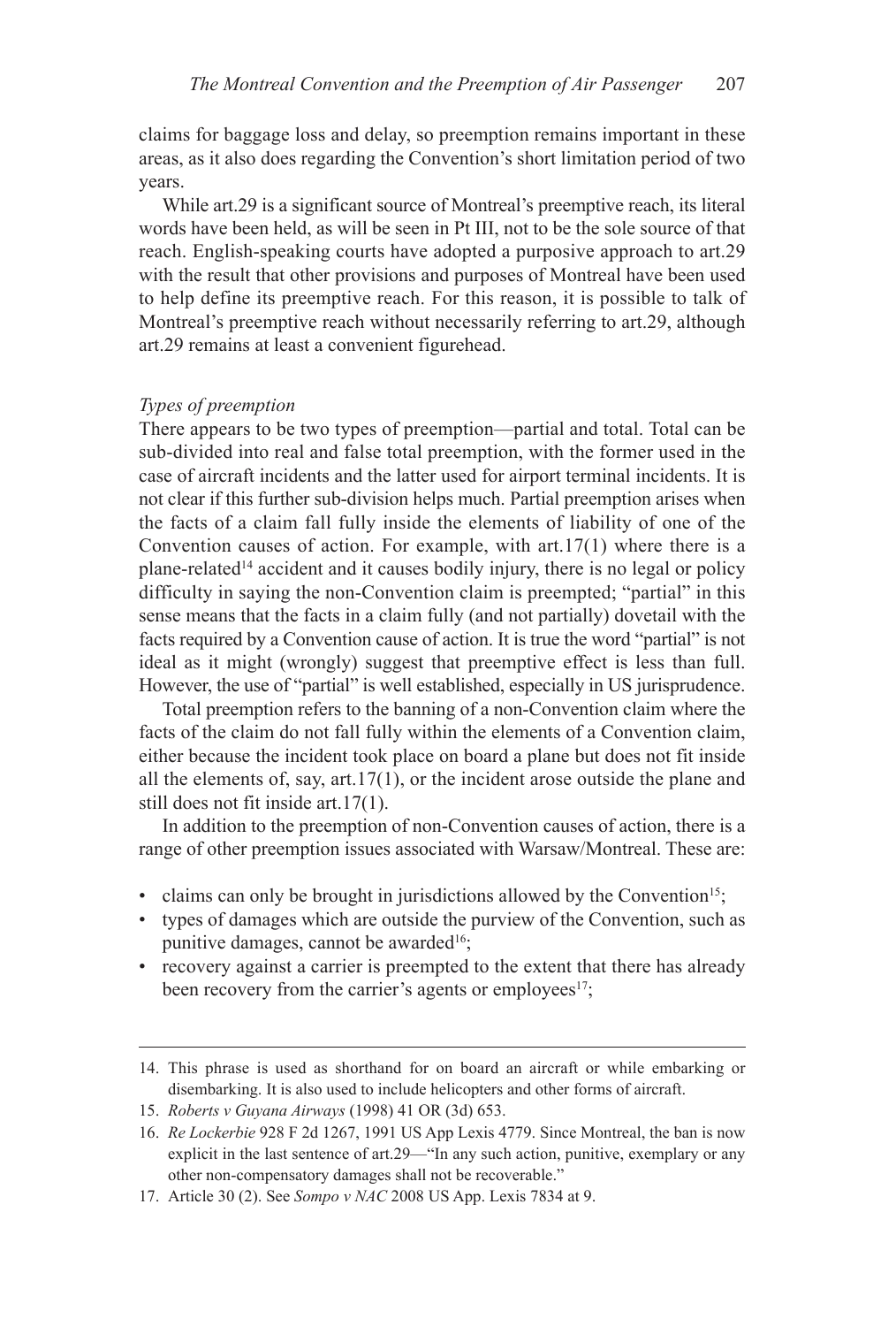- depending on allocation of court jurisdiction within a state, particularly federal states, claims may only be heard in a competent court<sup>18</sup>;
- proof of recklessly caused damage with knowledge aforethought under art.22(5) of Montreal only lifts Convention limits and does not allow non-Convention causes of action $19$ ; and
- state burden of proof rules are preempted by Montreal's burden of proof rules. 20

This article will focus only on the first-mentioned aspect of Montreal—the preemption of non-Convention causes of action. <sup>21</sup> It does not focus on the related but distinct preemption issue concerning domestic flights where a state chooses to apply all or part of the Conventions to non-international flights, but has the freedom to adopt variations of art.29.<sup>22</sup> The EU law-maker has applied Montreal to all domestic flights, including flights inside a Member State, because it is "appropriate to have the same level and nature of liability in both national and international transport."23 Nor does this article focus on statutory

- 18. As in the US, although some federal courts still consider that state courts can hear Convention claims—*Rogers v American Airlines* 192 F Supp 2d 661, 2001 US Dist Lexis 17541; *Serrano v American Airlines* 2008 US Dist Lexis 40466; *Nanki v Continental Airlines* 2010 US Dist Lexis 11879. In the EU, as will be seen, (where there are no Community courts, except for the european Court of Justice and Court of First Instance), Regulation 2027/97, which implements Montreal, must be litigated in state (local) courts. In other English-speaking states, such as Australia and Canada, which implement the Convention by domestic legislation (as opposed to constitutional provisions, as in the US), thereby giving local courts the jurisdiction to hear claims under the Convention, the issue of competing court jurisdictions and laws which "American courts have struggled with"—*Re Lockerbie* at 9—does not arise.
- 19. Cases on predecessor, art.25 Warsaw, noted in *Brandt v American Airlines* 2000 US Dist Lexis 3164 at 8. Under Montreal, see *Booker v BWIA* 2007 US Dist Lexis 33660 and 307 Fed Appx 491, 2009 US App lexis 523.
- 20. ICAo, International Conference on Air law (Convention for the Unification of Certain Rules for International Carriage by Air), Montreal, May 10–28, 1999, vol.I, Minutes at 137 (Montreal Minutes).
- 21. Most of the cases cited in this article are US federal cases, most of which involved pretrial hearings where courts assumed facts alleged to be true for the purposes of the hearing. This article likewise assumes the alleged facts to be true.
- 22. Domestic preemption law, at least in the EU, has itself now been largely, but not totally, preempted by Montreal preemption law, since the adoption of Montreal at Community level (and its application to Community air carriers in the internal aviation market) "extends the application of [Montreal's] provisions to carriage by air within a single Member State"—art.1 of Regulation 2407/92 on the licensing of air carriers, oJ l 240/1, August 24, 1992. Under this Regulation, a Community air carrier must have a valid operating licence. But under art.1(2), certain flight activities are exempt from the need for an operating licence—"The carriage by air of passengers, mail and/or cargo, performed by non-power driven aircraft and/or ultra-light power driven aircraft, as well aslocal flights not involving carriage between different airports, are not subject to this Regulation." Domestic preemption law therefore continues to apply to such flights. See *Laroche v Spirit of Adventure* [2008] eWhC 788.
- 23. Recital 4 of the Preamble to Regulation 2022/97.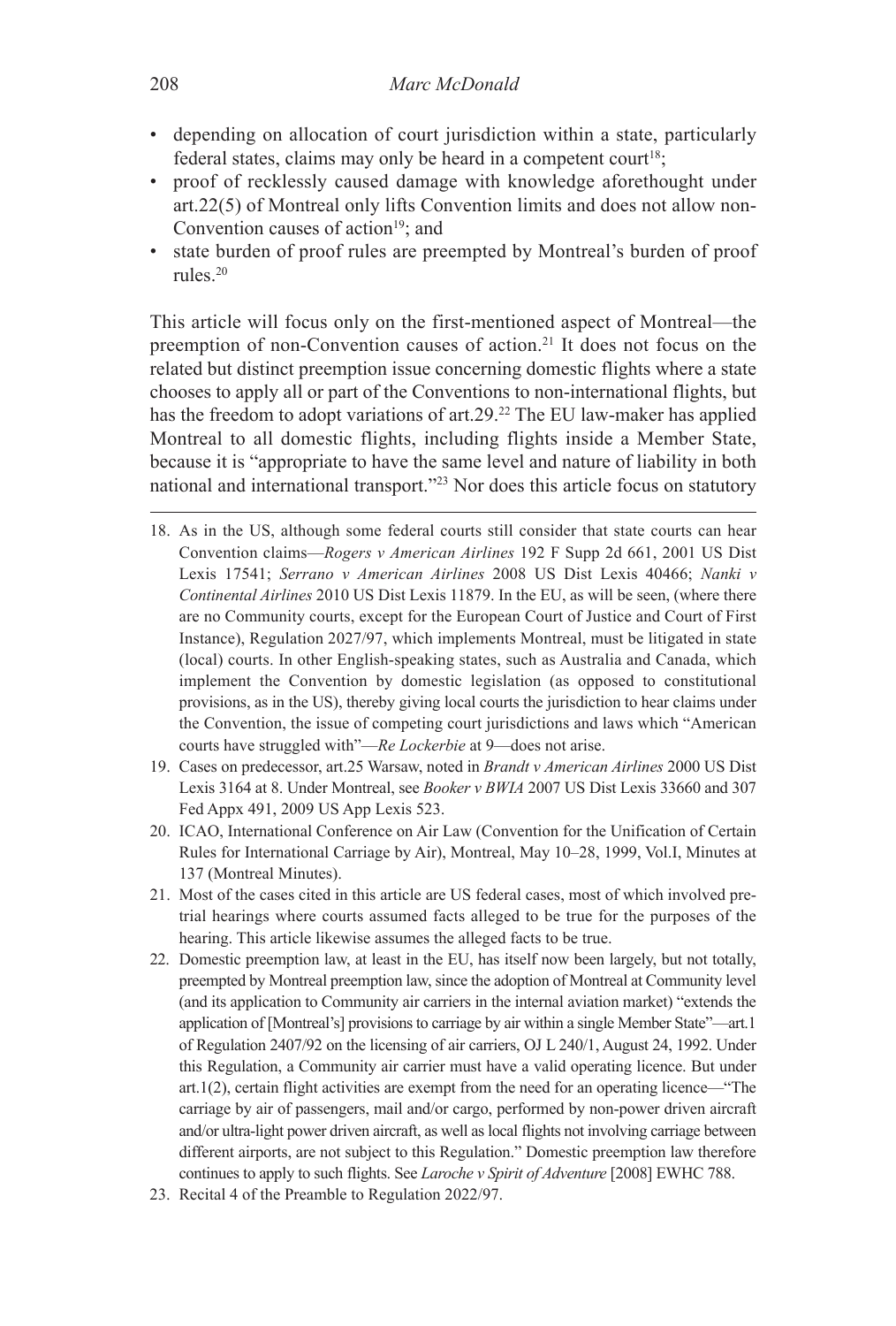attempts, not necessarily to create new non-Convention causes of action, but to alter the conditions and limits under which Convention causes of action operate, although it is clear that such attempts might, in certain circumstances, be deemed invalid as being contrary to a Convention party's obligations under the Convention. 24

#### *Where preemption ends*

Preemption under the Conventions has its limits. No matter how widely or narrowly courts construe key Convention terms like "accident", "bodily injury", "embarking"/"disembarking", or "delay", if passenger harm or delay occurs outside these parameters and outside the Convention, a non-Convention claim is not preempted by art.29/24 and can be pursued.

Instances of claims beyond the Conventions include those where there is a complete non-performance of a flight contract by the carrier, such as where the passenger never leaves the airport. Non-Convention claims in instances of this kind are not preempted, <sup>25</sup> though the distinction between non-performance and delay (which is pre-empted) is not settled. <sup>26</sup> Further, events inside the airport terminal not proven to be linked to embarking or disembarking<sup>27</sup>—say, after check-in and between the security check and the departure gate, <sup>28</sup> or while on an escalator in transit, <sup>29</sup> or after arrival when released from airline control into the public area of a terminal and taken into custody by airport authority officials,  $30$ 

- 24. In *R (IATA) v Secretary of State for the Environment* [1999] 1 C.M.l.R. 1287, the English High Court found that the interim Community measure (Regulation 2022/97 in its original form) which in effect altered Warsaw's compensation limits, amongst other matters, was in conflict with Warsaw but was not invalid because its effect was in suspense due to the fact that, under the eC Treaty, Community law did not affect pre-membership agreements with third states. See N. Grief, "Challenging the EC Regulation on air carrier liability" (2000) J.B.l. 92. The issue is now moot since the amended Regulation 2022/97 declares that Montreal contains the liability rules for Community air carriers.
- 25. *Wolgel v Mexicana Airlines* 821 F 2d 422, 1987 US App lexis 8033; *O'Callaghan v ARM* 2005 US Dist Lexis 12889.
- 26. Contrast *Atia v Delta Airlines* 2010 US Dist Lexis 18806 and *Okeke v Norhtwest Airlines* 2010 US dist lexis 17607. Further discussion of delay and preemption is beyond this article.
- 27. *Kotsamabsis v Singapore Airlines* [1997] NSWSC 303; *Curran v Aer Lingus* 1982 US Dist Lexis 15937. A test of being linked with embarkation allows an expansive view of embarkation so as to include pre-embarkation. Embarkation is literally the process of actually entering a plane. Although US case law is to the contrary, embarkation arguably should not include any period when a passenger still has to go through a check or control which could result in refusal of entry. The Australian judge in *Kotsambasis* said "there must be a tight tie between an accident and the physical act of entering an aircraft." Note how Reporter de vos put the matter during the 6th Session of the Warsaw Conference when reporting back to the plenary session: "The period of carriage commences beginning from the time of embarkation of persons *on board* the aircraft" (emphasis added)—Warsaw Minutes at 166.
- 28. *Haley v Air Canada* (1998) 171 N.S.R. 289; 1998 Can lII 1140 where the injury claim was litigated through negligence and breach of contract.
- 29. *Dick v American Airlines* 476 F Supp 2d 61, 2007 U.S. Dist Lexis 19349. Decision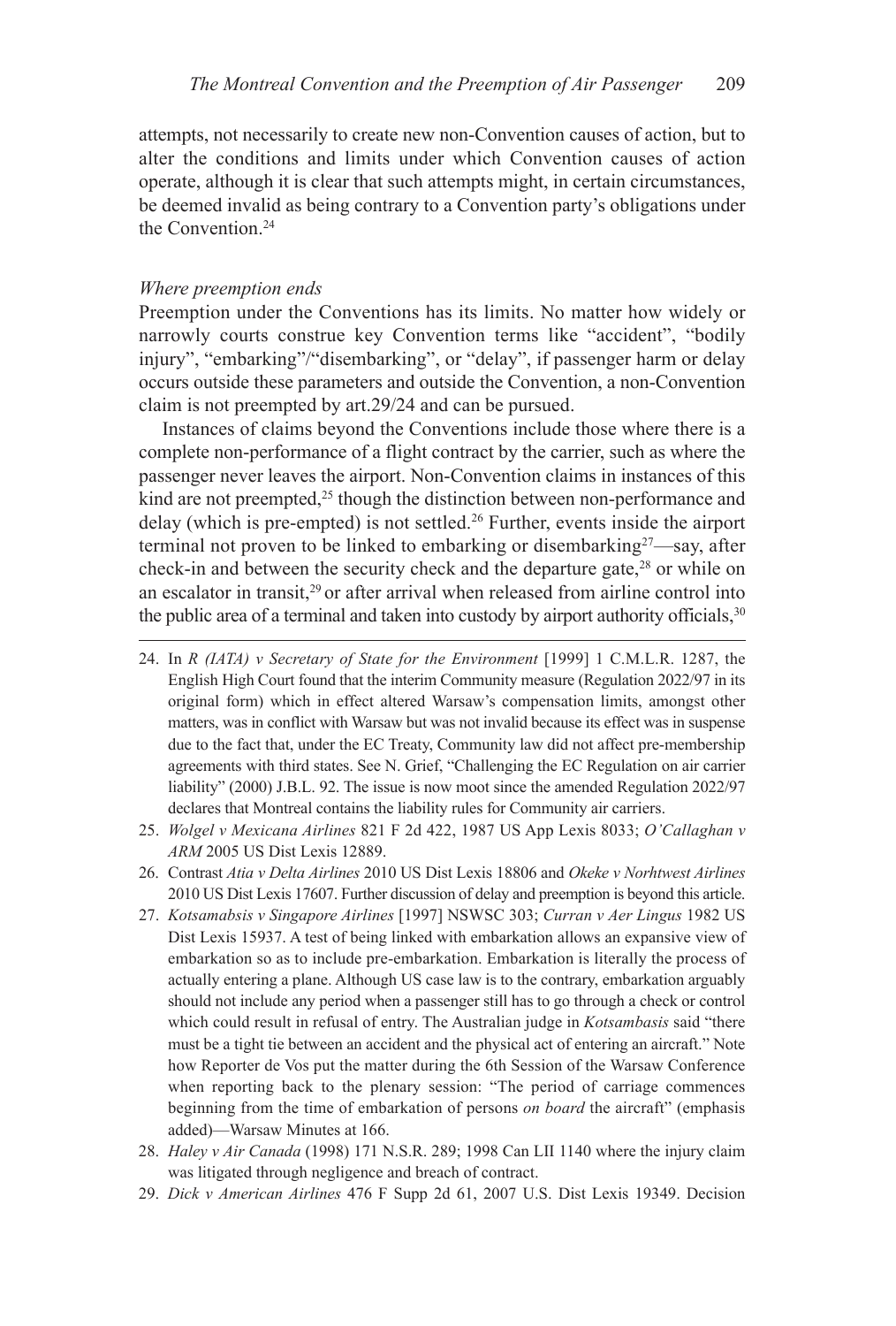or while in the baggage pick-up area, <sup>31</sup> or while returning to the airport to pick up delayed luggage<sup>32</sup>— will all usually be outside the scope of the Conventions, excluding events on the tarmac after an emergency evacuation.<sup>33</sup>

The widest parameter of the Convention's application is that passenger harm must be related to "aircraft". Article 1(1) of Montreal says the Convention applies to carriage by "aircraft". Subject only to later Convention articles which extend its liability reach to acts ancillary to getting on or off a plane and to the collection of passenger baggage in the terminal, the further one goes from an aircraft, the more likely that harm is beyond the Convention's reach.

Most procedural rules and some substantial ones (relating to who can sue and what types of loss are compensatable) are also beyond the Conventions.<sup>34</sup>

Claims by a passenger<sup>35</sup> or airline staff<sup>36</sup> against a passenger, the airport, police, etc proceed independently of the Convention, because both the text and history of the Convention make clear that it deals only with claims against air carriers, not anyone else. Claims against a carrier by its employees (or their survivors) for employee harm during a flight while acting in the course of their employment are also not subject to the Convention. Working carrier employees are not passengers, <sup>37</sup> although claims by non-carrier employees working during a flight specifically organised for that working purpose may be treated as passenger claims. <sup>38</sup> Further, a claim can be brought under non-Convention law against a carrier for harm the carrier procures to a passenger arising from police

criticised (wrongly, one suggests) in case note g. Tompkins, "The Preemptive effect of the Warsaw Convention and the Distinction between the Applicability of the Convention to a Claim and liability under the Convention for the Claim" (2007) *Air & Space Law* 226.

- 30. *Turturro v Continental Airlines* at 10.
- 31. *Martinez Hernandez v Air France* 545 F 2d 279, 1976 US App lexis 6147 where a terrorist attack in the baggage pick-up area of the airport terminal was held to be outside the Convention; *Mac Donald v Air Canada* 439 F 2d 1402, 1971 US App lexis 11128, where a passenger fall on the ground in the baggage area was deemed to have occurred after disembarking; *Donkor v British Airways* 62 F 2d 963, 1999 US Dist Lexis 12503, where a loss claim arising from a possible failure to warn a transit passenger of the possible need for a transit visa, independently of any airline delay, was regarded as not being preempted by the Convention.
- 32. Fournier v Lufthansa 191 F Supp 2d 996, 2002 US Dist Lexis 2137.
- 33. *Jack v TWA* 854 F Supp 654; 1994 US Dist Lexis 2878 at 9.
- 34. In the words of the US delegate to the Montreal conference: "Since 1929 and to this day, it had been up to local jurisdictions to decide such matters as which classes of persons, which orders of relatives, what types of persons or non-natural persons, etc and what elements of the measure of damages were." Montreal Minutes at 189.
- 35. In *Stone v Continental Airlines and John Doe* 905 F Supp 821, 1995 US dist lexis 17840, an unprovoked attack by one passenger on another was held not to be an "accident" because there had been no act or omission by the airline linking it to the assault.
- 36. *Rooney v Coutts*, *Irish Times*, May 2, 2008, where it was reported that the Irish high Court, in an oral decision, awarded €56,000 to an air steward who sued a passenger for assault.
- 37. *Sulewski v Federal Express* 749 F Supp 506, 1990 US Dist Lexis 13925.
- 38. See *Herd v Clyde Helicopters* 1997 SC(hl) 86, which, although involving a domestic internal flight, was still decided under national law by reference to Convention principles.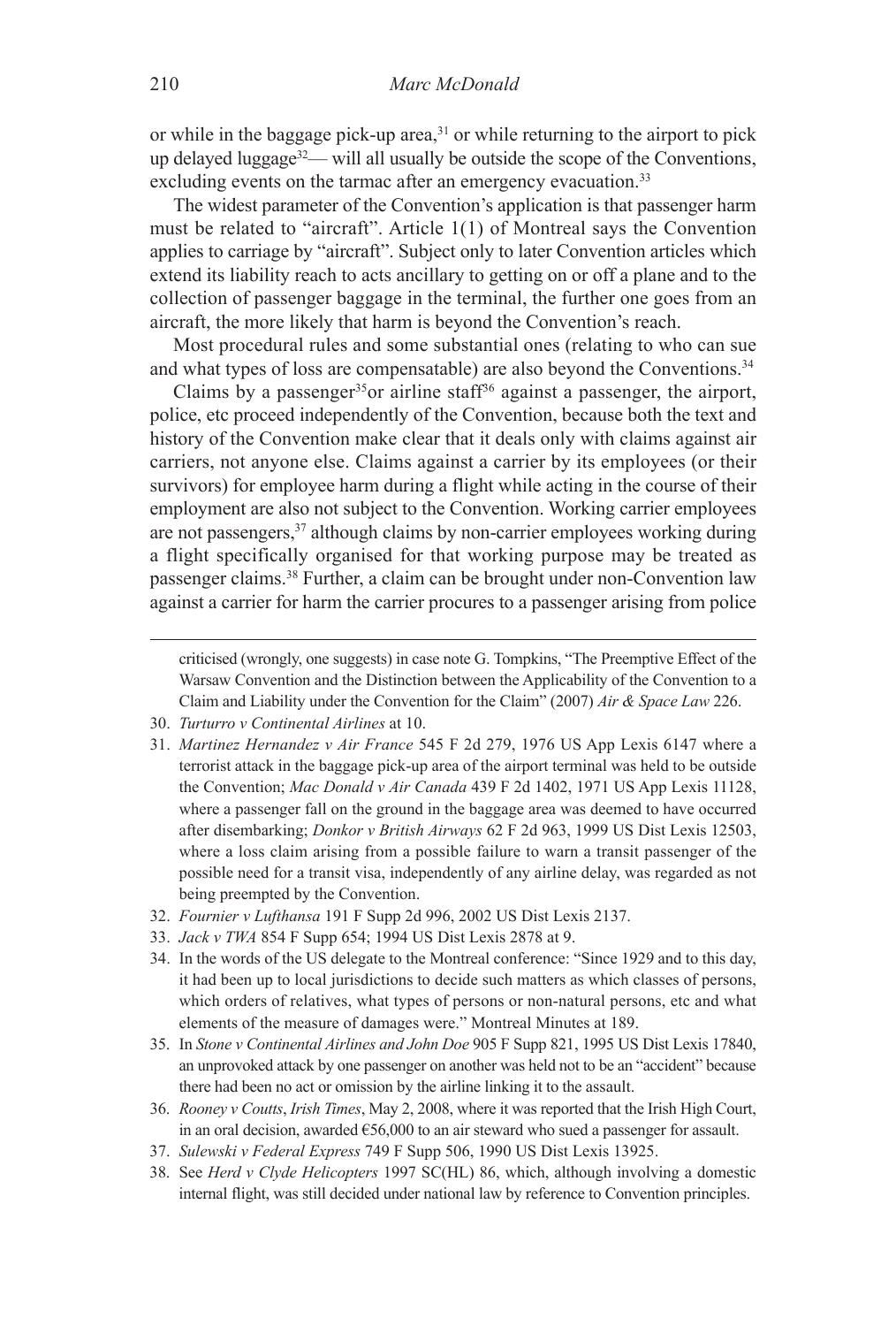detention and search which takes place after disembarkation in a terminal building. 39

## *Claims against employees and agents of carriers*

It is likely that claims, not against a carrier, but against its employees<sup>40</sup> or agents<sup>41</sup> or even sub-contractors of agents,<sup>42</sup> are not preempted by art.29 of Montreal, <sup>43</sup> though under art.30 they are still subject to the Convention's limits of liability. however, the benefit of the limits of liability only apply when sued by a passenger (or cargo consignor), but not by an airline. <sup>44</sup> Some pre-Montreal US courts have gone further and held that non-Convention claims against agents are preempted and claims can only be brought if based on one of the Convention's liability-creating articles. 45

## The eMeRgeNCe oF ToTAl PReeMPTIoN

## *The rise of preemption*

Preemption of non-Convention causes of action was not controversial for as long as courts held or accepted, as some did,<sup>46</sup> that Warsaw did not create its own causes of action, but merely made the operation of non-Convention causes subject to its conditions and limits of liability. Then it was actually necessary to plead non-Convention causes of action in order to make a claim.

- 39. *Schroder v Lufthansa* 870 F 2d 613, 1989 US App lexis 7515, although on the facts the airline was found not liable under local law for procuring the alleged false detention and search of a passenger falsely accused of having a bomb.
- 40. *Reed v Wiser* 555 F Supp 2d 1079, 1977 US App lexis 13660. See also Singapore case *Seagate v Changi International* [1997] 3 S.l.R. 1 at para.20.
- 41. *Kabbani v ITS* 805 F Supp 1033, 1992 US Dist Lexis 15898.
- 42. *Waxman v Mexicana de Aviacion* 13 F Supp 2d 508, 1998 US dist lexis 10572.
- 43. It may have been the intent of the drafters of Warsaw that no claims would be brought against agents and that all relevant claims would be channelled through carriers. During the 1929 Warsaw conference, when dealing with the cargo waybill, Reporter de vos remarked that "in order that there be no erroneous interpretation, we have eliminated everywhere the word 'agent'. The words 'consignor' and 'carrier' cover the person himself and any person who can act in his name by virtue of any kind of agency relationship"—Warsaw Minutes at 157. however, the insertion of the predecessor of art.30 may have frustrated this intent.
- 44. As in *Sabena v United Airlines* 773 F Supp 1117, 1991 US Dist Lexis 12023. Same principle applies to carrier-on-carrier claims—*Connaught Laboratories v Air Canada* (1978) 15 Av Cas (CCh) 17,705, where the ontario high Court stated: "none of the articles of [Warsaw] regulate or purport to regulate claims of carriers one against the other", quoted in *Sabena* at 5.
- 45. *Kabbani v ITS* 805 F Supp 1033, 1992 US dist lexis 15898; *Croucher v WFS* 111 F Supp 2d 501, 2000 US dist lexis 13655; *Waters v Port Authority* 158 F Supp 2d 415, 2001 US Dist Lexis 11790.
- 46. See *Hasserl v Swiss Air* 388 F Supp 1238, 1975 US Dist Lexis 13920 at 4.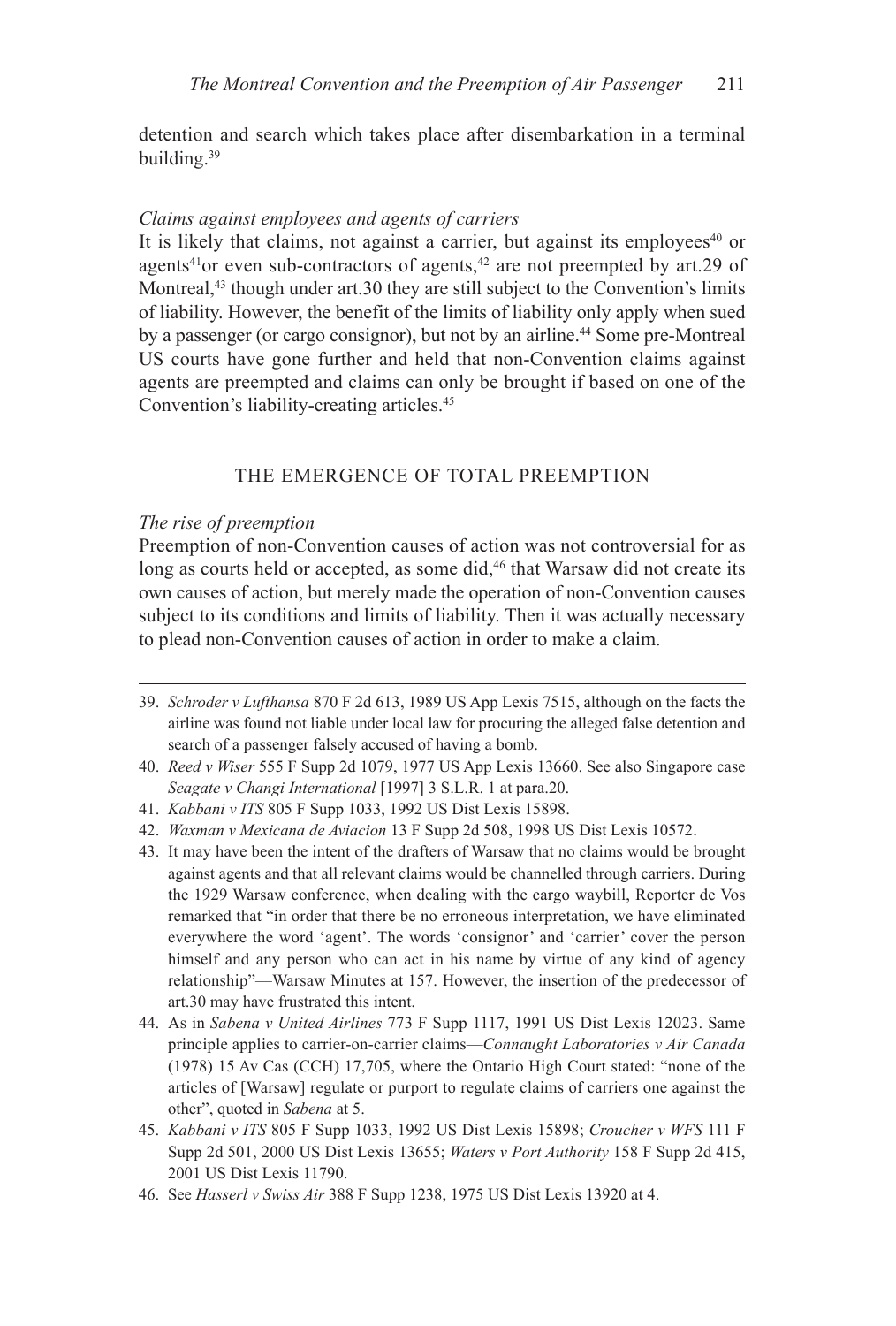however, as it became accepted that Warsaw did create its own causes of action, <sup>47</sup> the question naturally arose whether, in the context of international air transportation, non-Convention causes could still be used alongside Convention ones (when the facts were within one of the Convention's own causes of action) or even instead of Convention ones (when the facts were outside one of the Convention's own causes of action). It was relatively straightforward and noncontroversial for courts to hold that non-Convention causes were indeed preempted when facts were squarely within a Convention cause of action (partial preemption). <sup>48</sup> however, it was, and remains, more controversial to decide that preemption also operates when facts are outside a Convention cause of action but are still linked to international air travel (total preemption).

During this time, common law jurisdictions typically allowed any of a range of causes of action to be pleaded in injury claims linked to international air travel. <sup>49</sup> Airline defendants contested this, claiming that the Convention's intent was to channel all passenger claims against airlines into one avenue, the Convention's own causes of action. Article 29/24 became pivotal in deciding who was right.

First impressions on reading art.29/24 do suggest non-Convention causes of action are not preempted, only channelled or conditioned. The phrase "however founded" seemed to imply that non-Convention causes of action were still allowed, <sup>50</sup> subject to the Convention's conditions and limits.

## *The alternative view of art.24*

A second and different view of art.24 was also put forward. "The second interpretation is that a plaintiff, whatever his damages, cannot circumvent the Convention by bringing any action other than one under art.17."51 This expresses a broad view of art.24 and is not, it would seem, based on a literal reading of the Article. A detailed discussion of the reasons for this view is set

<sup>47.</sup> *Benjamins v BEA* 527 F 2d 913, 1978 US App lexis 12288; *Boehringer-Mannheim* v *Pan Am* 737 F 2d 456, 1984 US App lexis 20389.

<sup>48.</sup> See *Re Lockerbie* 928 F 2d 1267, 1991 US App lexis 4779. Some examples of cases within the terms of a Convention cause of action where non-Convention claims were preempted are *Boehringer-Mannheim v Pan Am* 737 F 2d 456, 1984 US App lexis 20389; *Fishman v Delta Air Lines* 132 F 3d 138, 1998 US App lexis 23; *Paradis v Ghana Airways* 348 F Supp 2d 106, 2004 US dist App lexis 25238; *Shirbokova v CAS Czech Airlines* 376.

<sup>49.</sup> As happened in a number of US cases—*Krys v Lufthansa* 119 F 3d 1515, 1997 US App lexis 22644; *Abramson v JA*l 739 F 2d 130, 1984 US App lexis 20346; *Metz v KLM* 1979 US dist lexis 8375; *Fischer v Northwest Airlines* 623 F Supp 1064, 1985 US dist lexis 12846; *Tandon v United Air Lines; Walker v Eastern Air Lines* 775 F Supp 111, 1991 US dist lexis 13402; *Schroeder v Lufthansa* 875 F 2d 613, 1989 US App lexis 7515; *Re Lockerbie* 928 F 2d 1267, 1991 US App lexis 4779.

<sup>50.</sup> *Benjamins v BEA* 527 F 2d 913, 1978 US App lexis 12288, see dissenting judgment of Van Graafeiland J.

<sup>51.</sup> *Re Lockerbie* 928 F 2d 1267, 1991 US App lexis 4779 at 16.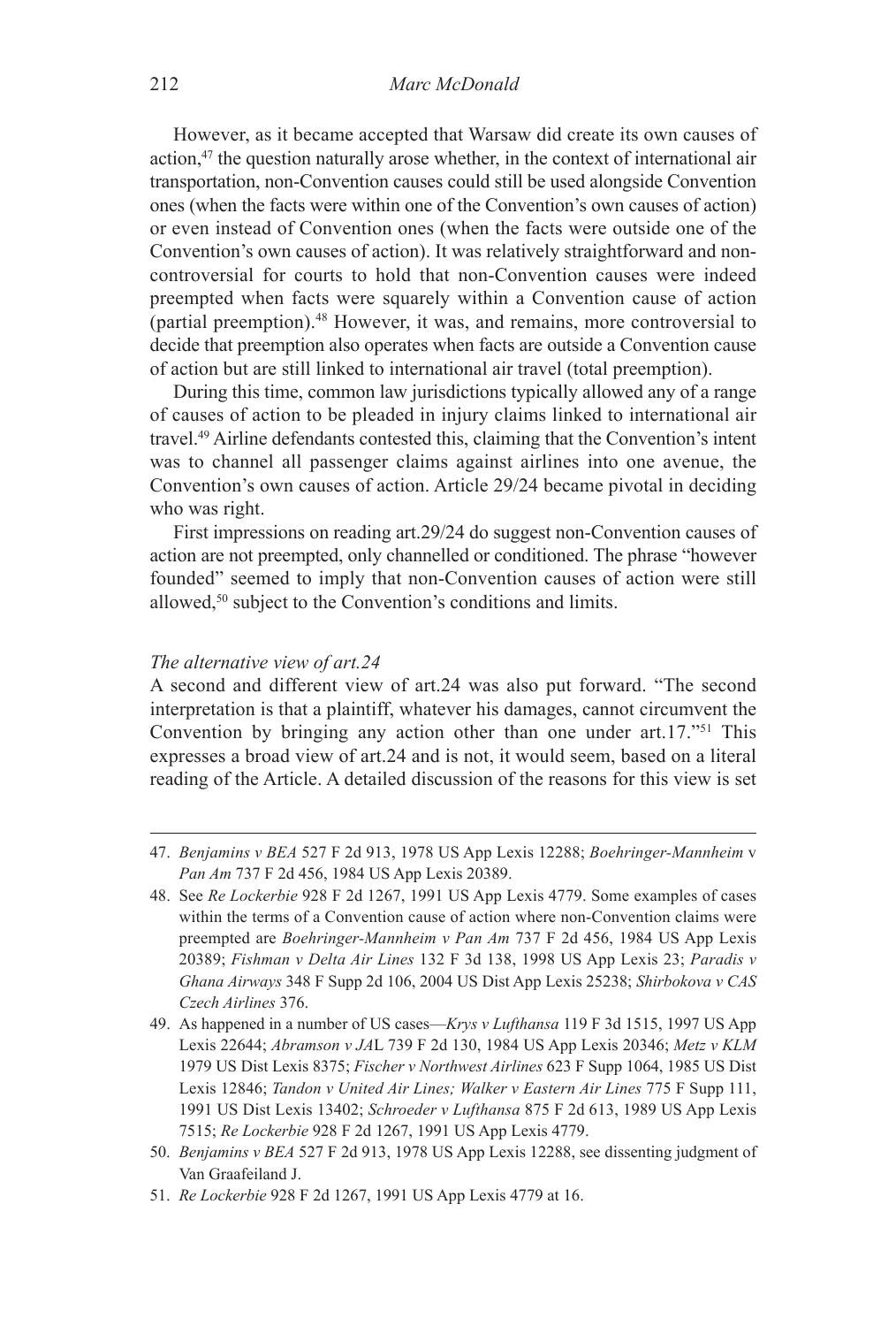out in Pt Iv. Part of the difficulty in deciding whether art.24 required partial or total preemption was that the English text of art.24 of Warsaw was not the official text; French was, and disputes arose over the correct way to translate various art.24 terms, such as "cas"<sup>52</sup> (in the original version) and "conditions et limits" from French into English. If "cas" was incorrectly translated as "cases" and more correctly translated as "facts" or "situations", this meant that art.24 had a wide preemptive scope. The opening words in the original version of art. 24(2) would have been referring "generically to all personal injury cases stemming from occurrences on board an aircraft or in embarking or disembarking".<sup>53</sup>

one US judge plausibly suggested that the direct translation of "conditions et limits" may also have obscured the drafters' intent that art.24 was really meant to have a total preemption effect and to allow only claims under arts 17, 18 or 19. The judge stated:

"In French, Article 24 states that actions 'ne peut etre exercee que dans les conditions et limites prevues par la presente Convention.'… 'Conditions' has a number of meanings in French, including 'the fundamental basis,' e.g., larousse de Pouche 117 (1990), and if 'basis' or 'terms' are more accurate translations, then Article 24 means that actions 'however pleaded' will be considered to have been brought on the basis of the Convention i.e., that the Warsaw Convention's cause of action is exclusive."54

There could be no such thing as remedies, only preemption. It was cause-ofaction preemption.

## *The preference for partial preemption*

Until the 1990s, there was a long-standing divergence of judicial opinion in the US regarding the actionability of facts related to air travel that lay beyond Warsaw's liability reach. Most judicial authority was in fact against total preemption and in favour of allowing non-Convention causes for non-Convention harm.<sup>55</sup> One US judge stated:

"The overwhelming consensus of the courts that have addressed the issue is that an airline passenger may institute a claim under [non-Convention] law for death or injury sustained on an international flight when an [Article 17] accident is not involved."<sup>56</sup>

<sup>52.</sup> *Re Lockerbie* at 16.

<sup>53.</sup> *Tseng v El Al* 525 US 155, 1999 US lexis 505 at 13.

<sup>54.</sup> *Jack v TWA* 820 F Supp 1218, 1993 US Dist Lexis 692 at 5. This judgment contains the most detailed analysis of the pre-Warsaw drafting history of art.24.

<sup>55.</sup> As in, among others, *Abramson v JAL* 739 F 2d 130, US App lexis 20346 noting previous cases; *Fischer v Northwest Airlines* 623 F Supp 1064, 1985 US Dist Lexis 12846; *Re Lockerbie* 928 F 2d 1267, 1991 US App lexis 4779; *Walker v Eastern Air Lines* 775 F Supp 111, 1991 US Dist Lexis 13402.

<sup>56.</sup> *Walker* at 7.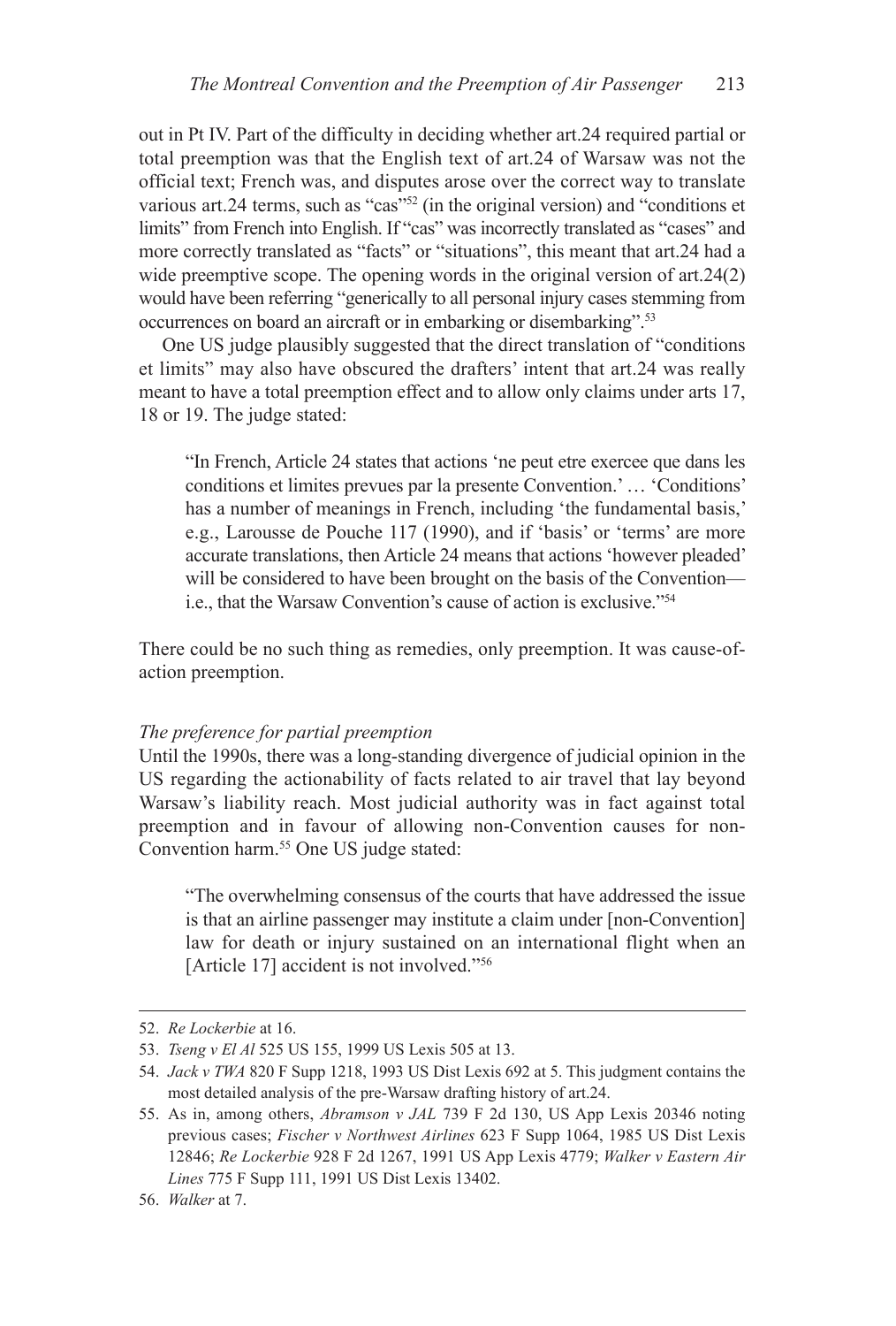A variety of plausible reasons were advanced in the cases in support of this position. These included:

- the lack of explicitness in the law on preemption—"Article 24 (2) of [the original version of Warsaw] does not by its express terms limit maintenance of actions brought under local law."57
- the ease of drafting a total preemption clause if total preemption had been the drafter's intent—"it would have been a simple matter to preclude all relief for other 'unenumerated'types of injuries; but no article to that effect was incorporated."<sup>58</sup>
- the words "however founded" imply that non-Convention causes of action may still be used—"Article 24 clearly excludes any relief not provided for in the Convention … It does not, however, limit the kind of cause of action on which the relief may be founded; rather it provides that any action based on the injuries specified in Article 17, 'however founded', i.e., regardless of the type of action on which relief is founded, can only be brought subject to the conditions and limitations established by the Warsaw system. Presumably, the reason for the use of the phrase 'however founded' is twofold: to accommodate all of the multifarious bases on which a claim might be founded in different countries, whether under code law or common law, whether under contract or tort, etc.; and to include all bases on which a claim seeking relief for an injury might be founded in any one country … In other words, if the injury occurs as described in Article 17, any relief available is subject to the conditions and limitations established by the Warsaw system, regardless of the particular cause of action which forms the basis on which a plaintiff could seek relief. hence, [plaintiff's] alternative causes of action sounding in tort and in contract are perfectly proper."59
- The words "subject to the conditions and limits set out in this Convention" only "sets limits and renders uniform certain of the aspects of the relationship … Thus, it would seem to follow that if the Convention 'applies', it applies to limit—not eliminate—liability; if it does not apply, it leaves liability to be determined according to traditional common law rules."<sup>60</sup>
- The weight of authority, especially where no accident is involved.<sup>61</sup>
- The injustice of leaving a passenger without a remedy for an alleged wrong—"I am very reluctant to assume, absent compelling authority, that established [non-Convention] causes of action … have been extinguished in cases where no other remedy is available."62

<sup>57.</sup> *Abramson* at 6.

<sup>58.</sup> *Husserl v Swiss Air* [husserl II] 388 F Supp 1238, 1975 US dist lexis 13920 at 7.

<sup>59.</sup> husserl II at 6. For similar views about art.29 of Montreal see *Serrrano v American Airlines* 2008 US dist lexis 4046 at 4 and *Nankin v Continental Airlines* 2010 US dist Lexis 11879 at 6.

<sup>60.</sup> *Husserl v Swiss Air* [Husserl I] 351 F Supp 702, 1972 US Dist Lexis 11294 at 5.

<sup>61.</sup> *Walker* at 7.

<sup>62.</sup> *Metz v KLM* 1979 US dist lexis 8375 at 3.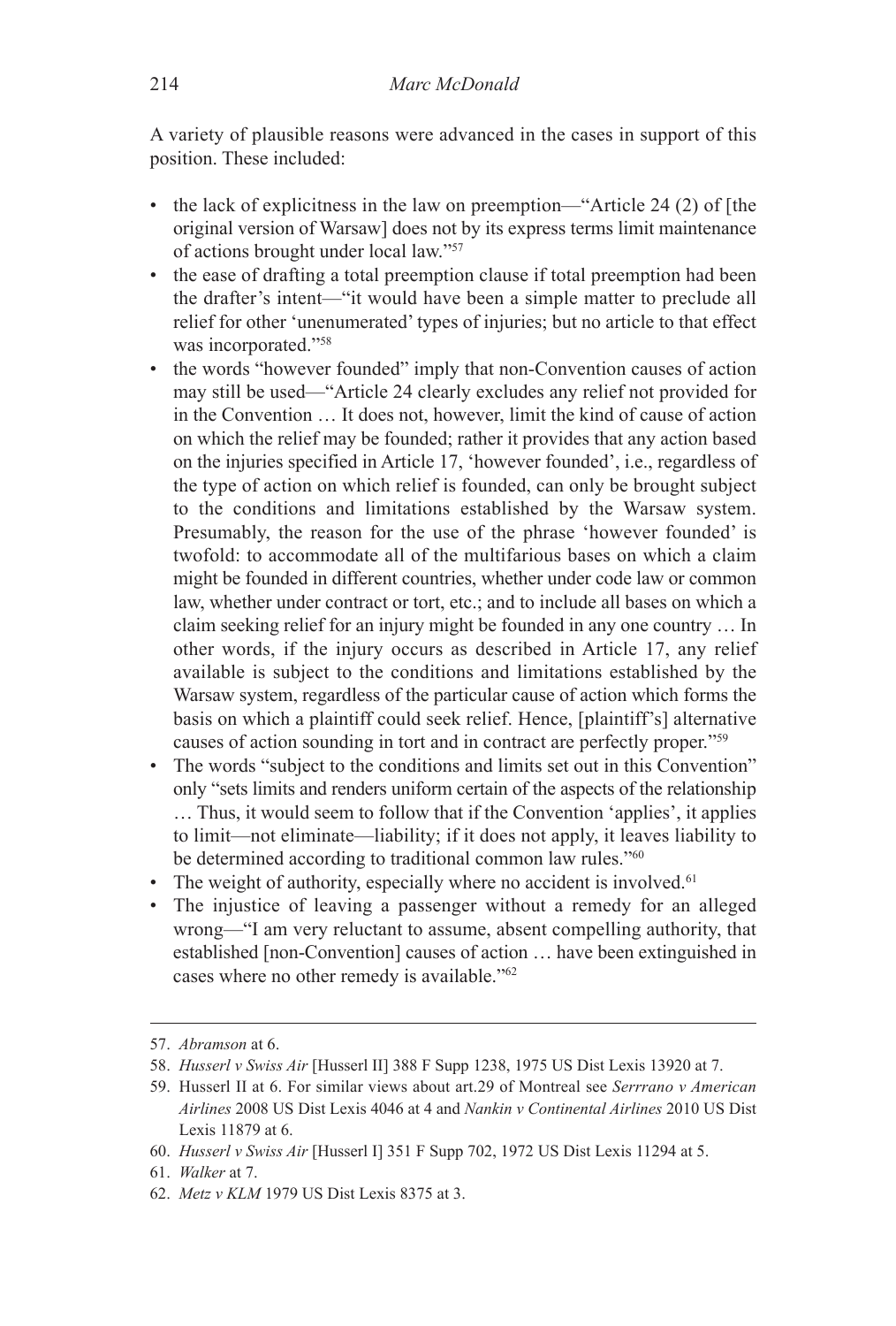• The need for clarity before extinguishing prior rights—"Furthermore, the [Warsaw drafters] must have been aware that to extinguish pre-exiting rights their intent and expression must be clear; ambiguity or silence is rarely, if ever, sufficient."63

Together, these reasons present a formidable case against the banning of claims whose facts do not match the elements of a Convention cause of action, both because of what art.29/24 actually says and also because of what it was/is intended to do. It would not have made sense to list all affected national causes of action or to seek to describe how they were to be curtailed. Thus, it could plausibly have been intended that a passenger could plead either a Convention or a non-Convention cause of action, but that their resolution would be subject to the conditions and limits of the Convention.

It is true that under such an approach there might be difficulty in figuring out exactly how Convention conditions and limits would affect non-Convention causes of action and there does not appear to be any common law judgment giving definitive guidance on this.

## Sidhu, Tseng *and progeny*

The arguments in favour of confining the Convention's preemptive reach to partial preemption only did not prevail. last resort courts in the UK and US settled matters against allowing any non-Convention causes of action for harm arising out of international air travel—total preemption. In *Sidhu v British Airways* in 1997, <sup>64</sup> and in *Tseng v El Al* in 1999, <sup>65</sup> last-resort courts in the UK and US respectively opted for total preemption, and this has set a trend. Citing particularly Sidhu, courts in Australia,<sup>66</sup> New Zealand,<sup>67</sup> Singapore<sup>68</sup> and Hong Kong<sup>69</sup> have followed suit. In Nigeria, the position appears uncertain,<sup>70</sup> while in Canada, courts in partial preemption situations have approved *Sidhu*, but there is no clear decision on *Sidhu* in a total preemption situation. A Canadian judge stated: "What is readily apparent from this review of the case law is that, at least in ontario, the state of the law regarding the scope of the Convention is unsettled. [While partial preemption is accepted law it] is not, however, plain and obvious that the Convention is exhaustive of all causes of action against a

<sup>63.</sup> husserl II at 7.

<sup>64.</sup> [1997] A.C. 430.

<sup>65.</sup> 525 US 155, 1999 US lexis 505.

<sup>66.</sup> *Magnus v South Pacific Air* (1998) A.l.R. 441.

<sup>67.</sup> *Emery Air Freight v Nerine Nurseries* [1997] 3 N.Z.l.R. 723; *Vinotica v Air New* Zealand<sup>[2004]</sup> D.C.R. 786.

<sup>68.</sup> *Seagate v Changi International* [1997] 3 S.l.R. 1.

<sup>69.</sup> *Ong v Malaysian Airlines* [2008] hKCU 441.

<sup>70.</sup> See F. Majiyagbe and A. Dalley, "The Exclusivity of the Warsaw Convention Regime vis-à-vis Actions and Remedies in International Carriage by Air under Nigerian law" (2006) *Air & Space Law* 196.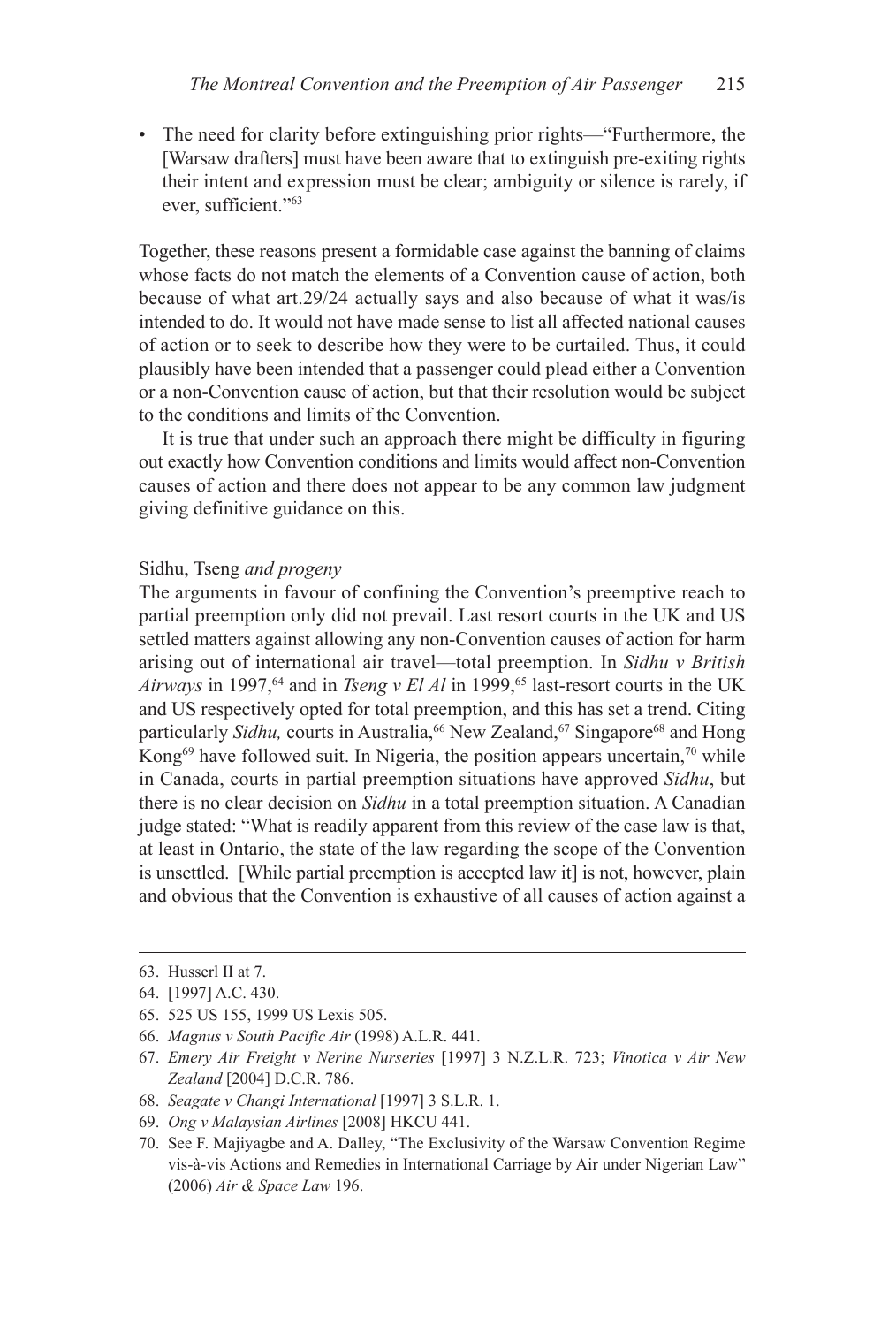carrier in respect of damages incurred during international carriage by air."71 In Ireland, *Sidhu* has been judicially noted but there is no binding decision.<sup>72</sup> Overall, a great deal of law now rests on the strength of the leading judgment in *Sidhu*, that of Lord Hope.

Both *Sidhu* and *Tseng* involved claims for mental injury unrelated to physical injury. In English-speaking states, such claims are typically regarded as falling outside the facts of a Convention cause of action. In *Sidhu*, a passenger was in Kuwait airport terminal during a scheduled stopover, awaiting re-boarding on a flight from london to Malaysia, when Iraqi troops invaded Kuwait, took control of the airport, and the passenger, as a consequence, did not reach home until some time later. *Sidhu* and other passengers took cases in the UK and the issue which came before the house of lords was whether they could maintain a claim outside the Warsaw Convention for the mental injury arising from their ordeal. In *Tseng*, the plaintiff*,* before boarding a flight from New York to Tel Aviv, claimed that she was subjected to a wrongful invasive body search by airline security personnel which caused her mental injury. Neither Sidhu nor Tseng could show "bodily injury" or an "accident" as required by art.17. Both sued outside the Convention. Both airlines resisted the claims, arguing that art.17 provided the sole and exclusive remedy for passenger harm and if a claim could not be brought under art.17 it could not be brought at all.

Before outlining the courts' reasoning in both cases, it is necessary to note some of their preliminary features, which may cast some doubt on whether the courts correctly identified them as falling inside the Convention. In *Tseng*, the body search took place before check-in, <sup>73</sup> but the US Supreme Court treated it as an embarkation situation. <sup>74</sup> In *Sidhu*, the detention of the passenger took place inside the terminal building after disembarkation. <sup>75</sup> Both locations are typically treated as lying outside<sup>76</sup> of the Convention's reach.

however, the reason as to why both courts treated the claims as involving Convention situations was that in both cases the parties agreed to have their claim treated as arising from international carriage by aircraft<sup>77</sup> (rather than being outside it), thereby invoking (wittingly or unwittingly) the preemptive rule of the Convention. This was perhaps not the soundest basis on which to

- 71. *Kandiah v Emirates* 2007 CanlII 23911 (oN S.C.) at para.23.
- 72. *APH Manufacturing v DHL* [2001] IeSC 71, at para.34.
- 73. See account of facts in first instance judgment at 919 F Supp 155, 1996 US Dist Lexis 3060.
- 74. *Tseng* at 12.
- 75. "The passengers disembarked into the transit lounge of the airport terminal"—*Sidhu* at 436.
- 76. Terminal "accidents" are typically outside the Convention's reach unless closely related to embarkation—*Pacitti v Delta Air Lines* 2008 US Dist Lexis 27046 and cases discussed therein.
- 77. In *Sidhu,* the lords were able to treat the facts as raising an art.17 situation because the passengers based their legal claims exclusively on "decisions taken while the aircraft was in the air" and not on what happened to them in the airport terminal.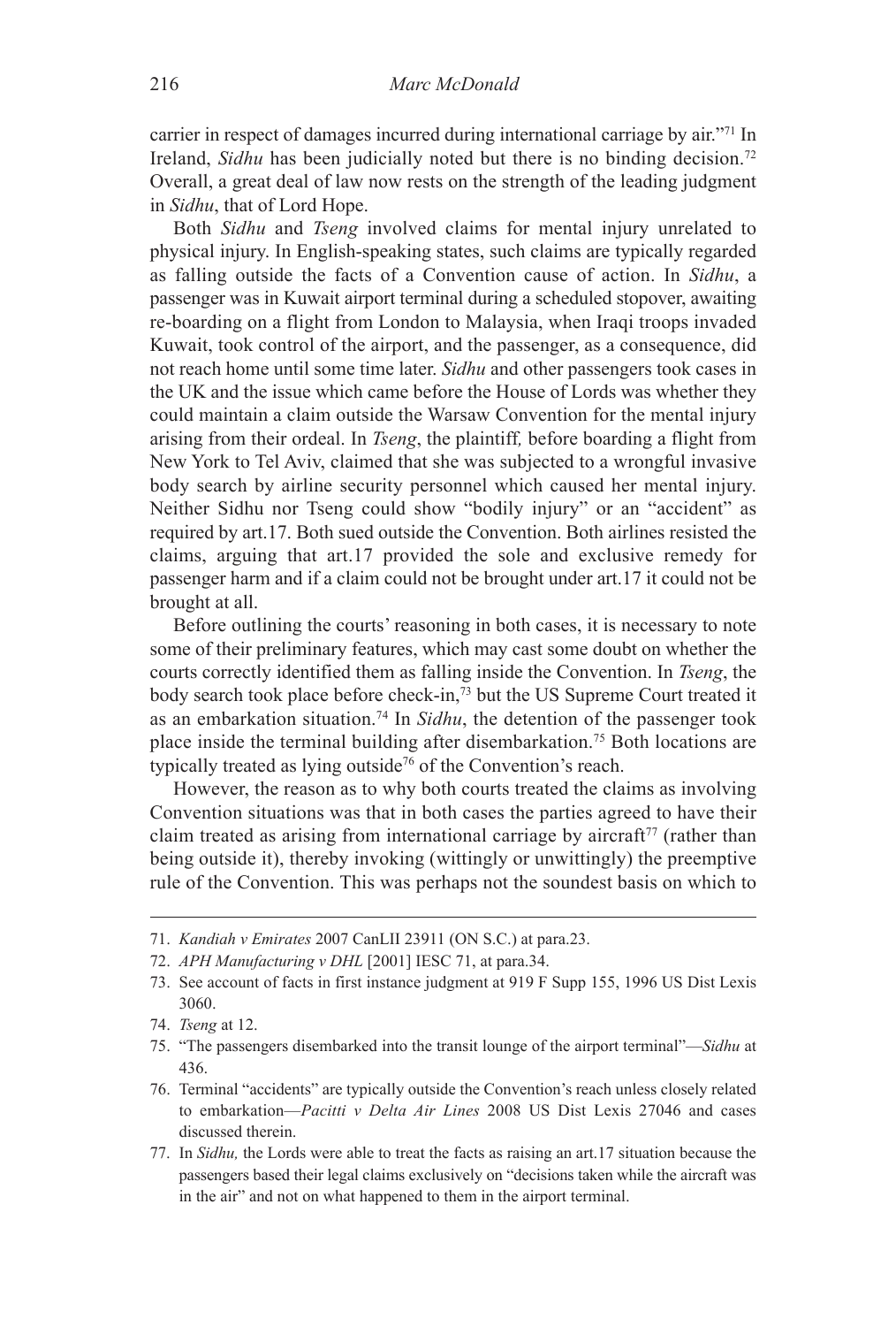rest an important legal analysis, as it leaves open the possibility that courts might in the future avoid the rulings by holding on the facts that the parties did not agree that the harm arose out of international travel by aircraft, <sup>78</sup> or by parties being careful to plead a cause of action based only on pre-embarkation or post-disembarkation facts. For example, in France, by contrast, where, as will be seen, the Sidhu incident was also litigated by French passengers (with the minor difference that those passengers were in the airport hotel when taken captive), the legal claim was not based on events in the plane and the Cour de Cassation held that the facts were beyond the Convention's reach. liability was based and imposed on a French non-Convention cause of action.<sup>79</sup>

Nevertheless, the authority of both decisions is such that it cannot be ignored and the analysis relied on in the two cases as supporting total preemption needs to be stated. Much of that authority derives from the widely quoted schematic analysis of the underlying purposes of Warsaw provided by Lord Hope in *Sidhu* which is examined below in Pt IV.

Both US and UK courts adopted broadly similar approaches to resolving the same question, using a mix of literal, purposive, historical, comparative and mischief techniques of treaty interpretation. Each court decided (without much examination) that the words of art.24 were not clear. According to the US Supreme Court: "That prescription is not a model of the clear drafter's art. We recognize that the words lend themselves to divergent interpretation."<sup>80</sup> Each court then felt free to take a purposive approach to determine preemptive reach and to construe other matters, such as the Preamble and overall scheme of Warsaw, analyzing how its provisions sought to balance the interests of passengers and airlines (balancing limiting amounts of compensation against curtailing carrier freedom to contract out; widening the range of places to sue against limiting the time period for suing).

The US court, perhaps, emphasised more the mischief which the Convention was designed to deal with and the anomalies which would arise if total preemption was not allowed. The UK court emphasised the significance of the word "all" in art.1(1), the scope-defining provision of the Convention—"This Convention applies to all international carriage of persons … by aircraft for reward"—and also the inroad made into carrier freedom of contract. Both courts also emphasised what many courts had emphasised, <sup>81</sup> namely, a major principle of the Convention was the desire of the Convention-makers to create

<sup>78.</sup> As happened in *Acevado-Reinoso v Iberia* 449 F 3d 7, 2006 US App lexis 12610, discussed later.

<sup>79.</sup> *Mohamed v British Airways*, Cour de Cassation, Chambre Civile I, June 15, 1999, No 97-10.268, Bulletin 242, p.156; Cour d'Appel de Paris (1997) 51 R.F.D.A.S. 155; Tribunal de Grande Instance (1997) R.F.D.A.S. 147. Discussed further below.

<sup>80.</sup> *Tseng* at 12.

<sup>81.</sup> *Re Lockerbie* at 7—"The Convention had two primary goals: first, to establish uniformity in the aviation industry [and secondly and] clearly the overriding purpose to limit air carriers potential liability"; *Boehringer-Mannheim v Pan Am* 737 F 2d 456, 1984 US App lexis 20389 at 5—"An obvious major purpose of the Warsaw Convention was to secure uniformity of liability for air carriers."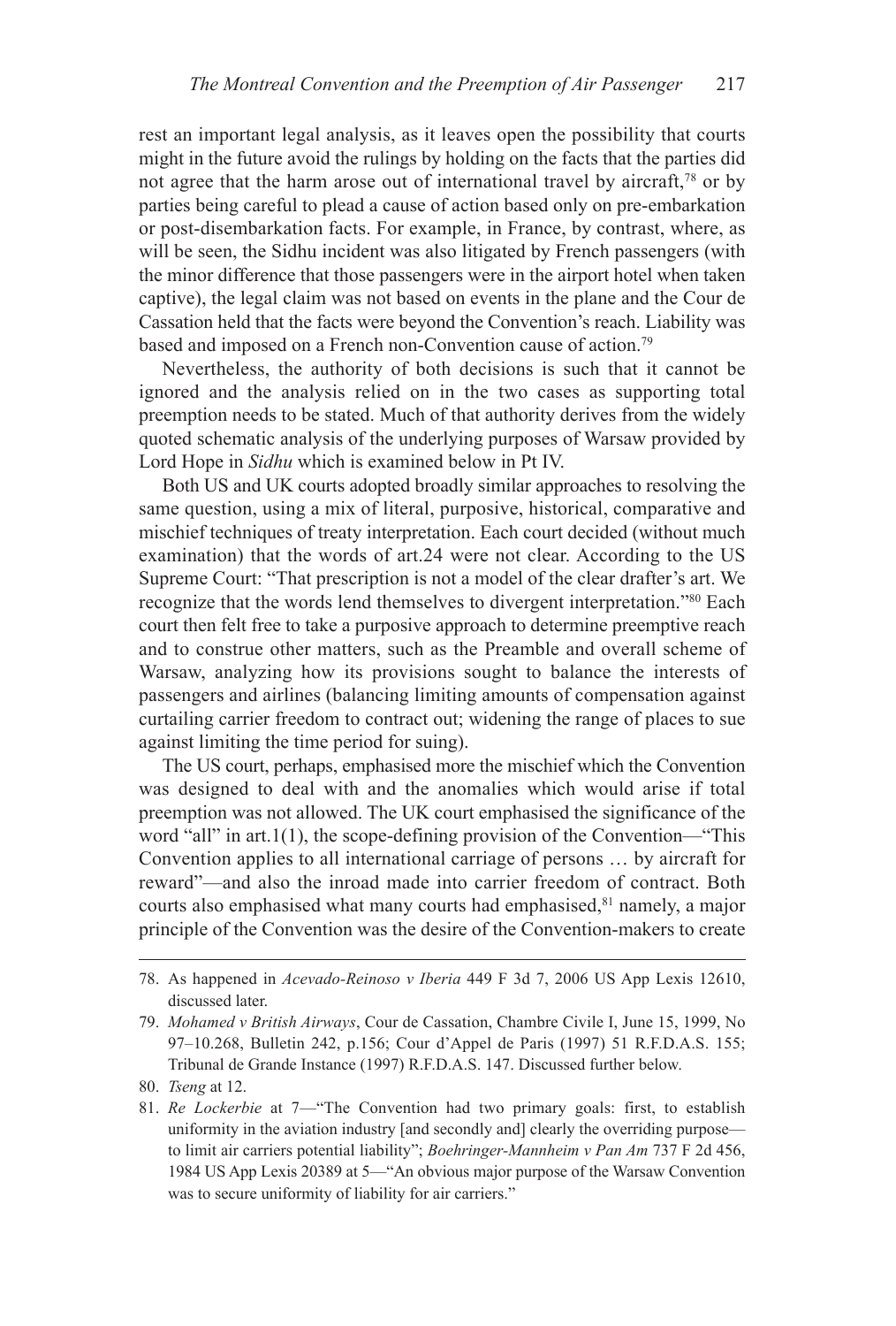uniform rules to which all international air travel would be subject. In *Tseng,* the US court uttered the much-quoted statement: "The cardinal purpose of the Warsaw Convention, we have observed, is to 'achieve uniformity of rules governing claims arising from international air transportation.'"82 What both courts did was to offer a solution to the question before them, not from the text of Warsaw but from its purposes—as they saw them. A crucial step, common to the reasoning of both courts, was to equate the general scope of Warsaw, as set out in art.1(1), with the scope of its liability provisions as set out particularly in art.17(1). If art.1 of Warsaw provided that the Convention applied to "all" international travel by aircraft, what this meant, then, was that its preemptive reach extended to all claims arising from international travel by aircraft, even those not included in its liability provisions.

## *The arrival of Article 29*

The replacement of art.24 of Warsaw by art.29 of Montreal did not lead to a clearer set of preemption words or, as will be seen, to a change in preemptive reach. During the Montreal Conference the wording was not seen as a contentious matter and was not particularly discussed by delegates. <sup>83</sup> The only direct and not very illuminating statement on the draft art.29 was issued by the conference chairman who stated:

"The purpose behind Article [29] was to ensure that, in circumstances in which the Convention applied, it was not possible to circumvent its provisions by bringing an action for damages … in contract or in tort or otherwise. once the Convention applies, its conditions and limits of liability were applicable."84

Besides some verbal changes and condensing the two paragraphs of art.24 into one, the only notable change made by Montreal for passengers and their baggage was the insertion of "whether under this Convention or in contract or in tort or otherwise" after "however founded"; "however" is already a term of wide scope and arguably gained little by providing examples.

Whether art.29 signals a change from the preemptive reach of Warsaw has already been addressed in a number of US cases. In light of the similarity of language with art.24 it is not surprising that courts have said there is no change. In the first case under Montreal—*Paradis v Ghana Airways* in 2004—a court had to decide whether the possible preemption of a passenger's claim had to be judged under Warsaw or Montreal. The court decided that it did not matter. The preemptive effect of both was the same. The change of Convention made no difference. The court stated:

<sup>82.</sup> *Tseng* at 13.

<sup>83.</sup> Montreal Minutes at 111.

<sup>84.</sup> Montreal Minutes at 235.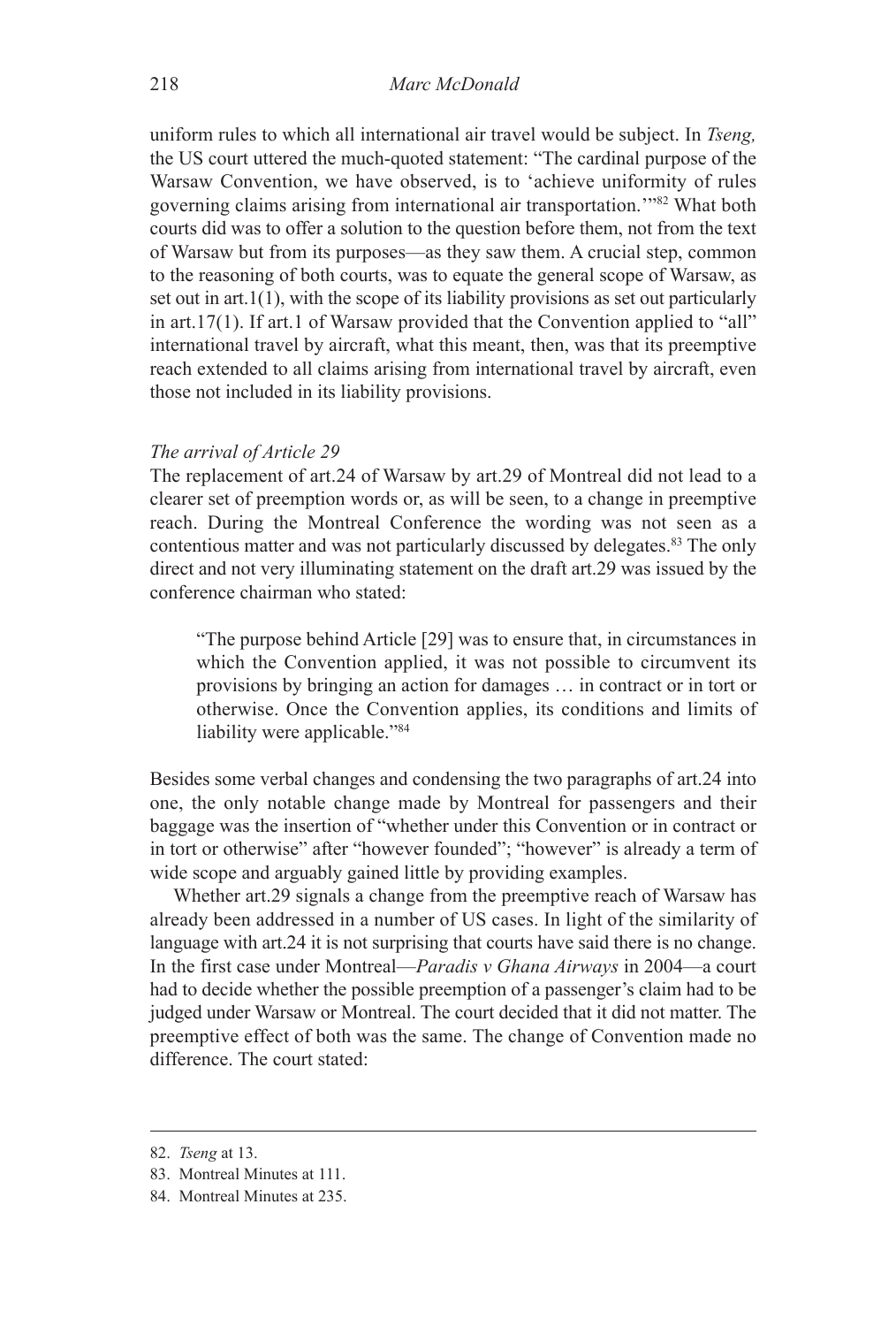"Nevertheless, the Court need not determine which convention applies, because they have substantially the same preemptive effect; Article 29 of the Montreal Convention simply clarified the language of the Montreal Protocol's amendment to Article 24(1) of the Warsaw Convention. See Article-by-Article Analysis of the Convention for the Unification of Certain Rules for International Carriage by Air Done at Montreal ... (describing Article 29 of the Montreal Convention as having been "taken from" Montreal Protocol No. 4). here, the preemptive effect is identical regardless of whether the Montreal Convention or the Warsaw Convention (together, "the Conventions") applies; thus, the Court need not decide which Convention controls<sup>785</sup>

If the reach was the same then Warsaw case law would also apply to art.29. Following *Paradis,* another US court stated:

"The court noted that the exclusivity provisions of the Montreal and Warsaw Conventions are very similar and that 'the preemptive effect is identical …' Thus, to supplement the scarce case law on the Montreal Convention, this Court will look to cases analyzing the older Warsaw Convention for guidance."86

The prevailing US view to date (in the absence of any last-resort decision) is that Montreal has made no change to preemption law, and pre-Montreal precedent is applicable under Montreal. The addition of the extra words "whether under the Convention or in contract or in tort or otherwise" after "however founded" has not been held in most cases to mean that non-Convention causes of action are allowable.

## *Deprived of a remedy by total preemption*

The position resulting from *Sidhu, Tseng* and their progeny (assuming for the moment that Montreal has not changed matters) is a harsh one for passengers. All claims for compensation against air carriers (regardless of the type of harm) arising out of international air carriage must now be based on or mediated

- 85. *Paradis v Ghana Airways* 348 F Supp 2d 106, 2004 US dist lexis 25238 at 6. Relied on in *Igwe v Northwest Airlines* 2007 US Dist Lexis 1204 at 6 and *Weiss v El Al* 433 F Supp 2d 361, 2006 US Dist Lexis 32563 at 6. See also, the comments of the legal advisor during the Montreal conference to one of the airline trade bodies (IATA)—quoted in Wetger J., "The ECJ Decision of 10 January 2006 on the Validity of Regulation 261/2004: Ignoring the exclusivity of the Montreal Convention" (2006) *Air & Space Law* 133 at 136: "The drafters added the words 'or in contract or in tort or otherwise' in Article 29 to make it clear that where [Montreal] is applicable, the causes of action for damages created by [Montreal] … are exclusive of all other causes of action, whether based on national/local law or any other law."
- 86. *Knowlton v American Airlines* 2007 US Dist Lexis 6882 at 6. See also *Schaefer*-*Condulmari v US Airways* 2009 US Dist Lexis 114723 at 5.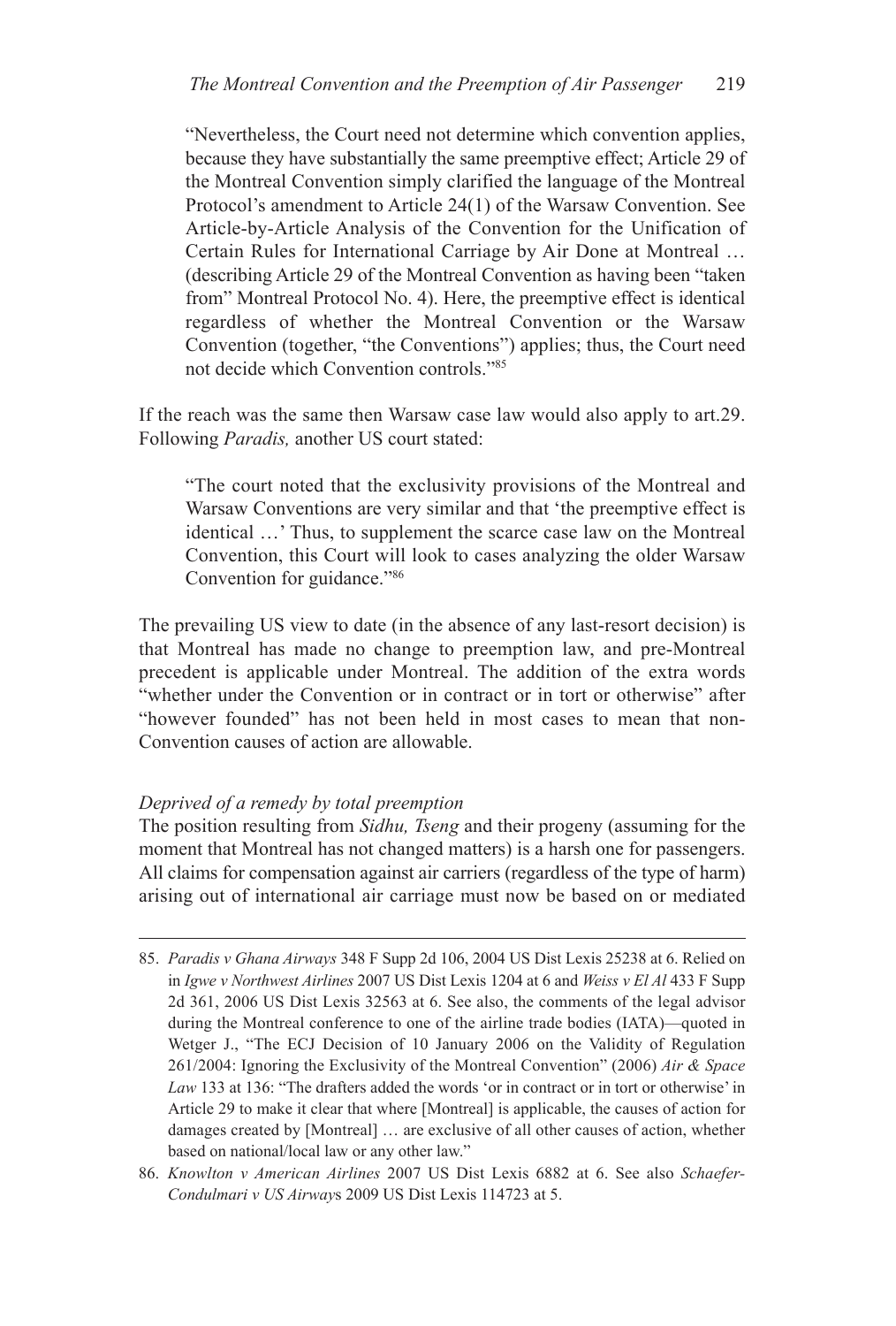through the Conventions or not at all. <sup>87</sup> Many types of harm otherwise actionable under local law are now, and will in the future be, non-actionable and left uncompensated. <sup>88</sup> The court in *Tseng* may have been aware that its decision carried the risk that lower courts would shut out many claims because they would not fit inside the Warsaw's key concepts. It warned, firstly, that claims not covered at all by the Convention could still be litigated under non-Convention law and, secondly and more importantly, it warned that the key art.17 concept, "accident", should be interpreted "flexibly"89 —presumably to lessen the risk of shut-out.

Since *Sidhu* and *Tseng*, some US courts have diligently applied the total preemption principle and, in the process, produced some strange decisions. They have analysed any passenger claim connected with international travel by aircraft, even where no physical injury, property loss or delay is involved, in terms of whether it fits inside art.17(1) concepts of plane-related, accident and bodily injury. If it does not fit inside any or all of these, the claim is deemed preempted.

This reasoning has produced (or would be likely to produce<sup>90</sup>) the following results in compensation claims arising from international carriage by air:

## *On board/during embarkation or disembarkation ("real" total preemption)*

- Airline causing mental injury unrelated to physical injury to passenger during a search while embarking a plane,<sup>91</sup> or during an emergency evacuation,<sup>92</sup> or while refusing to allow passenger and his child in different classes to exchange seats because the child was in pain due to an earache,<sup>93</sup> goes uncompensated.
- Airline racially motivated selection of passenger for denied boarding inside a bus bringing passengers to a plane for embarkation, goes uncompensated.<sup>94</sup>
- Airline wrongful removal of passenger prior to departure because of false suspicion that he had a firearm, goes uncompensated.<sup>95</sup>

<sup>87.</sup> For a review of relevant US cases in the immediate aftermath of *Tseng*, see d. Westwood and J. geraghty, "The Progeny of Tseng" (2000) *Air & Space Law* 62.

<sup>88.</sup> A case note on *Sidhu*—S. Phippard, "Exclusivity of the Warsaw Convention" (1997) *The Aviation Quarterly* 394 at 396, warns that *Sidhu* "if taken at its most literal, may give rise to injustice."

<sup>89.</sup> 525 US 155, 1999 US lexis 505 at 14.

<sup>90.</sup> Some of the cases below are pre-*Tseng* and were litigated as non-Convention causes of action. Post-*Tseng* it is suggested this would not be allowed.

<sup>91.</sup> *Tseng*, fn.65.

<sup>92.</sup> *Alvarez v American Airlines* 1999 US Dist Lexis 13656, 2000 US Dist Lexis 1254.

<sup>93.</sup> *Carey v United Airlines* 255 F 3d 1044, 2001 US App lexis 14834.

<sup>94.</sup> *King v American Airlines* 284 F 3d 352, 2002 US App lexis 4611. See also *Atia v Delta Air Lines* 2010 US dist lexis 18806 and *Molefe v KLM* 602 F Supp 2d 485, 2008 US Dist Lexis 108910.

<sup>95.</sup> *Hermano v United Airlines* 1999 US Dist Lexis 19808.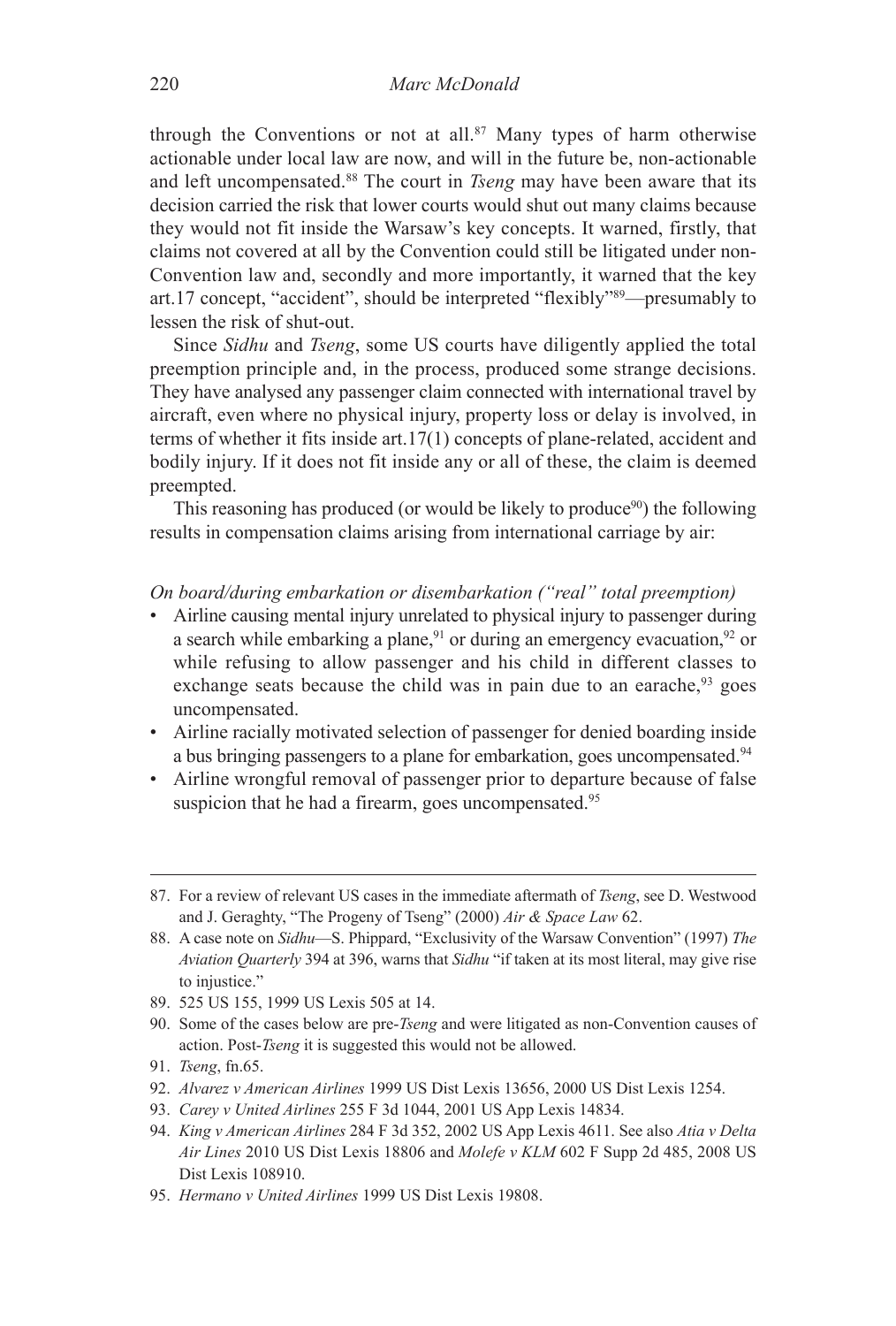- Airline breach of contract during a flight by not providing a promised free breakfast, goes uncompensated. 96
- Airline defamatory statements on the plane's public address that an "unruly passenger" was leaving the plane and by the pilot on the plane to police regarding the plane's return to departure gate to let off a passenger suffering a panic attack, go uncompensated.<sup>97</sup>
- Airline default in not preventing sexual assault by one passenger on another on board the plane, probably goes uncompensated. 98
- Airline discriminatory treatment of wheelchair passenger in not providing appropriate "meet and assist" service on boarding plane and failing to assign appropriate seating, goes uncompensated.<sup>99</sup>

## *In the airport ("false" total preemption)*

- Airline causing mental injury to transit passengers by placing them in airport terminal where they are taken prisoner by invading army, goes uncompensated. 100
- Airline cancellation of part of a return flight while passenger awaits in airport terminal, and when passenger books alternative flights after waiting several hours with no assurance of securing a return flight with original airline, goes uncompensated. 101
- Airline intentional misrepresentation in the terminal to a transit passenger about the closure of another airport to incoming flights from which the passenger was to catch a connecting flight, probably goes uncompensated. 102
- Airline fraud and deception during check-in regarding the size of excess baggage fees payable by a passenger, goes uncompensated. 103
- 96. *Knowlton v American Airlines* 2007 US Dist Lexis 6882. Noted by G. Tompkins, "The Case of the Missing 3 Dollar Breakfast and the Preemptive Effect of the Montreal Convention" (2007) *Air and Space Law* 229.
- 97. *Turturro v Continental Airlines* 128 F Supp 2d 170, 2001 US dist lexis 360 at 10.
- 98. This view is based on a combination of two decisions—the US case of *Wallace v Korean Airlines* 214 F 3d 293, 2000 US App lexis 12245, where a passenger-onpassenger sexual assault was treated as an accident, and the UK case of *Morris v KLM* [2001] EWCA Civ 790: [2001] 3 All E.R. 126, where another passenger-on-passenger assault (caressing thigh) was characterised as a mental injury and not compensatable under art.17 of Warsaw. Morris did not raise a preemption issue, as only a Convention cause of action was pleaded.
- 99. *Waters v Port Authority* 158 F Supp 2d 415, 2001 US Dist Lexis 11790.
- 100. *Sidhu v British Airways* [1997] A.C. 430.
- 101. *Paradis v Ghana Airways* 348 F Supp 2d 106, 2004 US Dist Lexis 25238.
- 102. *Hill v United Airlines* 520 F Supp 1048, 1983 US dist lexis 9787, a pre-*Tseng* decision which would probably be decided differently now.
- 103. *Mbaba v Air France* 457 F 3d 496, 2006 US App lexis 18663. For a case comment criticising this decision for failing to hold that the case lay beyond the reach of the Convention's liability reach, see S. Mann, "Airline liability—The Warsaw Convention —the Fifth Circuit rules that holding a passengers baggage for ransom is not actionable under the Warsaw Convention: Mbaba v Air France" (2007) 72 J. Air L. & Com. 401.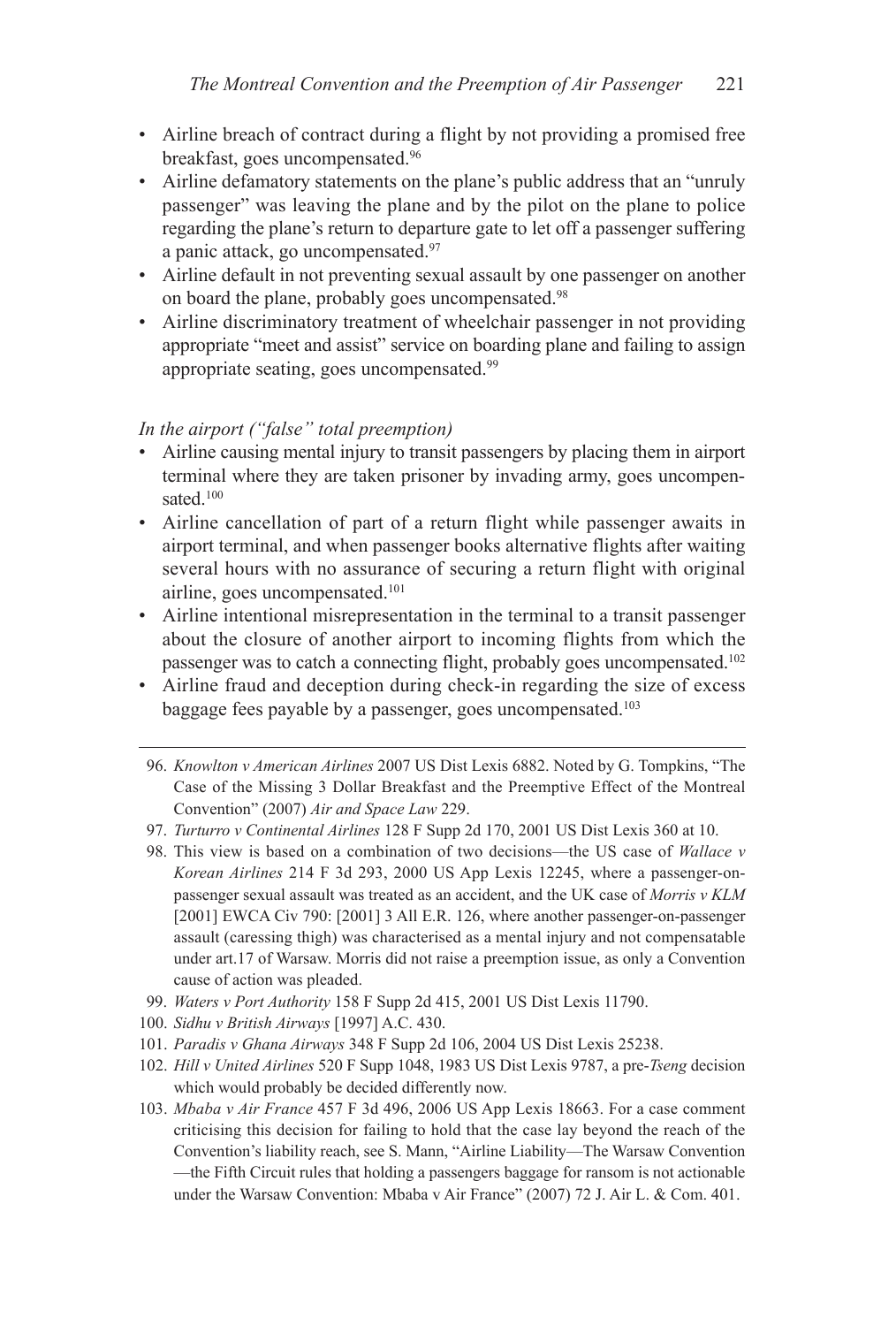- Airline failure to prevent baggage staff in terminal, after passenger checkin, attaching a passenger's name to a bag containing illegal drugs leading to passenger arrest after disembarkation and imprisonment for nine months, goes uncompensated. 104
- Airline fraud and deceitful denial after passenger disembarked regarding the making of a claim for lost checked baggage, <sup>105</sup> goes uncompensated.
- Airline false statement from plane to ground crew that a passenger smoked marijuana in the airplane lavatory which lead to passenger arrest and search after disembarkation, probably goes uncompensated. 106

The third last case in this list, *Singh v North American Airlines,* is a striking illustration of the injustice of the present law. In addressing the plaintiff's negligence claim in relation to his arrest and imprisonment, the court examined the claim as if it was a claim for personal injury under art.17. It held that the mislabeling of the name on the drugs bag took place while the passenger was embarking the plane (though the passenger never embarked with the drugs bag, nor—if it came to it—was there any evidence of a time correspondence between the mislabeling and the passenger's embarkation). This finding was enough to bring the facts within the Convention and the non-Convention negligence claim was therefore deemed preempted. There is little doubt that this reasoning twisted "embarking" into an almost unrecognizable shape and highlights the absurdity of requiring that all claims must typically fit inside art.17 or there is no claim at all.

Given this state of affairs, it is small wonder that counsel in one case was driven to assert: "An airline could, if it chose, even line up passengers on an international flight and rob them at gunpoint without fear of any civil liability to the victims whatsoever."<sup>107</sup> Or, in another case, after hearing the plaintiff's argument that preemption would allow airlines to escape liability for "egregious acts of discrimination" (even though the court surmised that some

- 105. *Cruz v America Airlines* 193 F 3d 526, 1999 US App lexis 25354. Cruz tried to avoid art.18 of the Convention by claiming to sue, not for lost luggage, but for fraud by the airline in dealing with their claim of lost luggage. The court held the two claims were so closely linked as to be indistinguishable and the common law claim for fraud was deemed preempted. however, to illustrate when a common law claim would not be preempted, the court added, at 6: "To be sure, if American's agent had hit Cruz with a baseball bat when rejecting Cruz's claim we would not think Cruz's tort claim would be preempted by the Warsaw Convention. Perhaps even a slanderous statement uttered by an American employee in a heated argument over lost luggage would be actionable."
- 106. *Curley v American Airlines* 846 F Supp 280, 1994 US Dist Lexis 2588, a pre-*Tseng* art.17 decision, which would now probably not be litigated as a non-Convention cause of action.
- 107. *Mbaba* at 6. The judge did not comment on this expression of opinion. In his case comment on *Mbaba* Mann, fn.103 at 407, observed: "Taken to its logical conclusion, this holding makes airlines essentially immune from deceptive trade practices actions brought by travelling passengers".

<sup>104.</sup> *Singh v American Airlines* 426 F Supp 2d 38, 2006 US Dist Lexis 19745.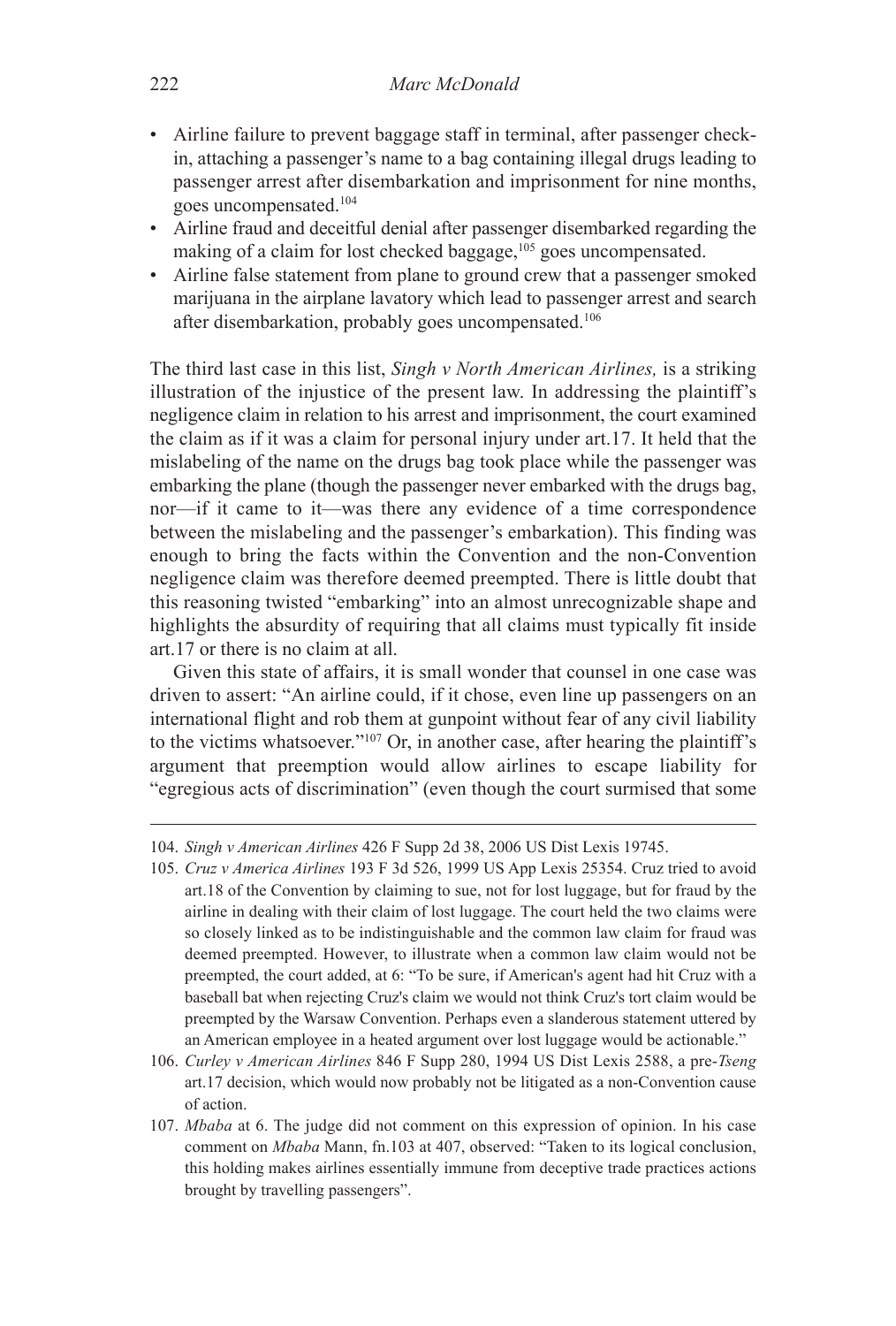acts of discrimination might constitute an accident under art.17), the court stated: "the Convention already massively curtails damage awards for victims of horrible acts such as terrorism, the fact that the Convention also abridges recovery for the lesser offense of discrimination should not surprise anyone."108

A wide range of other airline acts not yet reported in the cases might be added to the list above—refusal on board a plane to provide drinks, headsets, blankets or pillows, otherwise available, to a passenger, or directing passengers to sit apart from others or providing incorrect information about various matters such as immigration requirements, transit visas, reasons for delays, time of arrival, connection gates and times, length of stopovers, alternative routes, bringing a passenger to the wrong destination and causing immigration  $difficulties<sup>109</sup>$  and, generally, breach of contract claims relating to quality of service provided on board. Since *Tseng*, these complaints would all seem to fall to be judged by art.17(1) as if they were claims for bodily injury and, since they are not, they will, in most if not all English-speaking states, fail. Passenger harm in these instances is likely to be some form of mental injury or contract loss, neither of which amounts to bodily injury.

There are occasional exceptions to total preemption, cases where the particular facts enable a judge to say the case falls outside Montreal. In a US case, *Acevado-Reinoso v Iberia* in 2006, <sup>110</sup> a Cuban passport-holder with US residency was wrongly told at check-in that he did not need a visa to enter Spain. His subsequent state law claim against the airline after he was refused entry, arrested and deported on arrival in Spain was dismissed at first instance on the basis that, since he was engaged in international air travel, the case was governed by Warsaw and his state law claim was preempted. on appeal, however, the decision was reversed, the appellate court holding that Warsaw did not apply because the giving of the false visa information occurred before embarkation and the subsequent arrest and deportation occurred after disembarkation. The root of the problem, according to the appellate court, was that "the district court erroneously conflated the applicability of the Convention with liability under the Convention." In other words, the court disentangled Convention-reach and liability-reach.

Persuasive as this decision might be, it is not clear that it will attract wide support. It focused only on factually differentiating itself from *Tseng* and did not address the wider legal arguments supporting total preemption.

<sup>108.</sup> *Turturro* at 10.

<sup>109.</sup> While a delay claim may be possible under art.19, it would not address the various extra harms suffered if a passenger is arrested, detained and deported for not having a visa. See the Nigerian case of *Otutuizu v Cameroon Airlines* (2005) 9 NWlR Part 929 CA 202.

<sup>110.</sup> 449 F 3d 7, 2006 US App lexis 12610.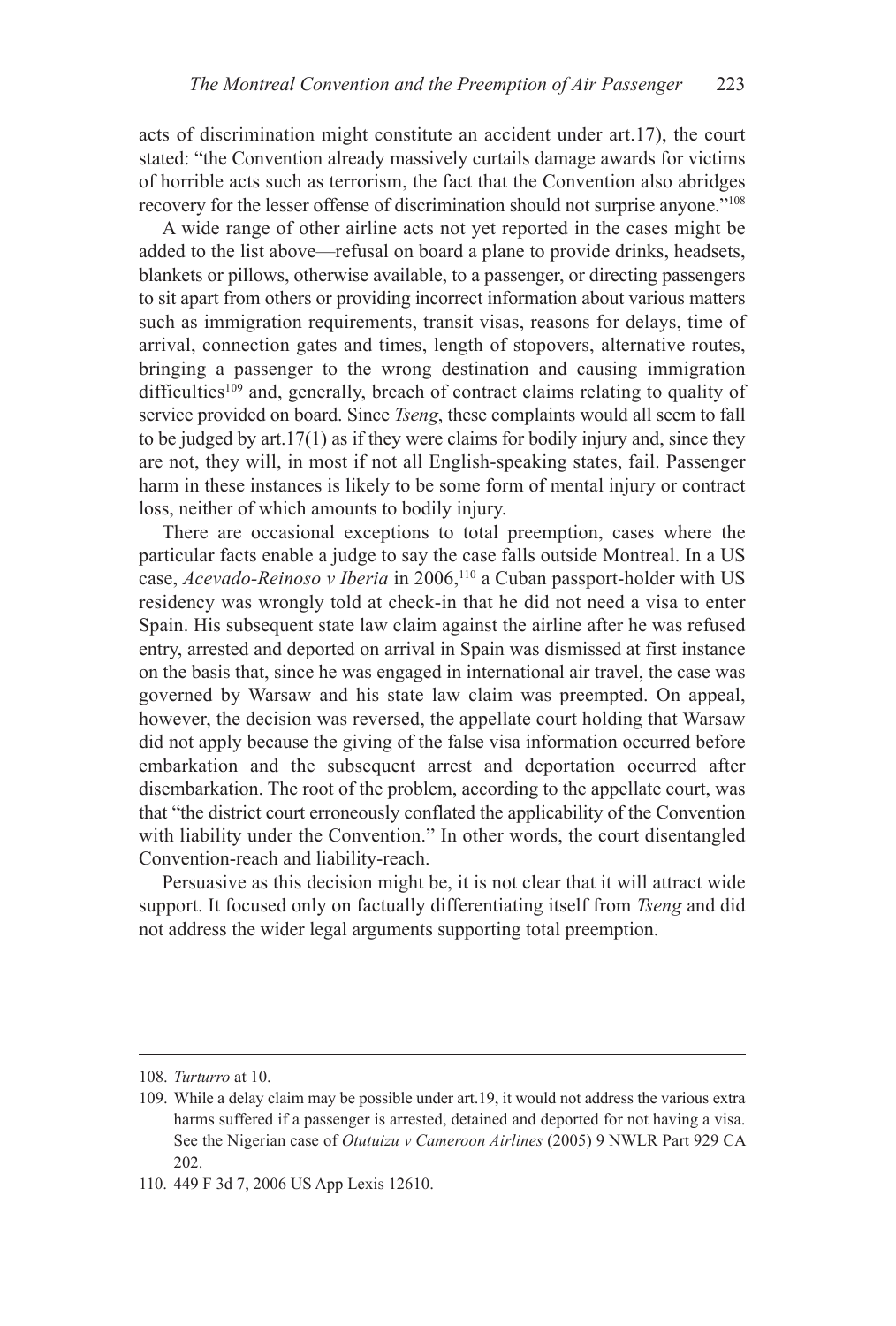## CRITICAl ANAlYSIS oF CASe lAW FAvoURINg ToTAl **PREEMPTION**

## *The need for a critical analysis of* Sidhu *and* Tseng

The list of remediless passenger harm in Part III demonstrates that total preemption is harsh on passengers and lenient on airlines. Although aware that there are limits to the Convention's liability reach, many US courts since *Tseng* appear either unable to see the limits or consider the Convention's liabilityreach and its overall reach to be the same.

The present law derives essentially from the analysis in *Sidhu* and *Tseng* of three central issues:

- lord hope's analysis in *Sidhu*, based on art.24 and on the scope of Warsaw, based the word "all" in art.1(1) and, on the balance of advantages and disadvantages created by Warsaw,
- the fear of destablising the Convention's compensation limits if only partial preemption was allowed, and
- the view that uniformity requires total preemption of non-Convention claims.

These issues will now be examined. A fourth issue—whether a purposive analysis of Montreal produces the same result as the *Sidhu* and *Tseng* courts analysis of Warsaw—must also be addressed, for the obvious reason that regardless of whether *Sidhu* or *Tseng* were rightly or wrongly decided, a new Convention requires a new analysis based on its own terms. Technically, *Sidhu* and *Tseng* are not precedents for the interpretation of Montreal. The *de novo* analysis is in Part v.

## *Lord Hope's views*

The key to understanding lord hope's analysis in *Sidhu* is to identify the approach he used to interpret Warsaw. When this is done, his reasoning and conclusion are more easily seen. By disregarding the sources he examined in his speech and did not find useful—the travaux préparatoires of Warsaw and decisions of other courts (with the exception of the French litigation arising from the same incident which will be referred to later)—and concentrating instead on the sources he did rely on, namely, the text and purpose of Warsaw, his analysis becomes more apparent. In dealing with these matters, Lord Hope relied primarily on literal and purposive techniques of interpretation, which, in principle, cannot be faulted. The somewhat subtle but key question, however, is whether he got the balance between both techniques right; that is, whether he paid insufficient attention to the literal meaning of art.24, and too much to the policy he perceived to underlie it.

his preference for a purposive approach was discernible from the outset. Near the end of his account of the case preliminaries (its history, facts and competing arguments) he addressed the issue of how to construe Warsaw and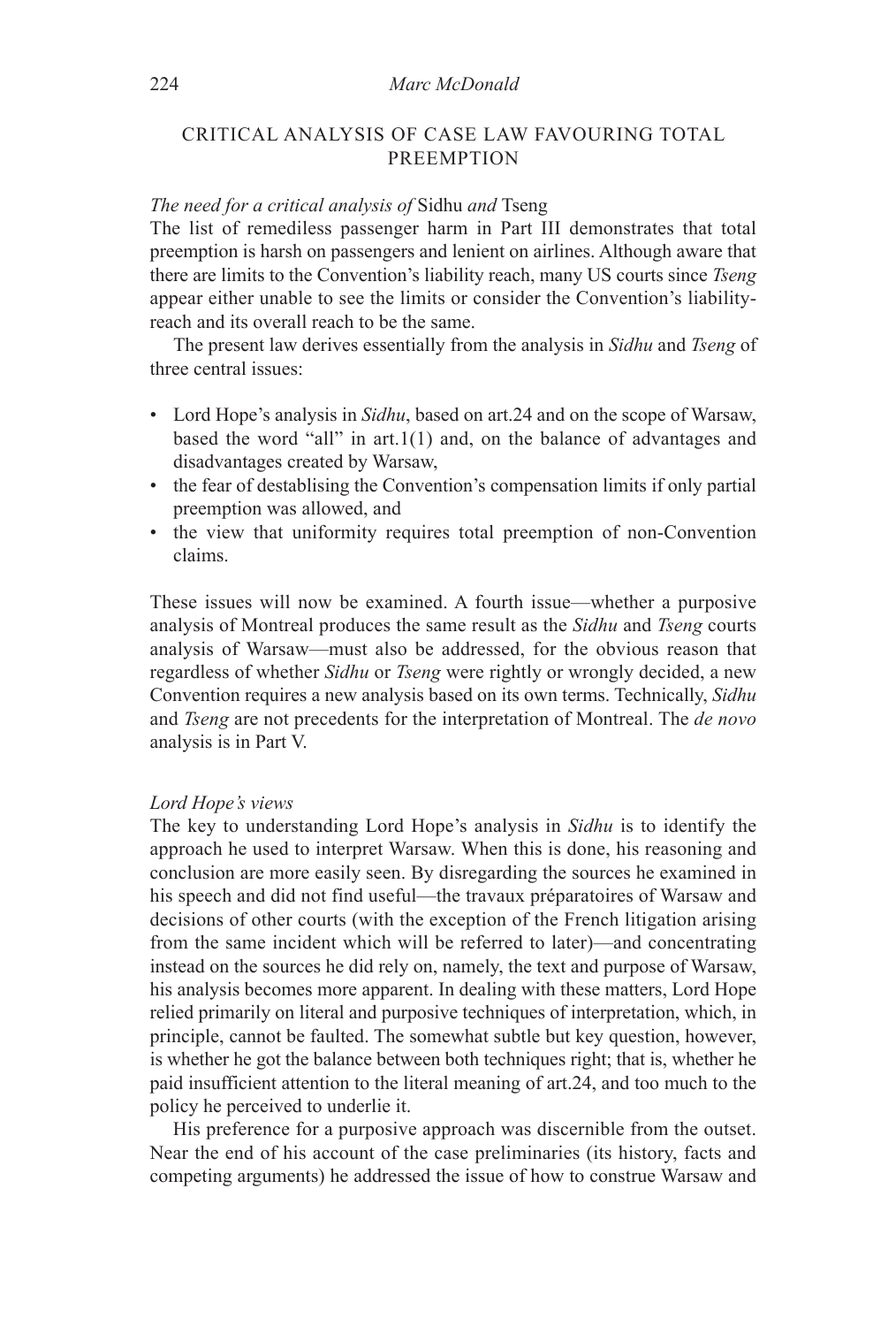stated that the English text of Warsaw "plainly is the primary source to which we must turn for a solution to the point raised in this case. It may be convenient, however, to record at this point that all parties were agreed, as they were in the courts below, that the Convention should receive a purposive construction<sup>"111</sup>

## *Lord Hope and Article 24*

What Lord Hope thought of the words in art. 24 can be seen in the following excerpt:

"The reference in the opening words of article 24(2) to 'the cases covered by articles 17' does, of course, invite the question whether article 17 was intended to cover only those cases for which the carrier is liable in damages under that article. The answer to that question may indeed be said to lie at the heart of this case. In my opinion the answer to it is to be found *not by an exact analysis of the particular words used* but by a consideration of the whole purpose of the article. In its context the purpose seems to me to be to prescribe the circumstances—that is to say, the only circumstances—in which a carrier will be liable in damages to the passenger for claims arising out of his international carriage by air."

The phrase "the cases covered by article 17" extends therefore to all claims made by the passenger against the carrier arising out of international carriage by air, other than claims for damage to his registered baggage, which must be dealt with under art.18, and claims for delay, which must be dealt with under art.19. The words "however founded", which appear in art.24(1) and are applied to passenger's claims by art.24(2), support this approach. The intention seems to be to provide a secure regime, within which the restriction on the carrier's freedom of contract is to operate. Benefits are given to the passenger in return, but only in clearly defined circumstances to which the limits of liability set out by the Convention are to apply. To permit exceptions, whereby a passenger could sue outwith the Convention for losses sustained in the course of international carriage by air, would distort the whole system, even in cases for which the Convention did not create any liability on the part of the carrier. Thus the purpose is to ensure that, in all questions relating to the carrier's liability, it is the provisions of the Convention which apply and that the passenger does not have access to any other remedies, whether under the common law or otherwise, which may be available within the particular country where he chooses to raise his action. The carrier does not need to make provision for the risk of being subjected to such remedies, because the whole matter is regulated by the Convention."<sup>112</sup> (Emphasis added).

<sup>111.</sup> *Sidhu* at 444.

<sup>112.</sup> See fn.111.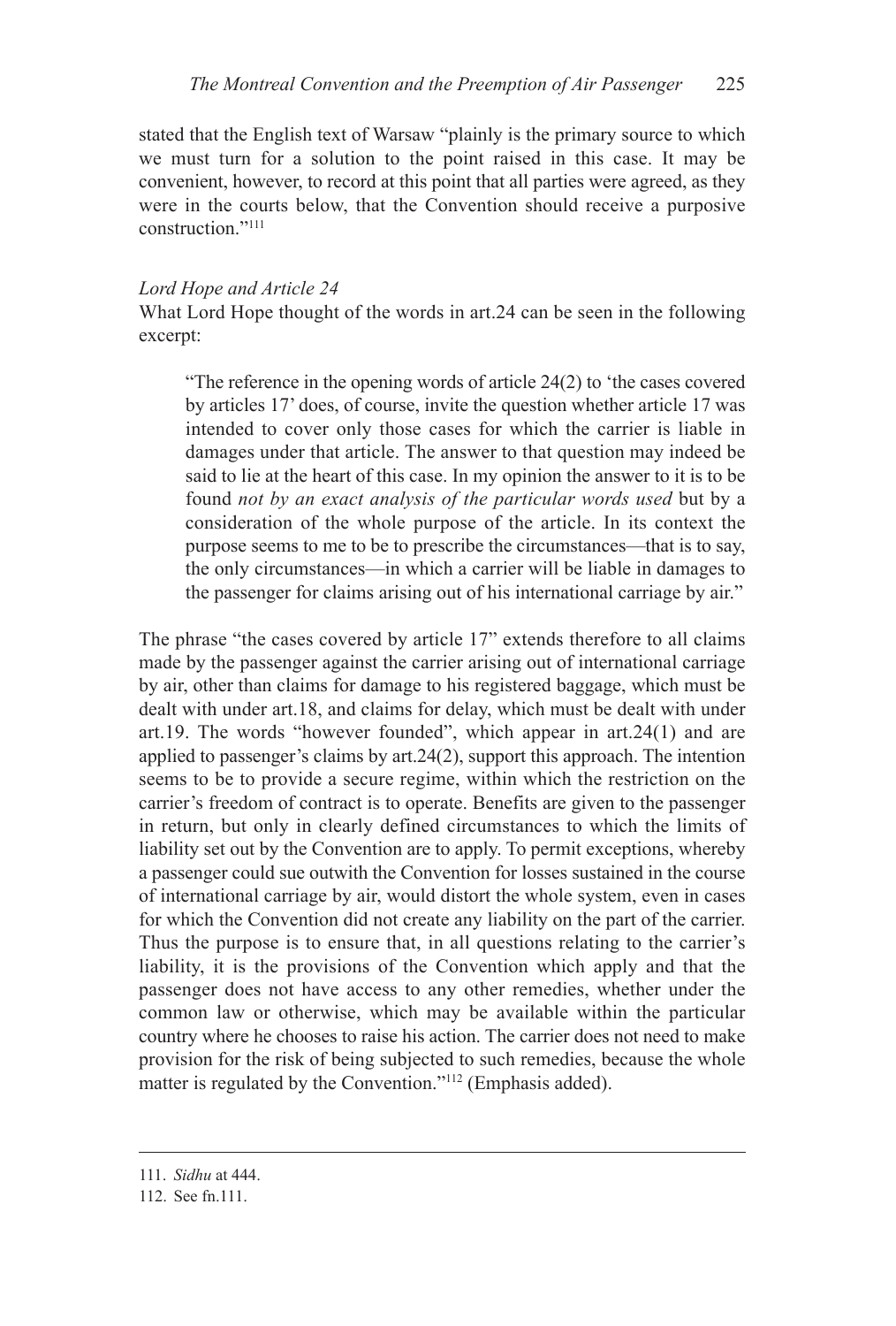What stands out in this remarkable passage is that Lord Hope never actually considered, interpreted or analysed, either individually or collectively, the words contained in art.24, the one provision most relevant to the question he had to decide. he did mention two of its key phrases, but the first one he addressed not by its literal meaning, but rather by its purpose in context, and the second, "however founded", he explained not by its meaning, whether literal or in context, but according to his view of the intention underlying its use.

This represents, in this writer's view, a quite inadequate analysis of art.24. It is submitted that lord hope glossed over the meaning of the words in the article. he failed, in the process, to identify the different possible meanings of those words; he failed to identify reasons why one or other meaning might or might not be preferred; and he failed to identify sufficient ambiguity in the words to justify embracing a purposive interpretation. Furthermore, Lord hope's speech contains no analysis of the US authorities on the interpretation of art.24.

one might go so far as to suggest that lord hope ignored the legal obligation under public international law to pay serious attention to the words used in a treaty, especially when, as here, it is clear from the Warsaw conference Minutes that over the four years of their work, the Convention-makers choose the words in the Convention with some deliberation. There was also an added reason why the Convention words deserved particular attention. Warsaw was a treaty which purported to affect pre-existing national rights to compensation. It curtailed some existing ones and created some new ones. Such a task would not indeed could not—have been undertaken by the Convention-makers without great deliberation and careful choice of language.

So, against the backdrop of the always delicate question of how quickly a judge should move from a literal to a purposive treaty interpretation and how much ambiguity there needs to be before doing so, it is arguable that lord hope moved much too quickly. The authority of his judgment is, thereby, weakened as a result.

## *Article 1(1)*

Lord Hope stressed the significance of "all" in art. $1(1)$  of Warsaw, the provision which states that the treaty applies to all international carriage by aircraft, to support his view in favour of total preemption. He stated: "The word 'all' is important, simply because it is so all-embracing. It indicates that the framers of the Convention were looking for solutions … which could be regarded as acceptable for universal application in all cases."113 he drew a supporting inference from the Convention's liability rules, identifying them as a compromise between airlines and passengers. he instanced how art.23 (banning Convention opt-outs) and art.24 (preempting non-Convention claims) seemed consistent with the idea of an all-embracing, no-exceptions view of the Convention.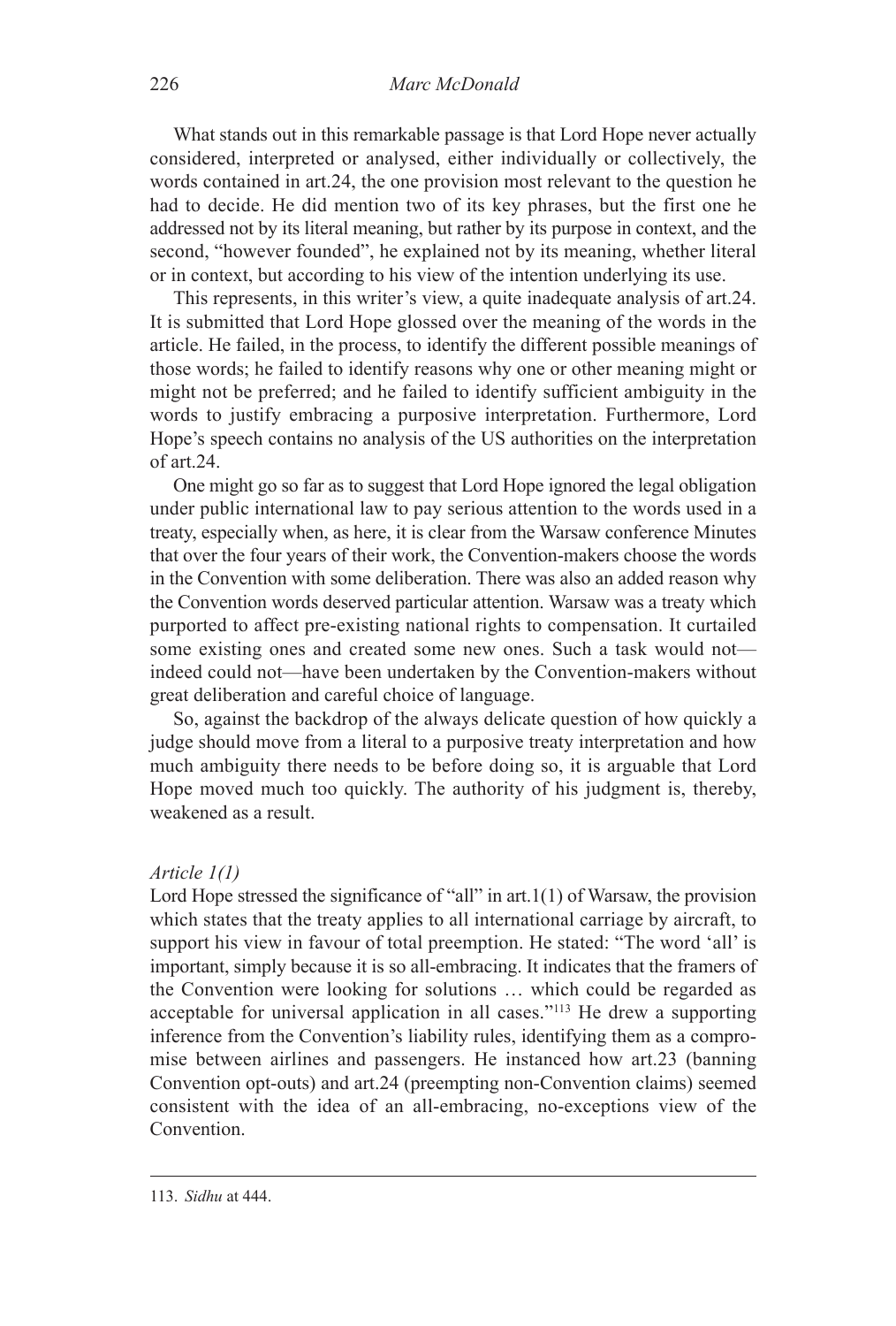In considering the extent to which this approach was justified, one must firstly note that there is an *in-between* area between "all" international travel by aircraft and such travel where a plane-related accident gives rise to bodily injury. Since the Conventions do not explicitly preempt local law claims in this area, the question is whether lord hope's use of "all" to suggest the Convention is exclusive in liability terms is justified. Secondly, there are in fact two indicators of the intent of the drafters of Warsaw as to whether non-Convention causes of action are or are not allowed in this in-between area: where there is total non-performance by the carrier $114$  and where hand luggage goes missing on board a plane. The latter is the more significant indicator of intent because it occurs on board a plane. Loss of hand luggage is as logically intrinsic to international air travel as bodily injury. One would therefore expect it to be a Warsaw issue, yet it is not part of Warsaw, and Warsaw conference delegates deliberately choose not to create a Convention cause of action for it. They treated it as subject to local law, but in accord with the principle of limited compensation, made any claim (under local law) subject to a specific compensation limit under the Convention. <sup>115</sup> A peculiar approach, it might be thought, but one which nonetheless clearly shows that conference delegates wished non-Convention causes of action to continue to apply to an issue connected with passenger harm on board an aircraft. While Montreal probably does, now, create a specific hand luggage cause of action in art.17(2), the significant point regarding preemption is that delegates at Warsaw, despite envisaging that the Convention would apply to all international air travel, did not envisage that all harm arising during international air travel would have to be litigated either as a Convention cause of action or not at all.

Lord Hope's analysis involves, in fact, the implausible notion that, if the Convention-makers did not expressly allow recovery in the in-between area, this was because they did not want recovery (under the rules they were making) for the in-between area, and they also did not want recovery for the in-between area under any local law either, even if such laws already existed (or had the potential to emerge). Warsaw's drafters wanted this important legal rule to be identified, not expressly, not by clear and unambiguous language, but by subtle inference or implication, which they surely knew ran the grave risk (which has duly materialised) of variable interpretation by the courts.

Lord Hope also cited the careful balance of interests which underpinned Warsaw and which would be disturbed by recognizing non-Convention causes of action. however, it is far from clear how there could be a careful balance of

<sup>114.</sup> Warsaw Minutes at 76. Further discussion on this is appropriate to a discussion on preemption and delay which is beyond this article.

<sup>115.</sup> Warsaw Minutes at 22 and 253. This was not spotted by the court in *Kabbani v ITS* 805 F Supp 1033, 1992 US Dist Lexis 15898, where the court struggled to decide how to deal with theft from carry-on baggage temporarily taken charge of by an airline agent during a terminal security check. The court eventually decided the theft would be treated as if it was checked baggage but would be subject to the compensation limit for unchecked baggage.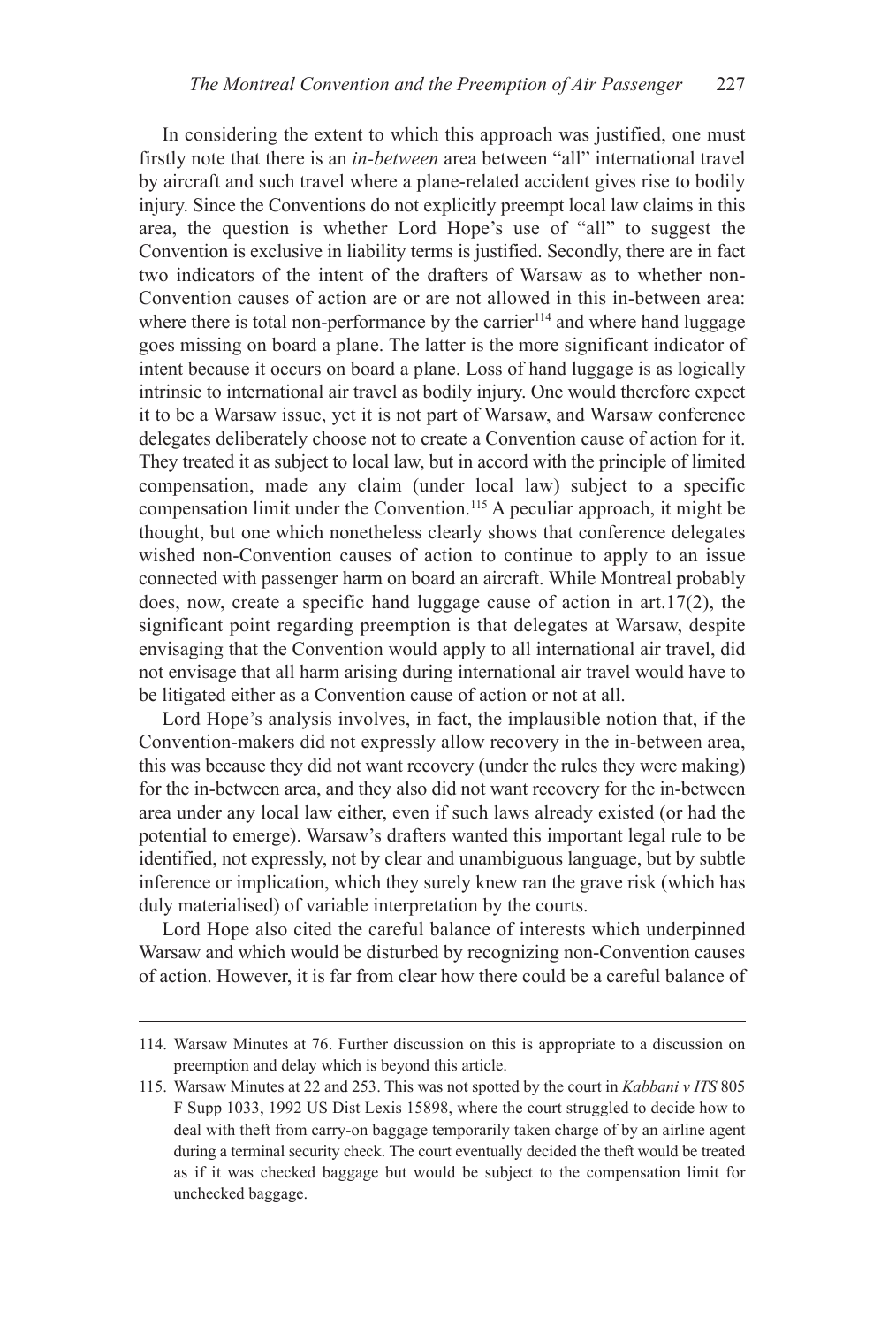interests when, as part of the balance, but unknown to anyone because it was not mentioned in Warsaw's Minutes, passengers were giving up the right to sue for a wide and significant range of passenger harm.

The misplaced emphasis by lord hope on the word "all" reflects, it might be said, a more than occasional tendency among judges to speak of the liability reach of Warsaw/Montreal in terms of "international air transport" or "international air travel" rather than "international carriage by aircraft". The latter phrase is preferable because it is less likely to lead judges astray.

## *Destablising the Convention*

Lord Hope's analysis in *Sidhu* did not rest only on the importance of art.(1). He also referred to the fear of destablising the Convention and its liability caps if non-Convention causes of action were allowed. Was this a legitimate fear?116 Both the *Sidhu* and *Tseng* courts felt it would destabilise the Convention, because otherwise it would encourage "artful pleading" to avoid the Convention and undermine Warsaw's liability regime, especially its compensation caps, and would cause anomalies. 117

It is striking to note that no evidence was tendered in either *Sidhu* or *Tseng* to show that allowing non-Convention causes would destabalise Warsaw. It should have been possible to tender such evidence. For example, airlines in both cases could have selected jurisdictions, such as the UK and France or Germany,<sup>118</sup> or the US and Brazil, where different views apply on the actionability of mental injury per se under the Convention. Comparisons could have been made regarding the impact on airline and passenger activity in each state and an assessment made as to whether the differences had any discernable effect, such as whether airlines were sued more often by passengers, were found liable more often or paid out more compensation and generally suffered greater trading losses or reduced levels of commercial activities.

Another comparison could have been made between differing federal circuits in the US, where total and partial preemption operated. For example, for three years, between 1996 and 1999 (the *Tseng* year), there was a clear split of opinion between the Third Circuit<sup>119</sup> and the Fifth Circuit<sup>120</sup> regarding the actionability under local law of non-accident injuries during an international flight. It should have been possible for airlines to obtain international passenger,

<sup>116.</sup> Admittedly, the question is now academic, because such limits no longer exist as such under Montreal. But courts still quote *Sidhu* and *Tseng*, so the question must be posed, because its response is central to whether the *Sidhu* analysis remains valid and to whether courts should continue to treat both decisions as authoritative.

<sup>117.</sup> *Sidhu* at 446; *Tseng* at 14.

<sup>118.</sup> See ICAo, *International Conference on Air Law*, Montreal, May 10–28, 1999, vol.I, Minutes at 68.

<sup>119.</sup> *Abramson v JAL* 739 F 2d 130, 1984 US App Lexis 20346. Difference referred to in *Tseng* at 10, fn.3.

<sup>120.</sup> *Potter v Delta Air Lines* 98 F 3d 881, 1996 US App lexis 29492.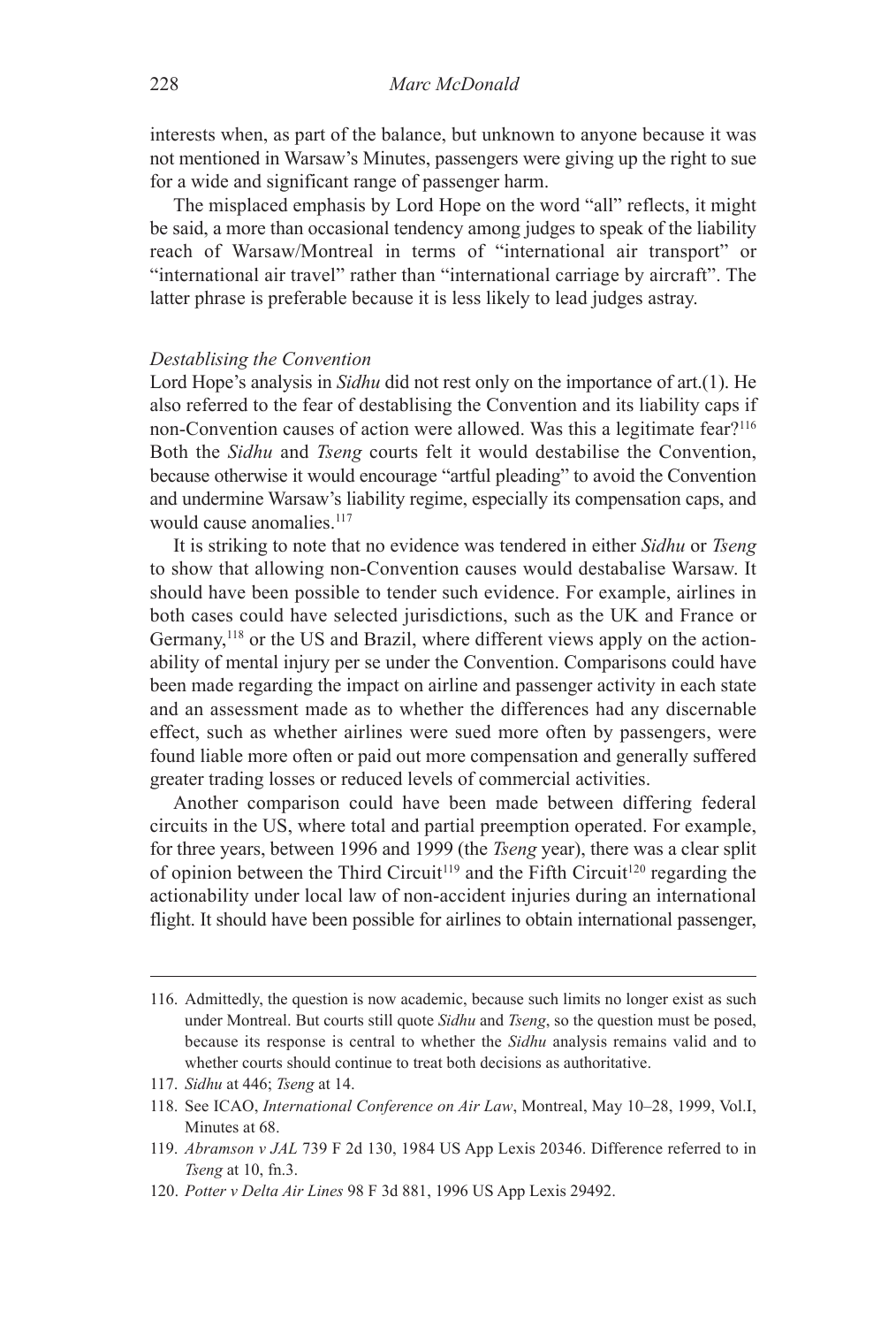flight and other statistics for both circuit areas, to have made comparisons and drawn, however tentative or imperfect, conclusions as to whether destabilisation had occurred. Further, the Third Circuit had taken this view since 1984, and another comparison could have been made, this time between it and the rest of the US, to see whether international passenger and flight activity and airline profitability in the area covered by the Third Circuit had lagged behind the rest of the US because its different view had destabilised Warsaw.

None of this was done. The *Tseng* and *Sidhu* courts assumed that destabilisation was a danger without examining it. In fact, common experience suggests airlines do not differentiate in their operations between differing US federal circuits or indeed between states, on the basis of how their courts view the scope of preemption. Most likely, the *Sidhu* and *Tseng* courts fears of destabilisation were more theoretical than real and, in the absence of evidence, should have been discounted.

## *Uniformity and Preemption*

Uniformity is a judicial principle of interpretation of Warsaw (and Montreal) reflecting a supposed desire by Convention-makers to create a single set of liability rules for all international air travel and to leave no claims outside that set of rules, except when the Convention clearly says so. Uniformity was centrally relied on in *Tseng* and *Sidhu* and, indeed, in courts before and since, to justify the total preemption of non-Convention causes of action. There are, however, significant doubts as to whether uniformity can carry the weight of total preemption that has been imposed on it.

The most oft-quoted statement on the importance of uniformity was by the US Supreme Court in *Tseng*:

"The cardinal purpose of the Warsaw Convention, as we have observed, is to 'achieve uniformity of rules governing claims arising from international air transportation.' … the Conventions signatories, in the treaties preamble, specifically 'recognised the advantage of regulating in a uniform manner the conditions of ... the liability of the carrier.""<sup>121</sup>

Uniformity is said to support preemption, in that Warsaw's Preamble cites as its aim the unification of certain rules of liability regarding international carriage by aircraft. The chapters of Warsaw express or record this desire in specific ways. The value of these uniform rules would be undermined if local rules outside the Convention were still available to harmed passengers. Article 24 deals with this risk by banning non-Convention causes of action for non-Convention harm.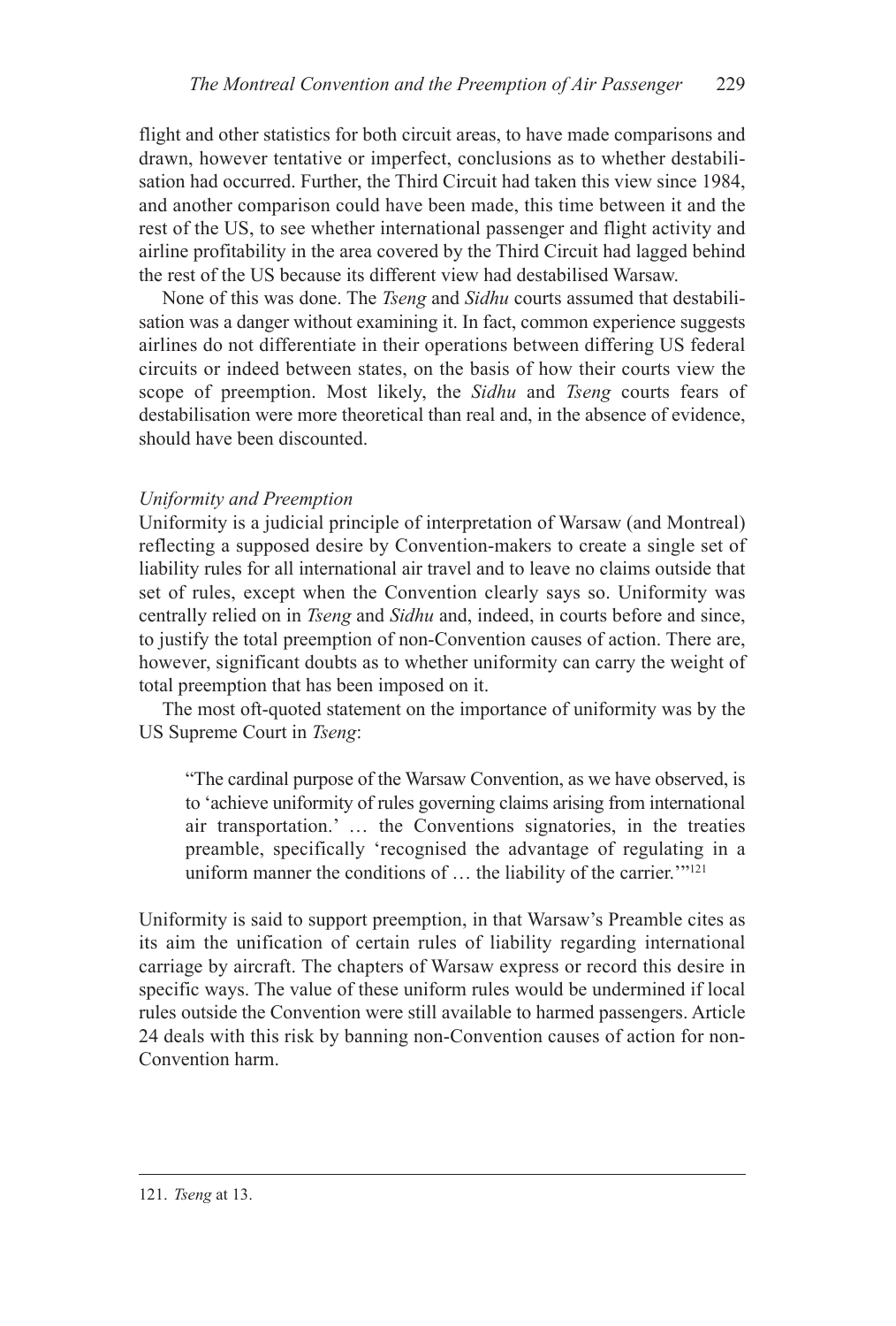## *Real and meaningful uniformity?*

When courts refer to uniformity in the context of Warsaw and Montreal there are only two types of uniformity they can be referring to. One is a shared desire among Convention-makers to create common liability rules for all states uniformity of *rules.* The other is a shared desire to apply the rules in the same way in all states—uniformity of *interpretation and application*. The first type, uniformity of rules, was achieved when Warsaw was agreed in 1929 (and when Montreal was agreed in 1999). Each text represents the shared articulated desire of State parties as to the areas they wished to address and the rules they wanted to make. They are the only rules they unified. This means that uniformity of rules was achieved, and has been achieved, for a long time, by the time of *Sidhu* and *Tseng.* By the 1990s, uniformity was, by definition, a spent force, an exhausted policy driver, no longer capable of supporting the making of new rules and certainly not ones by judges who were not Convention-makers in Warsaw.<sup>122</sup>

Some judges, however, seem to overlook this fact or, at least, use language which suggests this. The passage from the US Supreme Court quoted earlier uses the verb "achieve"—"The cardinal purpose of the Warsaw Convention, as we have observed, is to 'achieve uniformity of rules governing claims arising from international air transportation.'" The verb "achieve" gives the misleading impression that there is an on-going, post-1929 Convention purpose of creating uniform rules which courts must act on. of course, the Convention says no such thing. "Record" would perhaps have been a more accurate word to use. It conveys more succinctly the reality that the Convention recorded the only degree of uniformity that the Convention-makers agreed to. Uniformity cannot give a mandate to judges to create rules that the Convention did not create.

## *Uniformity of interpretation*

If uniformity of rules is not a permissible driver of Convention interpretation, then even if they are not explicit about it, courts must be taken as referring to uniformity of interpretation and application of rules. That is, they are articulating a desire that the Convention-makers wanted their courts to interpret and apply the Convention in the same way in all state-parties so as to ensure that all facts produce the same legal outcomes.

Uniformity of interpretation and application of an international treaty like Warsaw/Montreal, however, faces such formidable challenges as to be, in this writer's opinion, and under present circumstances, practicably unattainable. To ensure the Conventions have the same effect in the courts of all ratifying states

<sup>122.</sup> See *Jack v TWA* 854 F Supp 654, 1994 US Dist Lexis 2878 at 9. See also J. Tyler in *Husserl v Swiss Air* 388 F Supp 1238, 1975 US Dist Lexis 13920 at 6: "Although the original motivation for establishing the international agreement no longer exists, it is clear beyond peradventure that the [state parties] still adhere to the treaty's express purpose; uniformity with respect to the liability of the carrier is still desired, if for reasons somewhat different from the motivating ones."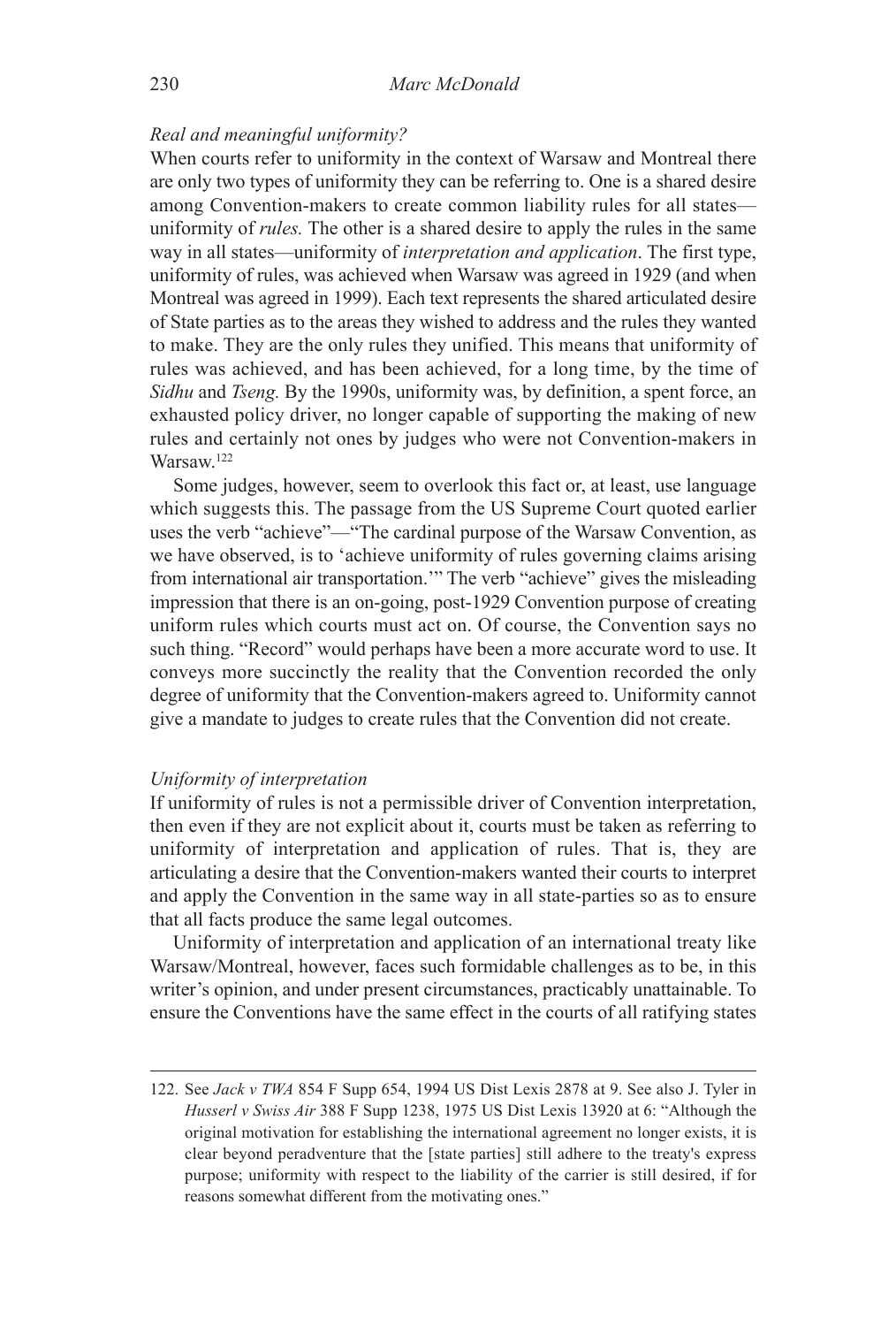would require the same degree of judicial discipline in an international context as applies in a domestic one. This does not exist.

Consider the following:

- 1. Neither Warsaw nor Montreal contain any mechanism for ensuring their consistent and universal interpretation and application. There is no (and there never has been) a Montreal or ICAo court which can be referred to for binding rulings on the interpretation of the Conventions.<sup>123</sup> An Irish judge remarked in this regard that "(t)here is no system of reference of questions of interpretation for rulings to bind the courts of the contracting states as there is under the Treaty Establishing the European Community."<sup>124</sup>
- 2. The fact that Montreal now comes as authentic in six languages poses entirely new challenges of interpretation. These challenges were already daunting with one official language under Warsaw (witness the trauma which the two words "leison corporelle" have caused in English-speaking states). With six, all of equal validity, the risk of differing interpretation is much greater,<sup>125</sup> although at least in the EU the Court of Justice has much experience in resolving linguistic differences in legal texts. <sup>126</sup> Already, during the conference preceding Montreal, the challenge of ensuring linguistic equivalence across all versions of Montreal was apparent. 127
- 3. The practical difficulties in ensuring uniformity of interpretation are formidable. Case law is the only way of elucidating the meaning of the Convention. however, there are jurisdictions which do not approve of judges looking at other cases, preferring instead that the judge look only at the Convention. <sup>128</sup> Typically, the most that can be expected is that references will be made to foreign courts with similar linguistic and legal cultures.<sup>129</sup>

- 124. *APH Manufacturing v DHL* [2001] IeSC 71 at para.32. Nor is there an official database of, say, decisions of last resort, let alone higher-level courts, of State parties to the Conventions. If such existed it would have to be in all of the official languages of Montreal—English, Arabic, Chinese, French, Russian and Spanish.
- 125. According to Cheng B, "A New Era in the Law of International Carriage by Air: from Warsaw to Montreal" (2004) I.C.L.Q. 833 at 856: "The six equally authentic texts, without any prevailing text in case of inconsistency, can prove a veritable Aladdin's cave for all the litigants, encourage litigation, and produce conflicting applications … There is much to be said for one of the texts to be given priority in case of inconsistency, notwithstanding national pride."
- 126. *easyCar v Office of Fair Trading*, C-336/03, [2005] e.C.R. I-1947.
- 127. See Montreal Minutes at 59, 67, 69, 97, 103 and 220.
- 128. According to the French delegate at Montreal, requiring courts to take account of pre-Montreal jurisprudence "would constitute an attack on the separation of powers … Judges must be free to take their decisions on the basis of the Convention itself, without having earlier jurisprudence imposed on them", Montreal Minutes at 220.
- 129. Historically, this is what has largely happened in English-speaking states (with the exception of references to French and some other courts, because French was the only authentic language of Warsaw. See e.g. *Ehrlich v American Airlines* 360 F 3d 366, 2004

<sup>123.</sup> The International Court of Justice in The hague may be available in an inter-state dispute over Montreal.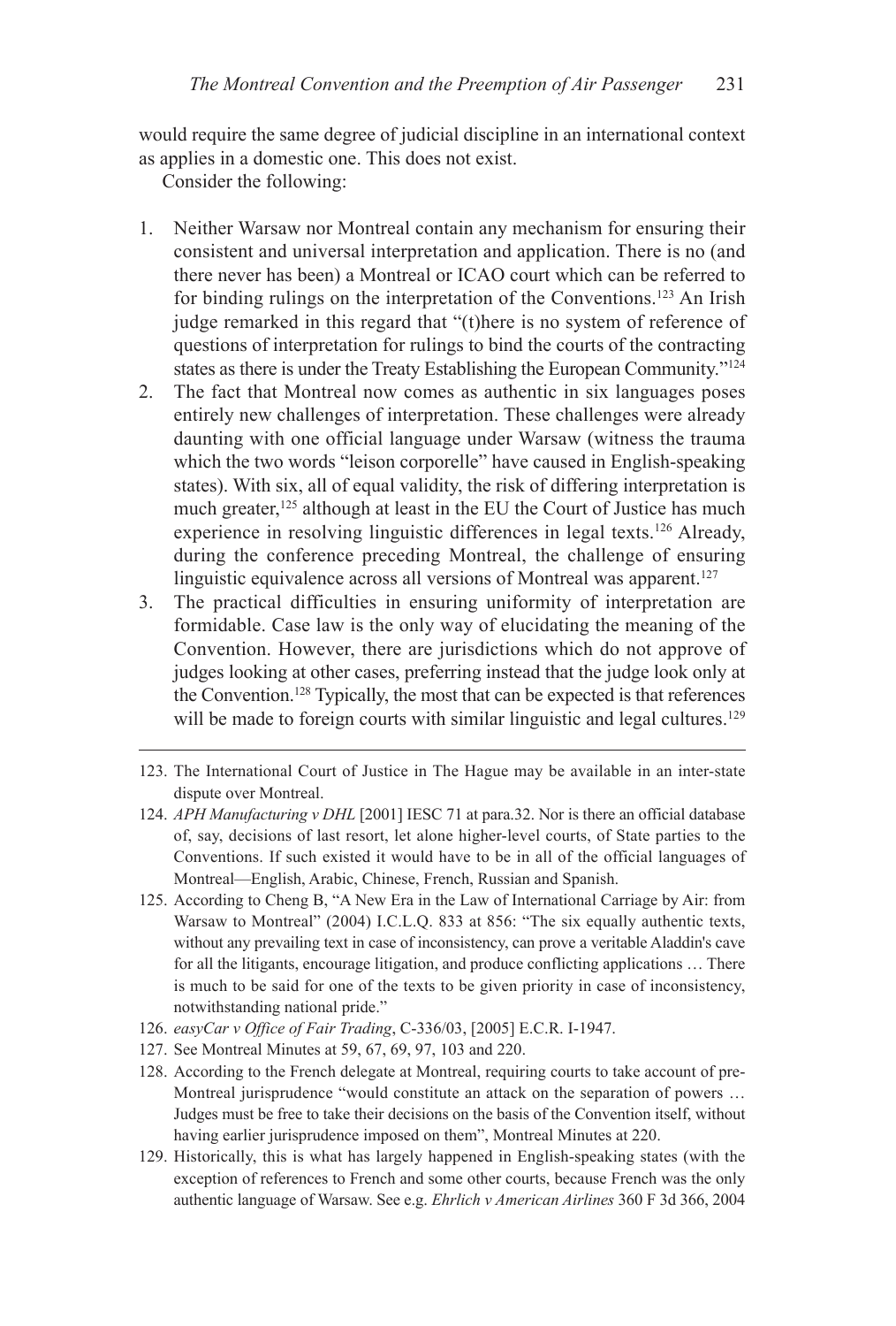There is, in effect, a linguistic "box" which significantly hinders crosslanguage referencing to foreign court interpretations of the Conventions. At best, what may exist is a mere possibility of uniformity of interpretation across similar language states.

4. Further, as and when courts do choose to look outside their "linguistic box", various factors and reasons can be found for disregarding the foreign decision or interpretation. *Sidhu* itself provides a good example of this. To briefly recap the facts: a French first instance court<sup>130</sup> treated the capture of a passenger (in an airport hotel, rather than in the terminal) by an invading army during a flight stop-over as actionable under a non-Convention cause of action because the disembarking had finished at the relevant time. The House of Lords paid little attention to this decision. Lord Hope noted that it was a first instance decision, and the judgment "does not contain a close analysis of the Convention, nor is there any reference to previous decisions on the issue in the French courts or elsewhere. The reasons given do not disclose a detailed examination of the issues raised by the defence."131

What transpired in France following the observations of Lord Hope in *Sidhu* is revealing. As he himself noted in his speech, the French decision was, at the time, under appeal.<sup>132</sup> The inference to be drawn from this was that the appellate court could well adopt a more rigorous approach. In fact, the court upheld the decision of the Tribunal de Grande Instance,<sup>133</sup> and this in turn was upheld on appeal by France's highest civil court, the Cour de Cassation. None of the French appellate decisions engaged in the kind of analysis of Warsaw's purpose, history and case-law that lord hope engaged in. Clearly, the French courts did not regard this as necessary. Nor did either of the French appellate courts refer to *Sidhu* or *Tseng* or even, for that matter, to previous French decisions.

The law as it developed in English-speaking jurisdictions following the French litigation is also instructive. Courts in other English-speaking states

- 130. See fn.79 for French case references.
- 131. *Sidhu* fn.64 at 453.
- 132. Although the first French appeal decision was given on November 12, 1996, that is, between the end of the house of lords hearing on october 16, 1996 and the court judgment delivered on December 12, 1996.
- 133. The difference between the French and UK approaches ("fondamentalemant different") was noted in an oddly-timed and largely descriptive account of *Sidhu* and *Mohamed* by de E. Montlaur- Martin, "La Convention de Varsovie exclut-elle toute action de droit common en domages-interets? Consequences des disparities de la jurisprudence au Royaume-Uni et en France sur l'indemnisation des otages du Koweit" (1997) R.F.D.A.S. 253. The article appeared before the Cour de Cassation decision and between the decisions of the Second US Circuit Court of Appeal and the US Supreme Court in *Tseng*.

US App Lexis 4403 at 19 where, under the heading "Judicial Decisions of Sister Signatories", the court referred to decisions in Australia and the UK, only the latter of which was a party to the original Warsaw Convention.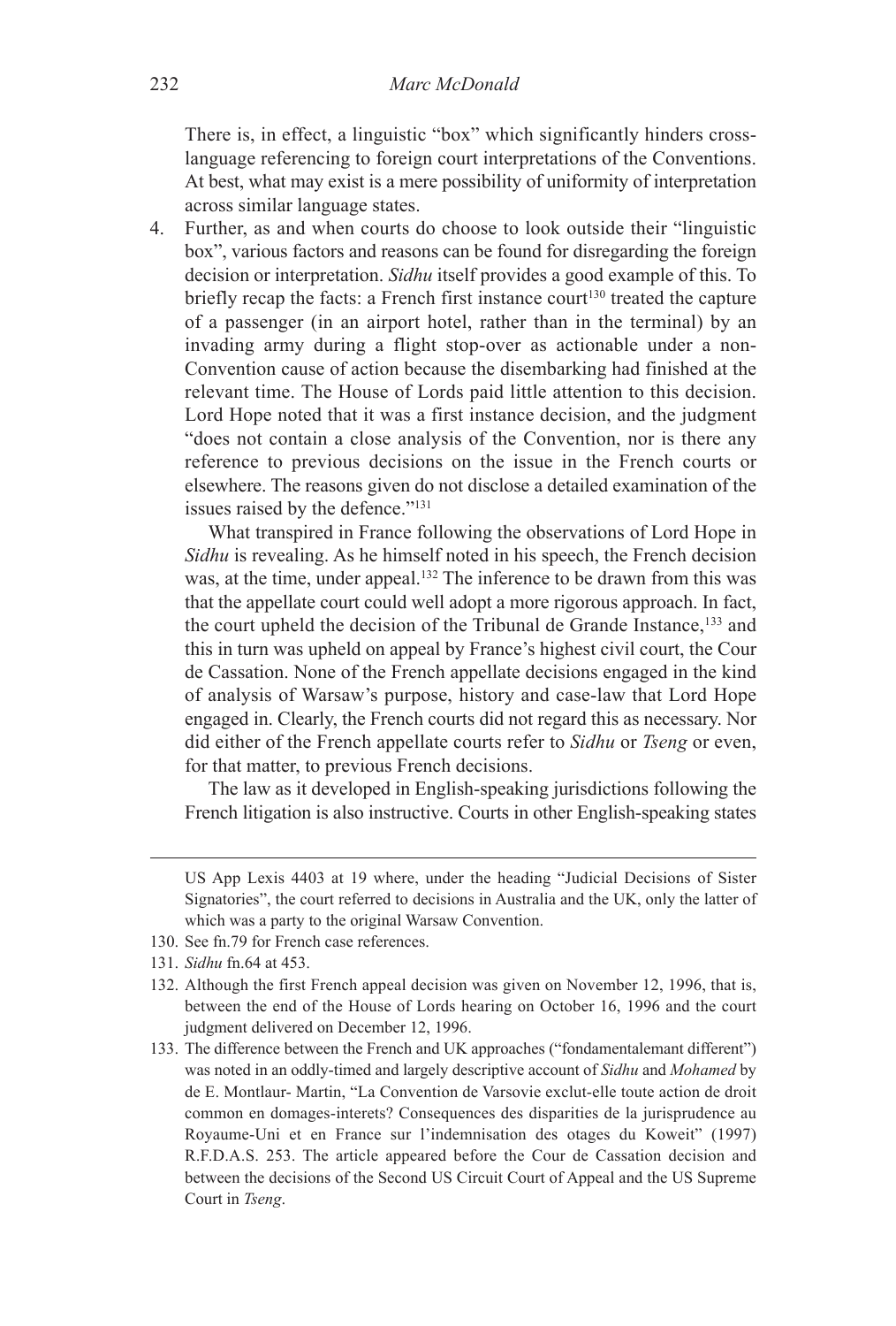have continued to cite *Sidhu* as authoritative, <sup>134</sup> but not one of them has cited or examined the outcome of the French litigation and clearly did not regard doing so as being in any way relevant, either to uniformity of interpretation generally, or to the law on total preemption in particular. It is a striking example of the linguistic box in operation and of the impossibility of uniformity of interpretation.

5. Moreover, Montreal now authorises non-uniform interpretation. When states could not, after much deliberation,<sup>135</sup> agree at the conference preceding Montreal on making an alteration to the phrase "bodily injury" so as to make mental injury on its own actionable, the following statement was adopted by the conference:

> "the expression 'bodily injury'is included on the basis of the fact that in some States damages for mental injuries are recoverable under certain circumstances, that jurisprudence in this area is developing and that it is not intended to interfere with this development …"136

This is nothing less than a recipe, an official recipe, for non-uniform interpretation of Montreal. States which, before Montreal, interpreted bodily injury as encompassing mental injury per se may continue to do so, while states which did not do so may also continue to do so. <sup>137</sup> This constitutes a clear acceptance by the Convention-makers that under Warsaw there was no uniformity of interpretation of a key liability issue and that under Montreal there will also be none. 138

138. Other examples of lack of uniformity of interpretation include: according to S. Gates, "The New International Passenger liability Regime" (1997) I.I.l.R. 123 at 125: "At the one end of the scale, the death of a Japanese passenger on an aircraft appears axiomatically to amount to wilful misconduct [under Article 25 of Warsaw] on the part of the carrier and at the other end of the scale, the most rigorous tests are applied in the United Kingdom in determining wilful misconduct ... In France the Convention is presently non-exclusive, in the United Kingdom it is exclusive and in the United States it may be." According to J. Wetger, "The ECJ Decision of 10 January 2006 on the Validity of Regulation 261/2004: Ignoring the Exclusivity of the Montreal Convention" (2006) *Air & Space Law* 133 at 135: "civil law jurisdictions in latin America … do not apply the exclusivity arguments of Sidhu and Tseng". Note also that objects falling from an opened overhead bin and injuring a passenger underneath is an "accident" under art.17 in the US (according to *Maxwell v Aer Lingus* 122 F Supp 2d 210, 2000 US Dist Lexis 17206) but not a bag falling while being put into an overhead bin in the Netherlands (decision of Amsterdam Court of Appeal, August 28, 2003, SeS 2004, 56 cited in H. Manuel, "The Montreal Convention in the European Context: A Passenger's Paradise?", conference paper presented at First IFTTA Europe Workshop, Budapest 2008.

<sup>134.</sup> See cases mentioned at fnn.66–69.

<sup>135.</sup> Montreal Minutes, e.g. at 68–80.

<sup>136.</sup> Montreal Minutes at 243.

<sup>137.</sup> As in Canada, see *Plourde v Service Aérien FBO (Skyservice)* 2007 QCCA 739, where the court held that Montreal made no change on the Warsaw position.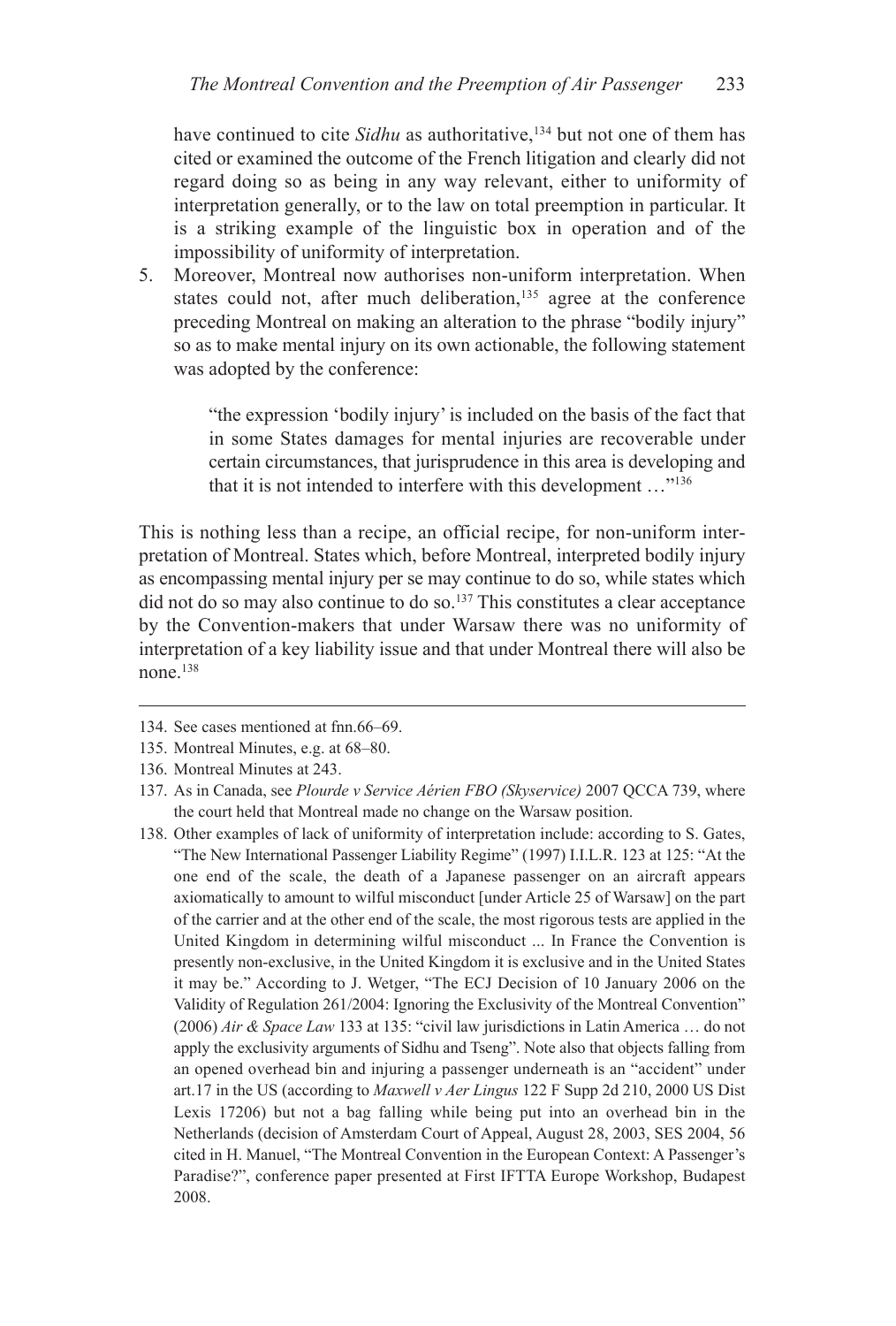## *Summarising the analysis of* Sidhu *and* Tseng

To summarise the analysis of the legal reasoning used in *Sidhu* and *Tseng* on total preemption of non-Convention causes of action—the facts on which total preemption can be found can, in some cases, be readily avoided—there was a significant lack of balance in the choice of interpretive techniques used by lord hope in his analysis in *Sidhu,* there was insufficient attention paid to the words used in art.24, his emphasis on "all" in art.1(1) was misplaced, the Convention destabilization argument was never proven, and the principle of uniformity cannot support total preemption because uniformity of rules has been achieved and uniformity of interpretation is a practical impossibility.

## *DE NOVO* ANAlYSIS oF MoNTReAl

The analysis in *Sidhu* and *Tseng* was based on the Warsaw Convention only. Warsaw is gradually being replaced by Montreal, a separate and distinct legal instrument. Total preemption as deduced from Warsaw does not necessarily mean the same for Montreal. The fact that some US courts, though not the US Supreme Court, have decided that the preemptive reach of both Conventions is the same139 does not necessarily mean that they are correct or render a *de novo* analysis of Montreal unnecessary. The US courts in question considered themselves bound by the precedent of *Tseng*'s Warsaw analysis.

The question which must now be posed is whether a purposive analysis of Montreal, akin to that of Lord Hope in *Sidhu*, reveals the same desire to deny airline liability under non-Convention law for non-Convention harm, that is, in the *in-between area* between all passenger harm suffered during international air travel and the limited passenger harm actionable under art.17.

This analysis must be conducted under arts 31 and 32 of the vienna Convention on the Law of Treaties,<sup>140</sup> which sets out how a treaty should be interpreted. one must also bear in mind the interpretive approach of the European Court of Justice in the European Union, as it is this court that now has the final say on how Montreal is to be interpreted.<sup>141</sup> In its decisions so far on Montreal, <sup>142</sup> the court has engaged in a close textual analysis of key terms on their own and in context and also in different languages. It has also relied on the aims of Montreal as set out in its Preamble and referred to the balance of

<sup>139.</sup> See finn.85 and 86 above. Supported by academic comment: see D. Westwood and J. Geraghty, fn.87 at 72.

<sup>140.</sup> United Nations, Treaty Series, vol.1155, p.331, especially arts 31 and 32. Warsaw predated this and was not subject to it, but to its un-codified equivalent.

<sup>141.</sup> due to the adoption of Montreal by the eU as a binding legal instrument in Regulation 2027/97, OJ L 285/1, October 17, 1997, as amended by Regulation 889/2002, OJ L 140/2, April 13, 2002.

<sup>142.</sup> See *R (IATA) v Department of Transport* C–344/04, [2006] e.C.R. I–403; *Wallintin-Hermann v Alitalia* C–549/07, [2008] e.C.R. I-11061 and *Walz v Clickair* C–63/09, May 6, 2010.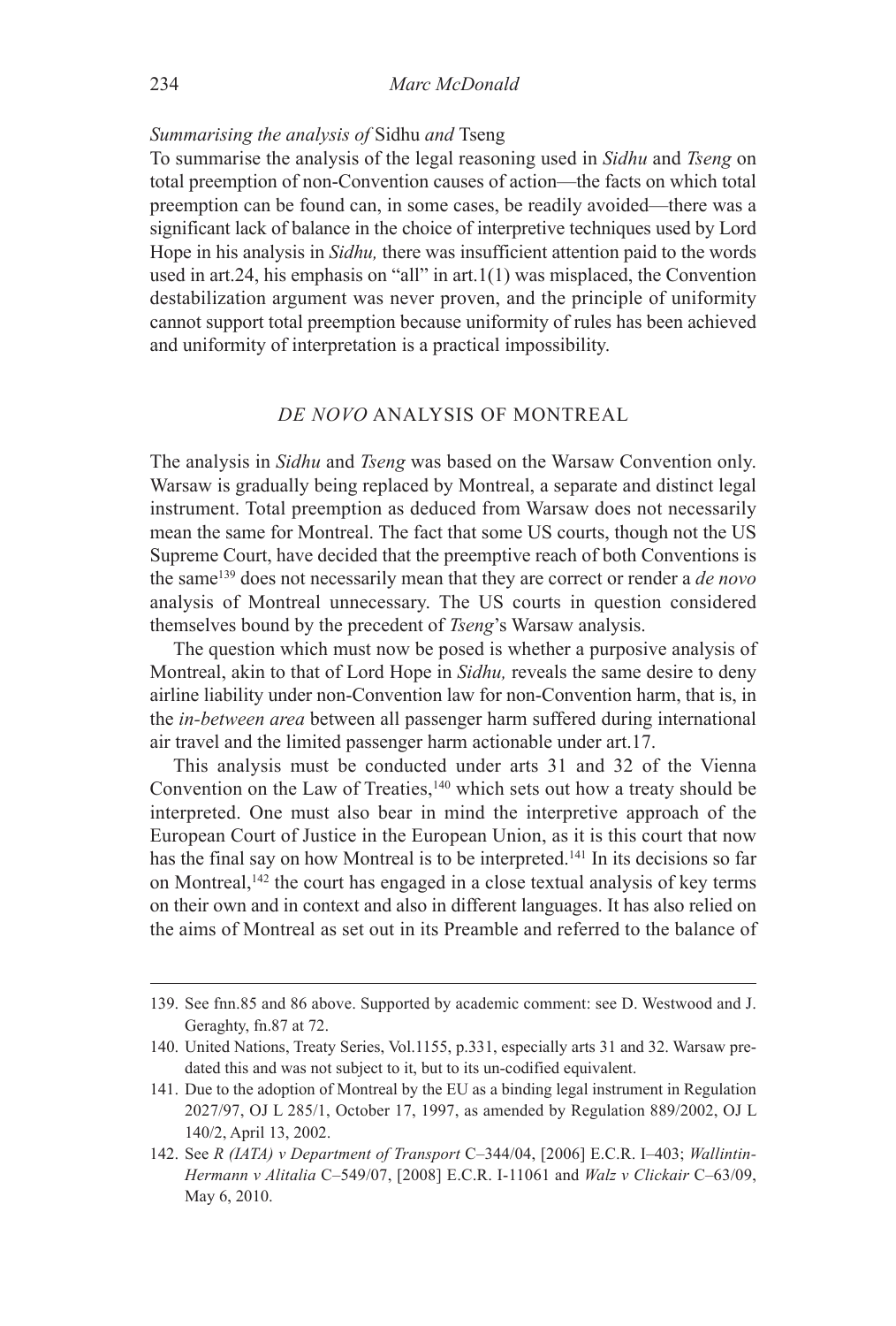interests underpinning Montreal. The aim of the present analysis is to search for possible clues one way or the other in the text, Preamble, policies and travaux preparatoires of Montreal for an underlying purpose or intent regarding total preemption.

#### *The backdrop to Montreal*

The mischief technique of interpretation allows one to identify underlying purposes by referring to the prior problems that a new law is designed to address. The backdrop to the conference preceding Montreal is evident from the conference Minutes. <sup>143</sup> The Warsaw system had become fragmented; intercarrier agreements were supplanting Warsaw in important respects; the introduction of electronic ticketing was being slowed down by Warsaw insistence on paper tickets: and compensation caps were too low to provide fair compensation to passengers.

Responding to these concerns, the Montreal Preamble specifically recognises "the importance of ensuring the protection of the interests of consumers" as well as "the need for the equitable compensation of passengers in accordance with the principle of restitution" (more of which later). Linking Warsaw to Montreal, the Preamble expresses the desirability of "an orderly development of international air transport operations." It is noteworthy that uniformity of interpretation is not mentioned as an aim of the Convention, although the unification of rules is mentioned as the ultimate objective. The Montreal Preamble records the Convention-makers' belief that the rules they were making represent "the most adequate means of achieving an equitable balance of interests" between the affected parties. on foot of this, certain balances of interest mentioned by lord hope remain valid. Carriers are not allowed to exclude any of the Convention's provisions, and passengers are not allowed to sue outside the Convention for harm covered by the Convention. Equally, passengers must accept a shorter limitation period for suing, but, on the other hand, have a greater range of jurisdictions in which to sue.

## *Montreal's changes*

Beyond these specific balances, the general balance of interests under Montreal is significantly different and seems to clearly favour passengers. In establishing a conditional form of absolute liability for carriers on claims up to 100,000 SDRs,<sup>144</sup> combined with a reversal of the burden of proof for amounts above this, there is recognition of the obvious dangers to passengers of commercial flying. In the removal of compensation limits there is recognition of the need for full recovery.

<sup>143.</sup> See fn.20.

<sup>144.</sup> An SDR is a reserve asset used by the International Monetary Fund and exchangeable against currencies. See *http://www.imf.org/external/np/exr/facts/sdr.htm* [last Accessed August 21, 2010]. The figure of 100,000 was recently increased to 113,100 by the Air Navigation and Transport (International Conventions) Act 2004 (Revision of limits of Liability) Order (S.I. No. 390 of 2010).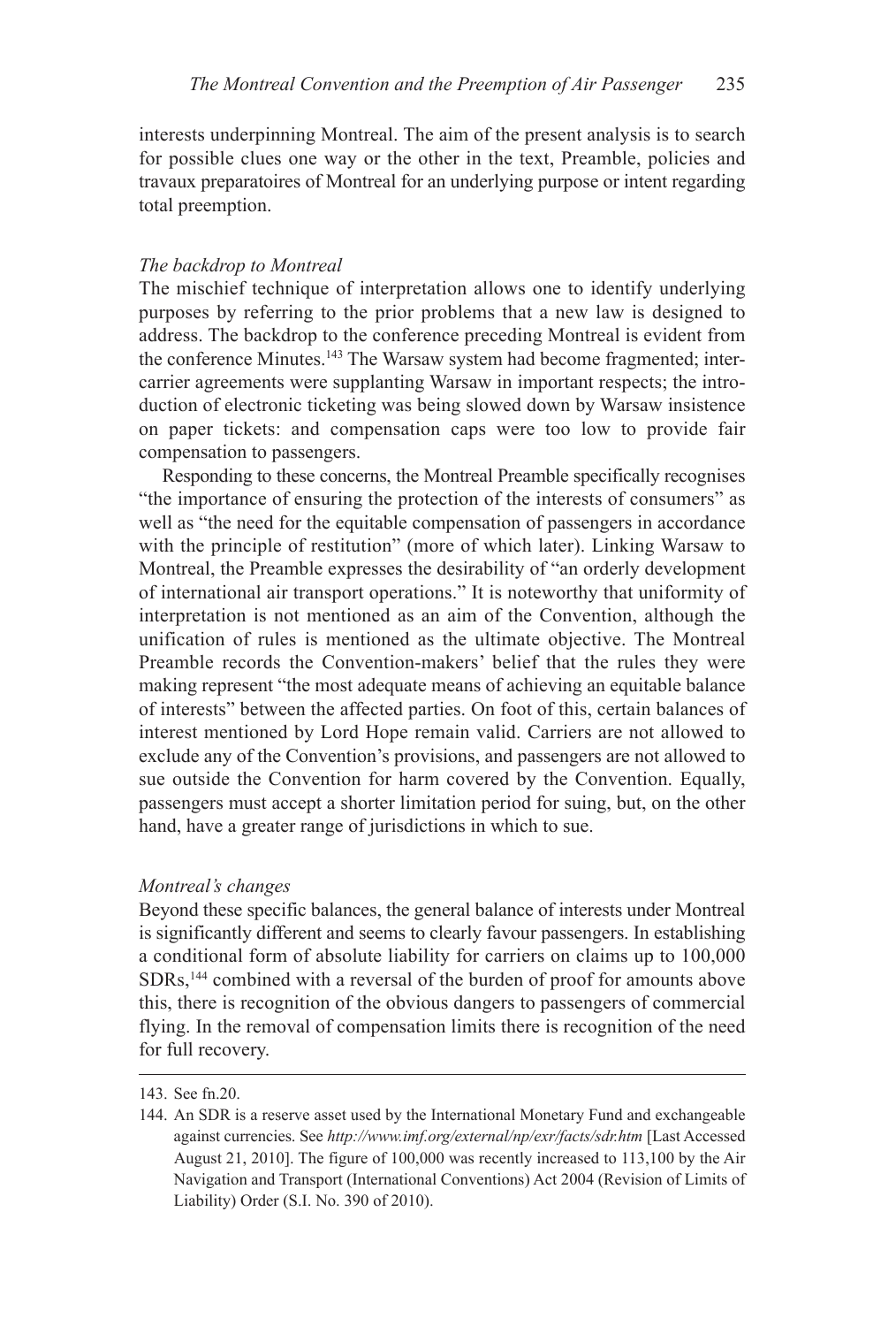These are radical changes from Warsaw which can be seen as reflective of the principle of restitution mentioned in Montreal's, and not Warsaw's, Preamble. They consign to history a major aim of Warsaw, namely, the protection of a fledgling industry from disastrous litigation and unsustainable insurance costs. They also suggest the makers of Montreal were not afraid of the financial impact of the changes being made on the airline industry. This could be a telling indicator of underlying intent as regards total preemption. The sole recognition of carrier interest is that absolute liability for bodily injury is still conditional on there being a plane-related accident causing bodily injury.

of further note is that the new compensation rules under Montreal (as regards bodily injuries) are now likely to be at least, if not more, attractive to injured passengers than non-Convention ones. This also suggests a lack of fear about the financial impact on airlines, which in turn would allow the use of non-Convention causes of action for non-personal injuries.

#### *Article 1(1) is unchanged*

however, the indicators in Warsaw that State parties intended a wide coverage for the Convention are also present in Montreal. Article 1(1) reiterates that the Convention applies to *all* international carriage by aircraft. <sup>145</sup> Further, while the balance of interests' argument under Montreal is more favourable to passengers for personal injury claims, this is not the case for harm to passenger property. The Warsaw balance for checked baggage remains undisturbed, albeit updated, while for passenger hand luggage one might even say the balance is struck more in favour of the airline. In addition, by creating for the first time a Convention cause of action for loss of hand luggage, it can be said that this reinforces a desire to ensure that Montreal provides the sole legal remedy for all passenger harm.

## *Article 29 is different*

Two further points are important, and may even be decisive in the discussion. Since English is now an official Convention language, the interpretation of art.29 need no longer be bedeviled as to whether its terms are accurate translations from French. There is, therefore, no longer any excuse for ignoring its plain terms and, as regards those terms, there is no gainsaying that art.29 is now a different article from art.24. The inclusion of new words "in contract or in tort or otherwise" in art.29 appears to more openly and unambiguously acknowledge that non-Convention actions "in contract or in tort or otherwise" can indeed be brought for Convention harm, albeit subject to Montreal's conditions and limits. These extra words might be seen as compounding the unhappy experience with the phrase "however caused", but they would have been a strange choice if total preemption was the aim. More direct language

<sup>145.</sup> Supported by art.2, which includes flights by states, and art.57, which includes certain non-commercial state flights and even certain military flights.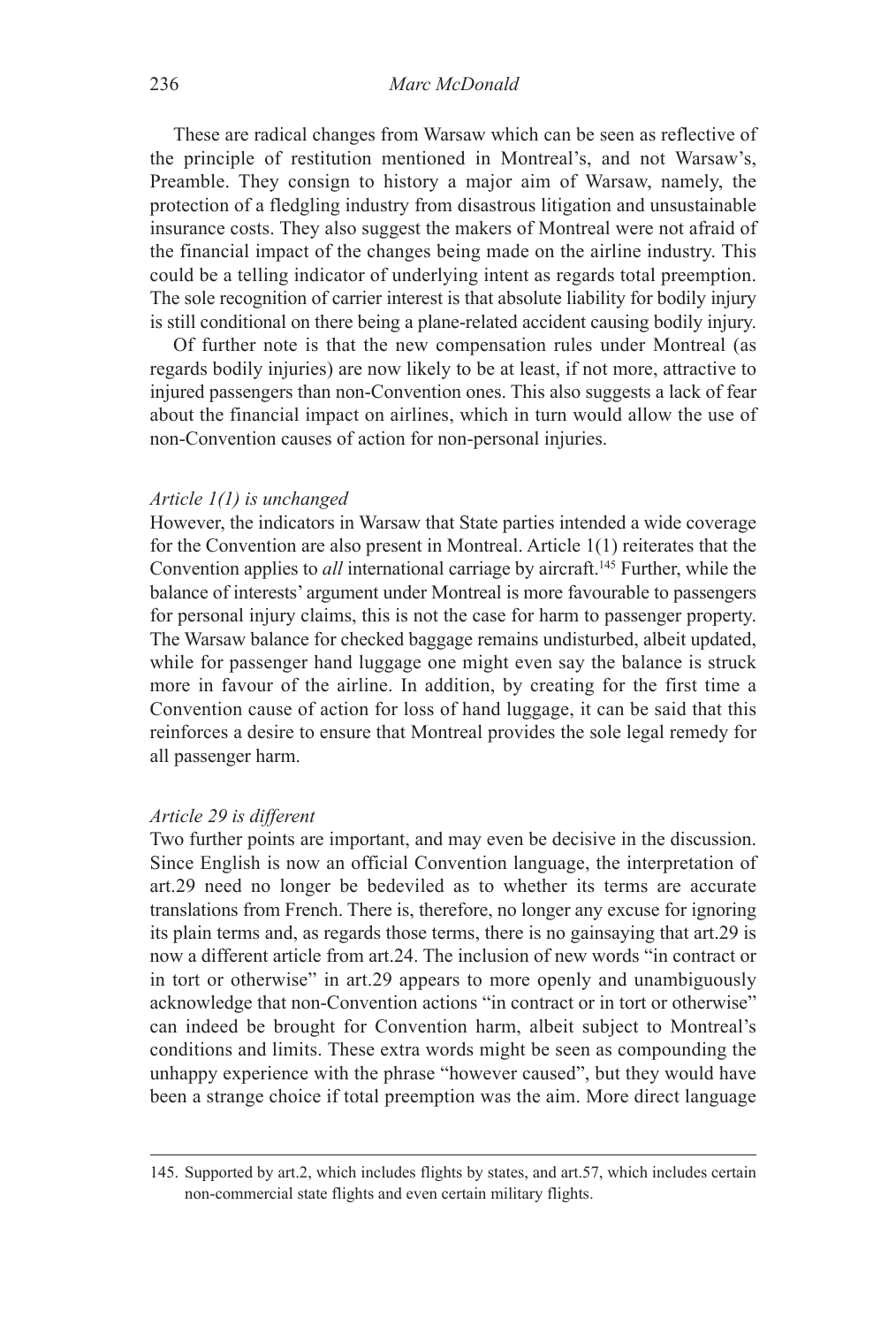(like "no action for harm arising from international carriage by aircraft can be brought outside the Convention") would have been appropriate for total preemption.

## *Restitution and preemption*

Courts must now interpret Montreal in accordance with the principle of restitution. This follows from its inclusion as an explicit Preamble principle. Restitution is a somewhat vague concept which is not defined by Montreal. Yet, some matters seem clear. It is an equitable concept applicable here to restoring consumer loss and is based on fairness and justice. Unless its impact is specifically described in a legal text, it requires a case-by-case analysis of facts to determine its application. It finds its clearest expression in art.17 of Montreal in the altered liability rules for bodily injury. Nonetheless, by virtue of being an explicit Preamble principle, it must also be applied to all relevant issues of the interpretation of Montreal, especially those involving ambiguities, including, in this instance, the scope of preemption.

What follows from this seems reasonably clear. Denying compensation for plane-related non-accident and/or non-bodily injury passenger harm, which results from a deliberate or careless act or omission of an airline and which would be actionable if it happened elsewhere, can hardly be regarded as consistent with the principle of restitution. It is arguably the inverse. Passenger harm is left un-restituted.

## *The ECJ and non-material damage*

A recent decision by the European Court of Justice (ECJ) on the interpretation of Montreal may suggest that the day is not far off when total preemption may loose much of its impact as regards claims for mental injury per se. While the eCJ has not directly addressed the question of whether "bodily injury" in art.17(1) encompasses mental injury, in *Walz v Clickair*, <sup>146</sup> the court held that the word "damage" must be given the same meaning in all of Ch.III of Montreal (the liability rules chapter). It specifically held that in art.22(2) (dealing with claims for lost or damaged checked baggage) damage includes non-material as well as material damage. It is not a big step from this to hold that "bodily injury" also includes non-material damage.

For the foregoing reasons, it is suggested that an analysis of Montreal should result in a different outcome to that of a purposive analysis of Warsaw. The principle of restitution is the key difference. Restituting harmed passengers is very different from protecting airlines against full harm recovery. Restitution suggests that the purposive analysis used by lord hope in *Sidhu* cannot apply to Montreal and that a different analysis is required. US judges who have deemed the preemptive reach of Warsaw and Montreal to be the same have not paid enough attention to the principle of restitution.